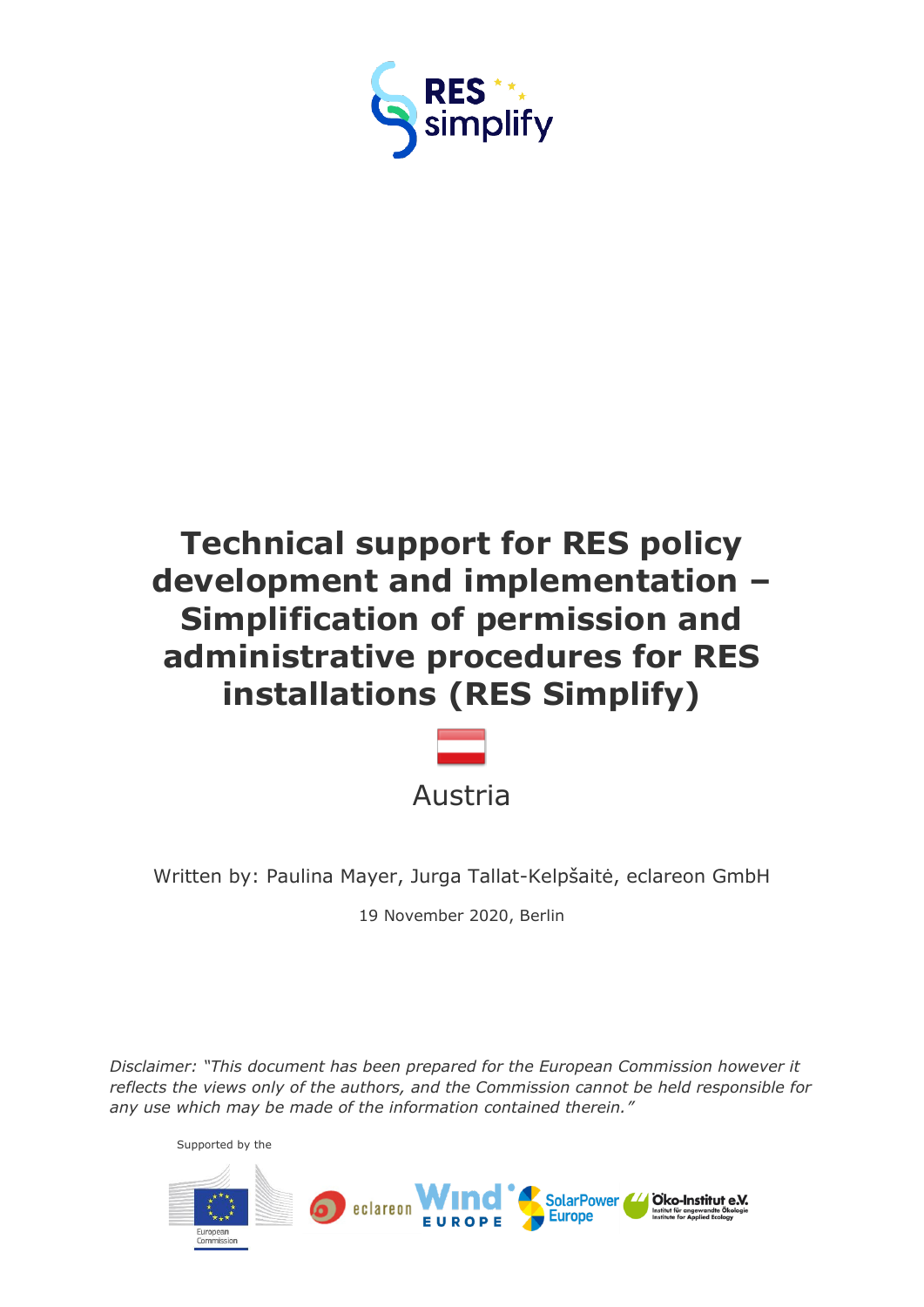## <span id="page-1-0"></span>**Executive summary**

Austria has set itself the target of increasing the share of renewable energies to 45-50% by 2030. In the electricity sector, even 100% of the total electricity consumption is planned to be covered by renewables. In 10 years, therefore, a considerable expansion will have to take place in an efficient and targeted manner. To achieve this goal, onshore wind, rooftop and ground-mounted PV as well as small-scale hydropower are particularly relevant, as they have a significant expansion potential.

In the federal state of Austria, renewable energy technologies are subject to uniform federal laws, in particular, the Environmental Impact Act or the Water Rights Act, but mostly to different federal-provincial laws, such as electricity laws, building laws, nature conservation laws and spatial planning laws. Due to this, project developers perceive the initial phase of a project as particularly challenging because they first must obtain an overview of which regulations apply and which requirements exist for the planned installation in the respective federal state.

Concentrated permitting procedures, which would include all permits otherwise required under federal and state regulations for the realisation of the project, have not yet been set up for all technologies. So far, one-stop-shop exists only for the EIA procedure for wind power plants, for some commercial PV systems and for small-scale hydropower, it is a common practice without a legal basis. Regardless of whether a project is processed through the one-stop-shop or not, multiple reviews of the same issue (such as nature conservation aspects) often prolong the project duration and increase the project cost. Therefore, the industry calls for a streamlining of the required documentation and a repeal of the multiple assessments. For ground-mounted PV and onshore wind, the industry suggests that priority zones for these technologies should be designated throughout the country, where both grid capacity and environmental impact should be sufficiently assessed so that this assessment is no longer necessary in the further process.

For both onshore wind and ground-mounted PV installations, the lack of grid capacity is one of the biggest barriers. Furthermore, it is reported that there is no consistency in the requirements of the grid operators throughout Austria and that they usually have excessive demands on the installations which causes delays and increases costs.

Table 1 contains a traffic light assessment of the relevant process steps for the installation of onshore wind, rooftop and ground-mounted PV and small hydropower in Austria.



*Table 1: Traffic light assessment of the relevant process steps*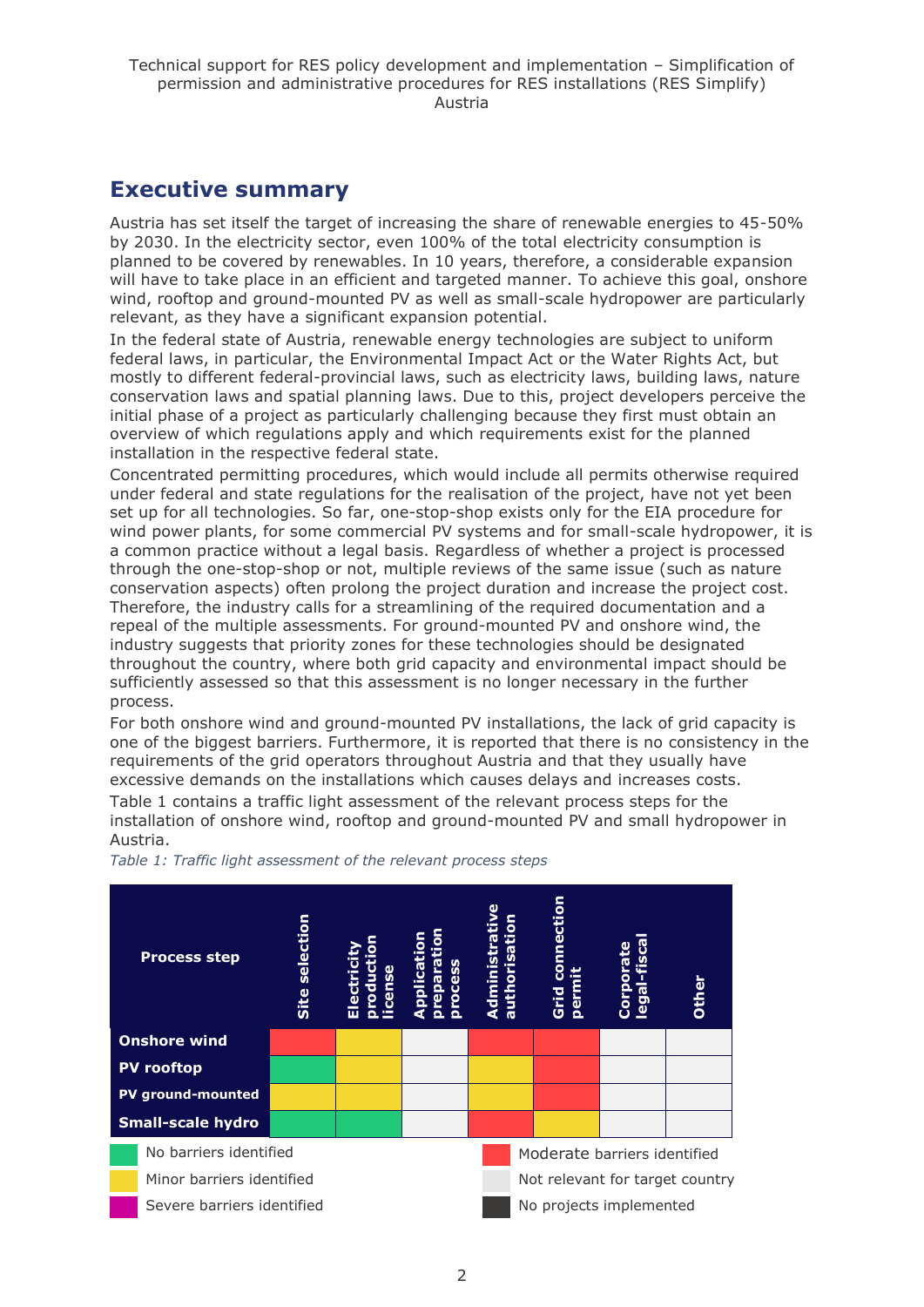## **Table of contents**

| 1.       |                                                                |  |  |
|----------|----------------------------------------------------------------|--|--|
| 2.       |                                                                |  |  |
| 2.1.     |                                                                |  |  |
| 2.1.1.   |                                                                |  |  |
| 2.1.1.1. |                                                                |  |  |
| 2.1.1.2. |                                                                |  |  |
| 2.1.1.3. |                                                                |  |  |
| 2.1.1.4. |                                                                |  |  |
| 2.2.     |                                                                |  |  |
| 2.2.1.   |                                                                |  |  |
| 2.2.1.1. |                                                                |  |  |
| 2.2.1.2. |                                                                |  |  |
| 2.2.1.3. |                                                                |  |  |
| 2.2.1.4. |                                                                |  |  |
| 2.3.     |                                                                |  |  |
| 2.3.1.   |                                                                |  |  |
| 2.3.1.1. |                                                                |  |  |
| 2.3.1.2. |                                                                |  |  |
| 2.3.1.3. |                                                                |  |  |
| 2.3.1.4. |                                                                |  |  |
| 3.       |                                                                |  |  |
| 4.       |                                                                |  |  |
| 5.       |                                                                |  |  |
| 6.       | Indicators to measure the performance of the overall process41 |  |  |
|          |                                                                |  |  |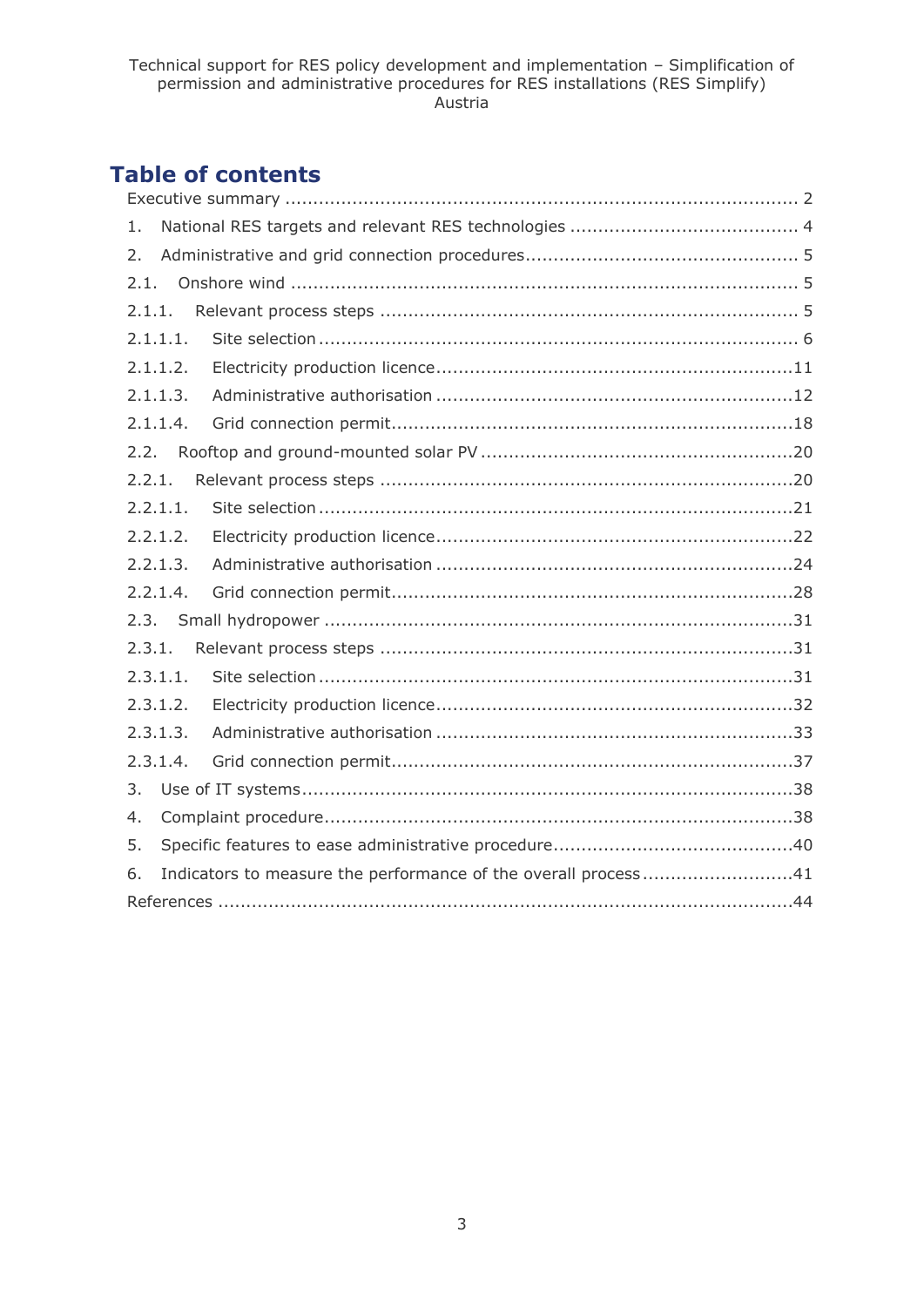## <span id="page-3-0"></span>**1. National RES targets and relevant RES technologies**

Austria has set itself the goal of increasing the share of renewable energies in gross final energy consumption to 45-50 % by 2030, while the share in 2018 is 33.5 %. Furthermore, 100 % of the country's total electricity consumption (nationally accounted) is to be covered by renewable energy sources by 2030 (#mission 2030, 2018). The key technologies to achieve these targets and their planned shares in the total energy mix are hydropower (56%), onshore wind (22%) and solar photovoltaic (PV) (15%) (NECP, 2019).

In 2020, electricity from wind power is expected to contribute 8 TWh to the 71 TWh of all electricity generated in Austria and a good doubling of the 2020 values is planned by 2030. The wind power should then contribute 17 TWh to the total of 89 TWh generated electricity. In 2040, 20 TWh is planned to contribute to 92 TWh in total (NECP, 2019). Lower Austria (*Niederösterreich*) is the province with by far the largest wind potential in Austria. It has a key role to play in achieving the 2030 target: the largest part of the wind power expansion must be managed in this federal state (by means of repowering and new construction) (IG Windkraft, 2020).

By 2030, the electricity generated by PV systems is to increase from estimated 2 TWh in 2020 (71 TWh in total) to 12 TWh (89 TWh in total). This means that an expansion of 10 TWh must be achieved within 10 years. In 2040, PV should contribute 13 TWh to the total of 92 TWh generated in Austria. Styria (*Steiermark*) has the highest installed capacity of the federal provinces (PV Austria, n.d.).

Hydropower already has a high share in the country's energy mix and is expected to have contributed 42 TWh to a total of 71 TWh in 2020. According to the new government programme, hydropower is to be expanded by 5 TWh by 2030 (Austrian Government programme, 2020). Thus, the potential of large-scale hydropower is largely developed today and the potential that still needs to be tapped in the future is mainly in the field of small-scale hydropower (plants with a nominal capacity of up to 10 MW) and plant revitalisation (EEÖ, n.d.). According to a study from 2018, Tyrol (*Tirol*), which also has a high number of plants in general, has the greatest potential for small-scale hydropower plants (PÖYRY, 2018).

As a result, this report will focus on the permitting procedures for onshore wind, rooftop and ground-mounted PV and small hydropower in Austria.

Figure 1 displays the annual deployment of PV and onshore wind between 2010 and 2019. While the solar PV deployment took constantly place during the 2010's, the wind power deployment increased until 2014 and decreased over the last years.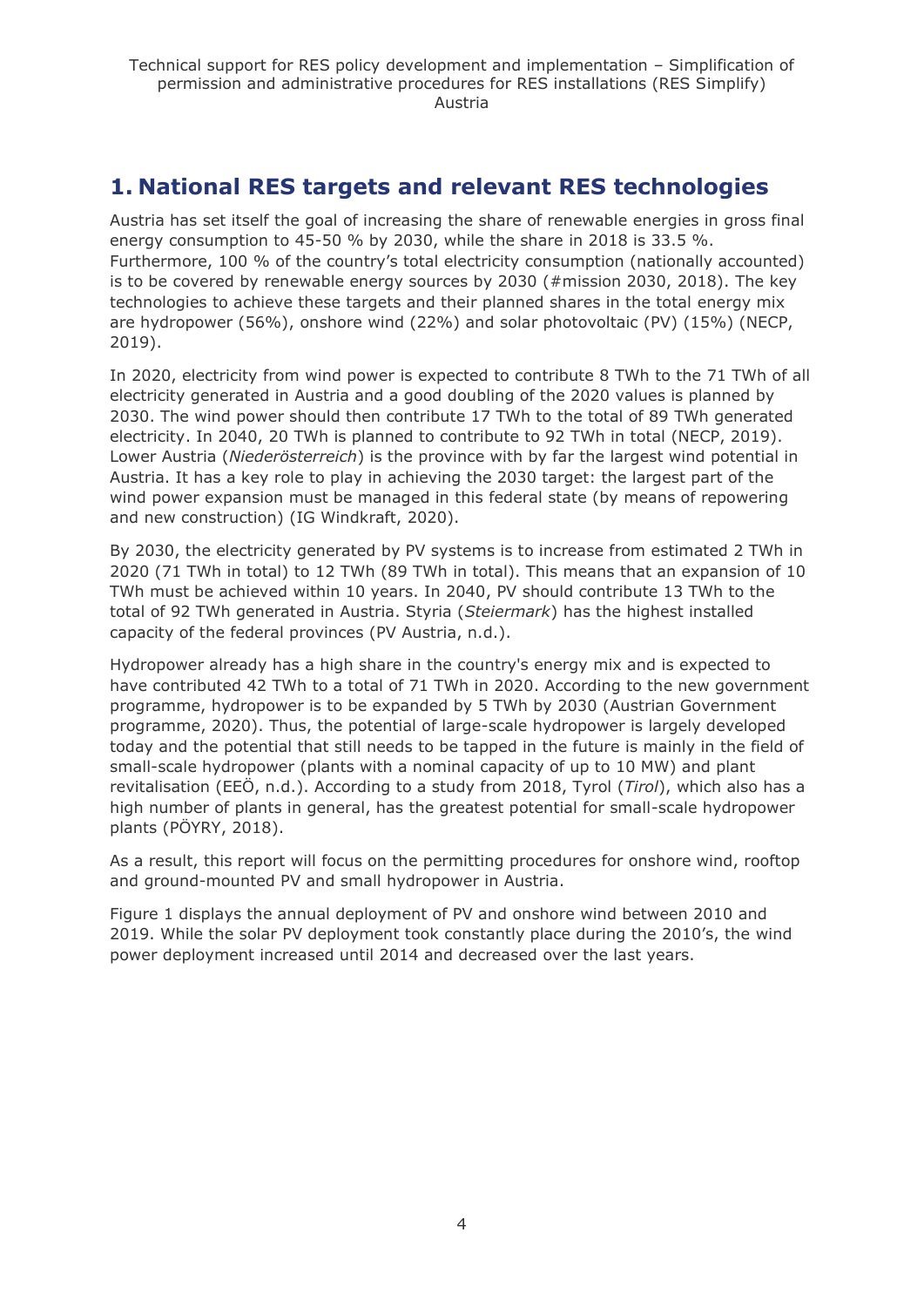#### Technical support for RES policy development and implementation – Simplification of permission and administrative procedures for RES installations (RES Simplify) Austria



*Figure 1: Annual installed capacity of PV and Wind onshore 2010-2019 (source: EurObserv'ER)*



*Figure 2: Planned deployment of RES-E 2020-2030 in relation to past deployment (source: NECP)*

## <span id="page-4-0"></span>**2. Administrative and grid connection procedures**

## <span id="page-4-2"></span><span id="page-4-1"></span>**2.1. Onshore wind**

## **2.1.1. Relevant process steps**

In Austria, once the project developer has selected a site for his planned onshore wind farm, he must inform the municipality about it. The municipality has a veto right, which means that if it refuses, the project cannot be implemented. With the consent of the municipality, the project developer can apply to the municipality for the re-designation of the site as 'greenland – wind power plants'. This re-designation is usually carried out within the framework of a Strategic Environmental Assessment (SEA). Although here the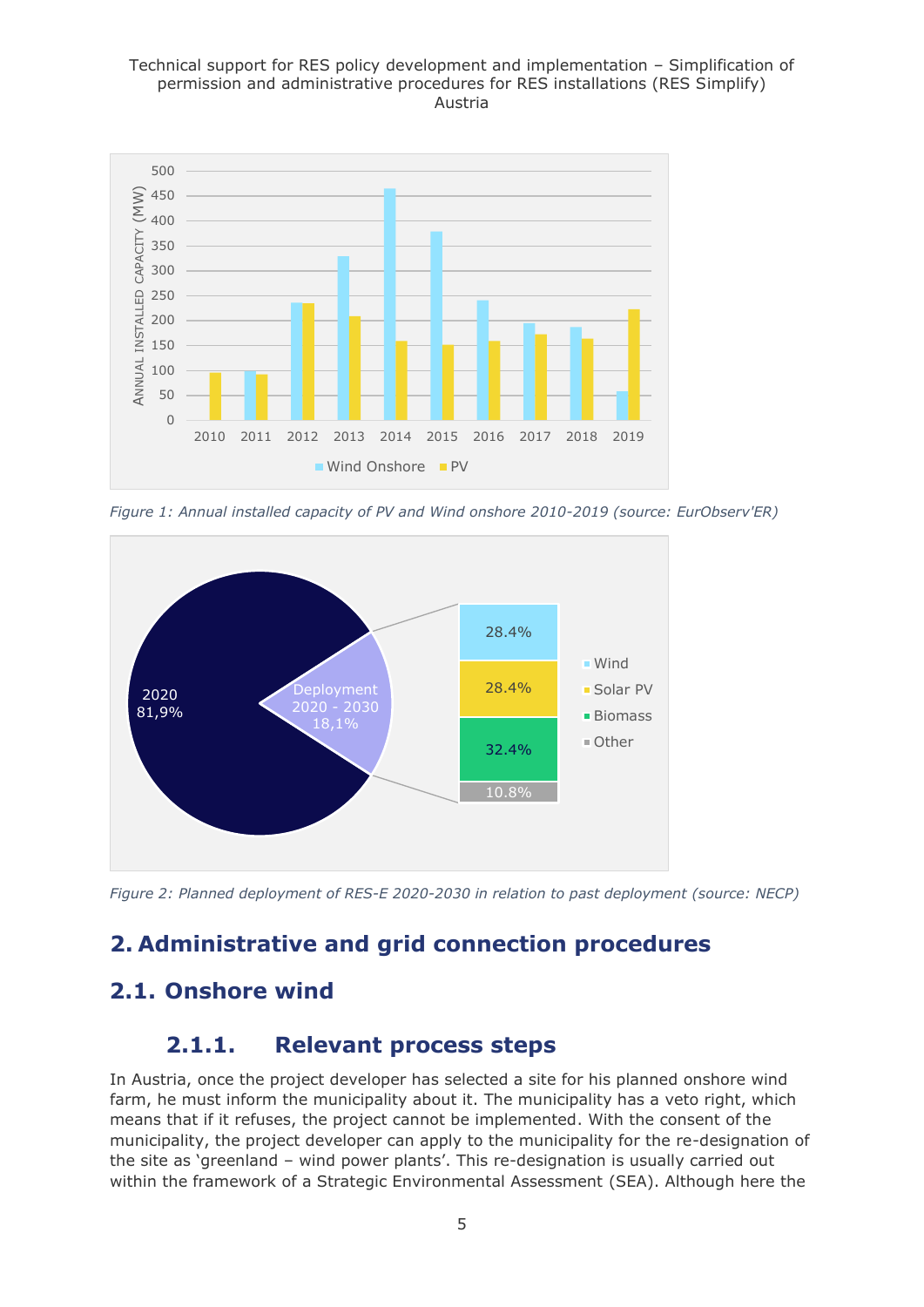competent authority is the municipality, the environmental authority is also informally involved.

In Austria, there is no nationwide zoning plan. Spatial planning is regulated differently in the federal states (*Bundesländer*). While in the federal state of Lower Austria there is a sectoral, supra-regional spatial planning programme which provides information on suitable wind farm sites, this is not available in all federal states, where regional programmes prevail. According to stakeholders, sectoral planning programmes can speed up the administrative process of re-designation and SEA.

Furthermore, the project developer needs to contact the grid operator to clarify the actual possibility to technically connect the wind power plant in this selected site.

Once the site selection and grid connection permit issues have been clarified, the project developer can initiate an administrative authorisation procedure. This is done either within the framework of a simplified Environmental Impact Assessment (EIA) or in the substantive law procedure. The simplified Environmental Impact Assessment (EIA) must be carried out in accordance with the EIA Act. The EIA is a nationwide one-stop-shop procedure, which considers all the relevant material laws such as the Electricity Act, the Building Code, the Nature Conservation Act or the Aviation Act. The EIA is conducted by the state governments. In Lower Austria, the competent authority is the Department for Environmental and Energy Law of the Federal Government (EIA authority). In order to apply for the EIA, the project developer must first submit an environmental impact statement (EIS) which constitutes the core content of the EIA procedure. The EIS describes the project and the potential environmental impacts in a very detailed manner and includes the opinion of experts. The substantive law procedure is only applied if the threshold values for the EIA are not exceeded. Project developers must submit permit applications to the various authorities at the same time, but responses are issued independently, so it is not a one-stop-shop.

The construction of a wind turbine can only begin once the EIA or the substantive law procedure has been completed. After completion of the construction work, the EIA authority will check on site whether the wind power plant complies with the EIA requirements. If this is the case, the grid usage contract is concluded between plant operator and grid operator and the plant can be connected to the electricity grid and commissioned. After commissioning, an energy purchase agreement can be concluded between the project developer and an energy supplier.

The formal procedural requirements for repowering projects are the same as for new installations, so a project developer must apply for the same permits as a new installation and the simplifications of the procedure depend on the difference between the new and the old turbine.

## **2.1.1.1. Site selection**

#### <span id="page-5-0"></span>**Process flow**

The first step in onshore wind project implementation is to inform the municipality on whose territory a wind farm is to be erected. If the municipality agrees, the project developer can apply to change the land use of the construction site to 'greenland – wind power plants' (*Grünland-Windkraftanlagen*) (Windfakten a, n.d.), the names of the zoning can differ in the federal states. The municipality can ask the local residents whether they agree with the construction of wind turbines on the municipality's territory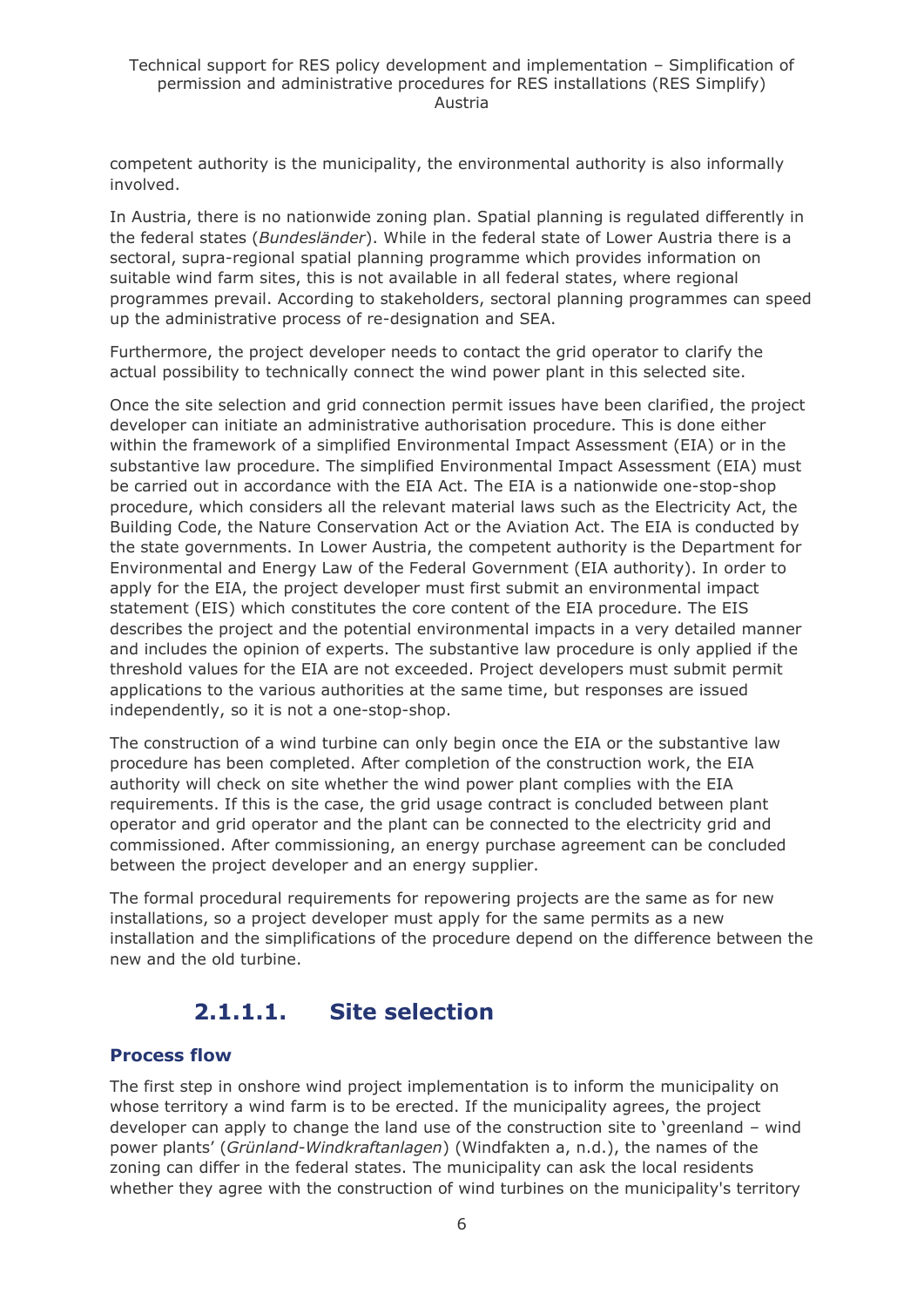by means of a referendum (*Volksbefragung*) before designation; however, this is voluntary. According to IG Windkraft, more than two thirds of these referendums are positive (IG Windkraft c, n.d.).

Austria does not have a federal act on spatial planning (*Raumordnung* or *Raumplanung*). Spatial planning legislation is the responsibility of the individual federal states. They enact their own planning laws, which regulate the objectives and instruments at regional level, but also at local or municipal level (GRUBER et al., 2018).

All municipalities in Austria have issued their zoning plans (*Flächenwidmungsplan*), which determine the zoning and land use types (GRUBER et al. 2018: 104 f). There are several zoning categories such as 'building land', 'traffic areas' or 'grassland/ open land'. Wind farms, however, can be constructed on the categorised as 'greenland – wind power plants' (GRUBER et al. 2018: 108f).

For wind energy, particularly relevant is the instrument of sectoral spatial planning or development programmes for specific sectors, which usually focuses on a sectoral theme and is the competence of the federal states. Not all federal states have sectoral spatial planning programmes for wind power (GRUBER et al. 2018: 89). Lower Austria has such a programme, the objective of which is to define zones that enable the installation of a sufficient number of wind power plants to achieve the goals of the Lower Austrian Energy Roadmap 2030 (§2 SPLA, 2014).

In Lower Austria, wind turbines with a capacity of more than 20 kW require to change the designated use of the plot of land (§19 (2) sentence 19 LA SPA, 2014). This is where the sectoral spatial planning programme for wind comes into play, because changing the designated land use to 'greenland – wind power plants' is only permitted in the zones set out in Annexes 1 to 4 of the Sectoral Spatial Planning Programme on the Use of Wind Power in Lower Austria (§3 (1) SPLA, 2014).

In addition, the following criteria must be considered when designating an area for wind turbines:

- An average wind power density should be at least 220 watts/m<sup>2</sup> at a height of 130 m above the ground (§20 (3a) no. 1 LA SPA, 2014)
- The following minimum distances have to be kept:
	- $\circ$  1200 m from residential land and special building land with increased protection requirements
	- o 750 m from agricultural residential buildings and buildings worthy of preservation in grassland, grassland allotments and grassland camping sites
	- $\circ$  2,000 m from residential building land (apart from building land areas for local structures worthy of preservation), which is not located in the municipality of the site (§20 3a no. 2 LA SPA, 2014).

The designation is carried out throughout Austria by means of project-related zoning, which is intended for a more flexible implementation of projects. In this way, the zoning plans are adjusted to the current individual projects. As a general rule, plans and programmes that outline projects subject to EIA must be subjected to a SEA in advance (§3 (2) lit a SEA, 2001). This also includes designation in sectoral spatial planning.

#### *Strategic Environmental Assessment (SEA)*

In Austria, there is no uniform SEA law. The requirements of the SEA directive are implemented in numerous federal and provincial laws. In Lower Austria, SEA has been fully integrated into the spatial planning procedure.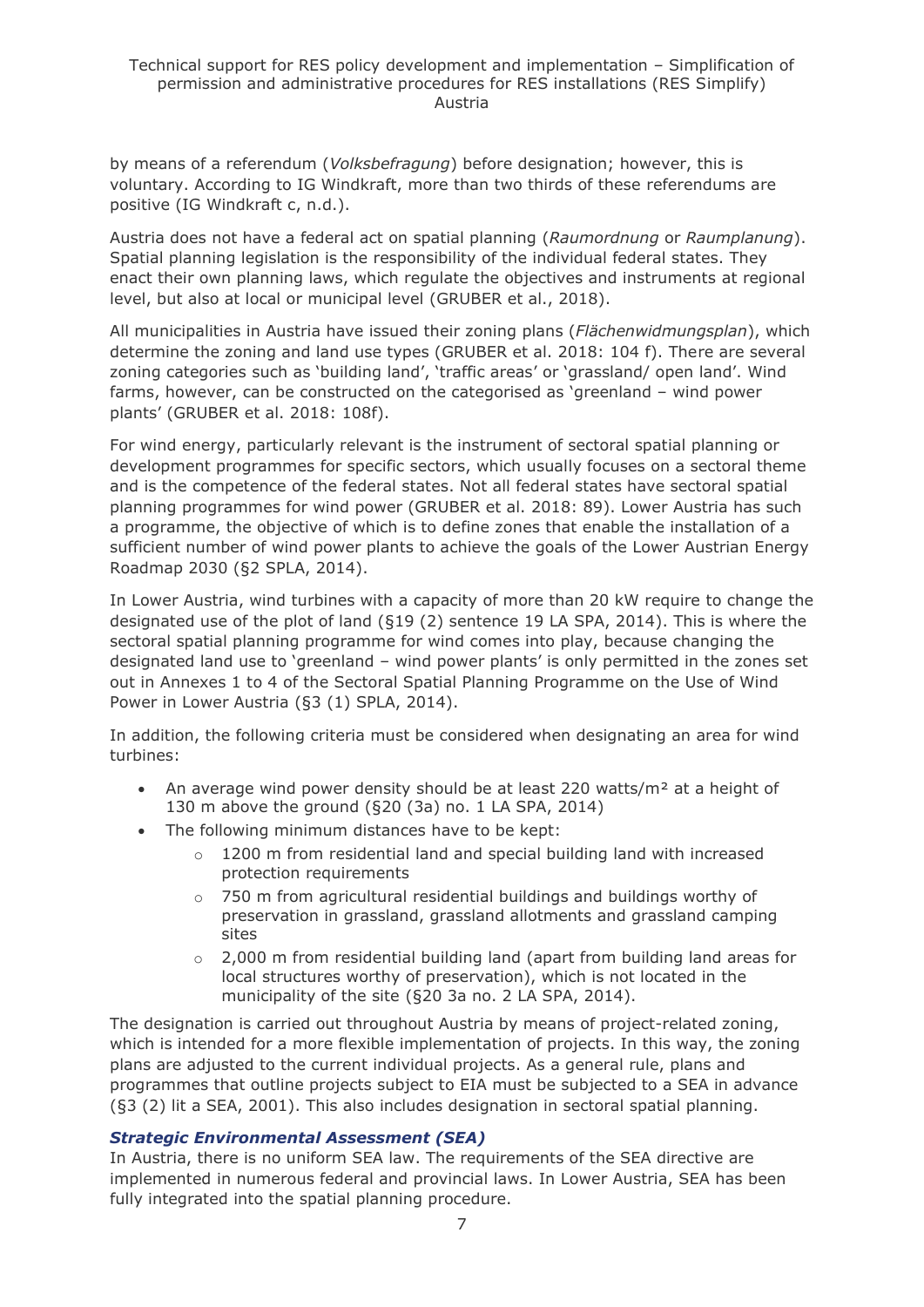The competent authority for the SEA depends on the federal state. In Lower Austria, where there is the 'Sectoral Spatial Planning Programme on the Use of Wind Power in Lower Austria', partly the federal state and partly the municipality is responsible. In other federal states, where there is no zoning for wind power plants, usually only the municipality is responsible. The assessment can also involve the experts from the Department of Spatial Planning and Regional Policy. In addition, the environmental authority is informally involved, which informs the municipality about deficiencies, if any. In Lower Austria, the environmental authority is the Department of Building and Regional Planning Law.

The SEA procedure starts with *screening* to check whether a SEA is to be carried out or not. In Lower Austria, in the case of amendments to the spatial development programmes, the municipality and a local planner on behalf of the project developer examine on a case-by-case basis whether a significant impact on a European nature conservation site or significant environmental impact is likely to be expected (in the sense of § 4 (2) LA SPA, 2014). If this is the case, a SEA is necessary.

The SEA shall take the planning and environmental objectives into account. The results of the assessment have to be submitted to the environmental authority for comments. A period of 6 weeks is set for this step (Lower Austrian Provincial Government, n.d. a; Lower Austrian Provincial Government, 2016).

In *scoping*, the scope of the assessment is defined, including the planned measures to be investigated. In Lower Austria, this is done by the municipality and the local planner. Here, too, the environmental authority has to submit a statement within 4 weeks (Lower Austrian Provincial Government, n.d. a.).

The *alternative assessment* is being made in the SEA procedure, which should demonstrate different ways of achieving the set objectives. Alternatives will be presented and information on the effects of these alternatives will be collected so that appropriate decisions can be made. The *environmental report* should primarily describe and assess the relevant environmental impacts of the strategy and the alternatives on the objects of protection (§ 9 SEA, 2001).

The public concerned by the planning should be informed and consulted during the planning process. *Public participation* can take place at different levels, such as during the identification of alternatives or during the scoping process as well as after the preparation of the environmental report. In Lower Austria, the environmental report is available at the municipal office for 6 weeks, and the screening result is also published on the internet (Lower Austrian Provincial Government, 2016).

In Lower Austria, the *public consultation* is followed by a discussion of the comments received and a decision by the municipal council to change the zoning. The decision is based on the environmental report, the comments received and any consultations. In the next step, the ordinance on changing the zoning is submitted for approval to the supervisory authority, the Office of the Government of Lower Austria. The Office then approves or refuses the it. The result is then published on the internet (Lower Austrian Provincial Government, 2016).

The last step of the SEA is *monitoring*. This involves checking after construction whether or not the implementation of the planned measures corresponds to the objectives defined at the beginning (BMK a., n.d.).

According to the stakeholders interviewed, having a sectoral spatial planning programme on the use of wind power is helpful and accelerates the process. If sectoral spatial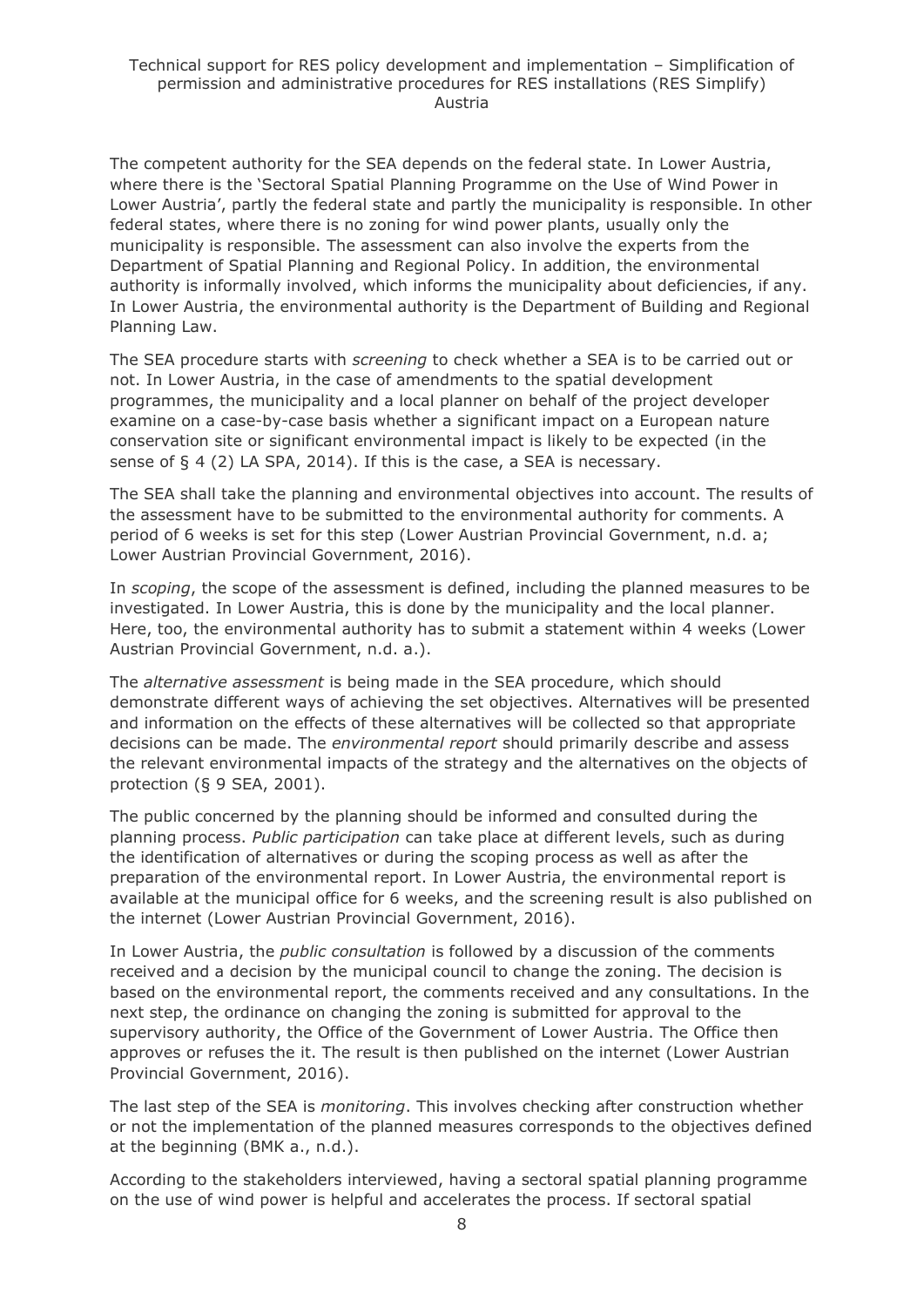planning is in place, rezoning can be done efficiently, in about 6 months. Without sectoral spatial planning, it can be more difficult, as a more detailed examination of the site is necessary, which prolongs the process. The municipalities' right of veto usually does not aggravate the site selection process. The acceptance of wind energy by the local population in the federal states where there is already a lot of wind power plants is very high. There, wind farms are usually viewed positively, as they can also create added value for the community. However, wind power stakeholders are still calling for changes to the existing zoning programmes in order to achieve the wind power targets (Resch, Fürnsinn, 2020).

#### *Repowering*

In the site selection process, the questions with regard to repowering of wind turbines can be clarified faster than in case of new wind power installations, as the location of the project remains the same and thus time-consuming land use change procedure is not required. Another advantage is that the replacement of old installations is usually viewed positively by the neighbouring local residents, which means that objections or appeals are less frequent. However, stakeholders report that higher power, larger rotors or a larger turbine also entail complex and detailed procedures for repowering projects, as these changes again affect the legal protection area 'landscape' (Resch, 2020).

#### **Deadlines**

#### *SEA*

In Lower Austria, a period of 6 weeks is foreseen for the screening in the SEA procedure. In the scoping step, the environmental authority must submit a statement within 4 weeks (Lower Austrian Provincial Government, n.d. b). The environmental report is available for public inspection in the municipal office for 6 weeks (Lower Austrian Provincial Government, 2016).

### **Detected barriers**

**Strict distance regulations to settlement areas.** In those federal states in which there has been a significant expansion of wind power in the past, there are standard distance requirements between wind power plants and residential land. For example, 1,200 m to the settlement area of the municipality in which the plant is located and 2,000 m to the settlement area of the neighbouring municipality (which can be reduced to 1,200 m by resolution) in Lower Austria; 1,500 m in Carinthia; 1,000 m in Upper Austria or 1,000 m in Burgenland. In addition, there are distance regulations with regard to agricultural buildings used for residential purposes (e.g., 750 m in Lower Austria) (IG Windkraft, 2020). The mandatory minimum distances for wind power plants in the Austrian federal states are among the strictest regulations in Europe (Windfakten b, n.d.). Even without these general minimum distances, the erection of wind turbines would not have any negative effects on the local residents due to the strict examination in the official approval procedures (e.g., EIA). Issues such as noise and shadow flickering are examined in detail in the approval procedure and only those turbines are approved where there is no danger to the life and health of the local residents. According to stakeholders surveyed, a general minimum distance is not appropriate and reduces the possibilities of wind power development without increasing the protection of the population (IG Windkraft, 2020; Resch, Fürnsinn, 2020). Therefore, they call for a more flexible approach from the policy side (Resch, Fürnsinn, 2020).

**Lack of sectoral spatial zoning in individual federal states.** Wind power in Austria is concentrated in just a few federal states. To achieve the wind power targets for 2030 and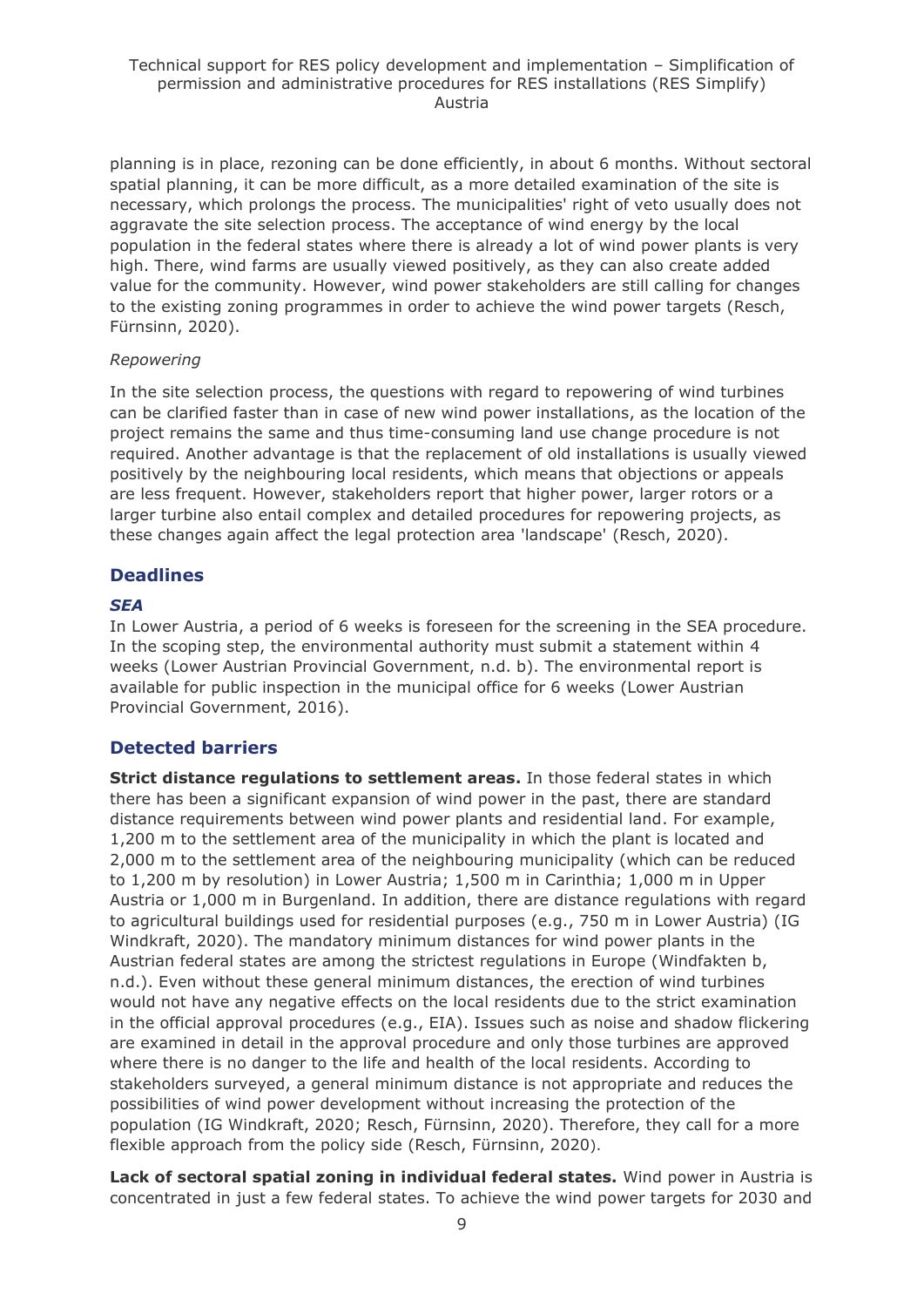#### Technical support for RES policy development and implementation – Simplification of permission and administrative procedures for RES installations (RES Simplify) Austria

2040, however, wind power should be expanded more strongly also in other *Bundesländer*. For this purpose, more sectoral spatial planning programmes, i.e., designated zones for the expansion of wind power, are important. However, these do not yet exist sufficiently, which in the eyes of the stakeholders is based on a political decision, since those responsible in state politics are too influenced by the particular interests of a small group of opponents of wind power and ignore the large neutral majority and silent supporters. The experts see the state policy of the different federal states (Landeshauptmann downwards) as having the responsibility to emphasise the benefits and the importance of wind power. The east-west divide in wind power plants in Austria could possibly also be explained by the fear of the new. In the west, which is very alpine, wind power is not yet very well-known and therefore the step towards expansion might be more difficult (Resch, Fürnsinn, 2020). This problem also affects the other federal states with zoning for wind power (Styria, Burgenland); here, too, the designated areas are no longer sufficient to achieve the targets. Stakeholders are calling for regional planning programmes to be aligned with the 2030 targets and for the necessary areas to be designated (IG Windkraft, 2020).

**No designation of land should be necessary in priority zones.** The priority areas in the sectoral spatial planning programmes for wind power are not yet a guarantee for the implementation of a wind power project. In recent years, some projects in Lower Austria could not obtain approval even in these priority zone. Stakeholders suggest abolishing the requirement to change the designated land use in these areas already specified for wind. Instead, a consent of the municipal council in the form of a resolution should suffice. In this way, legal certainty would be guaranteed for all stakeholders (IG Windkraft, 2020).

**Expansion of wind power in Lower Austria is limited due to the zoning plan for wind energy**. Since mid-2014, wind energy expansion in Lower Austria has been regulated by a province-wide zoning plan for wind energy. This plan drastically restricts the expansion of wind power in Lower Austria, as the wind power expansion is only possible on 1.5% of Lower Austria's land area. Most of the currently zoned areas in Lower Austria have already been planned. In order to achieve the objectives on both the national and the federal state (Lower Austria) level, an expansion of the designated areas for wind power is essential, because repowering of the existing wind power plants is not sufficient. As Lower Austria has the largest wind potential in Austria, this federal state also has a strong role model effect. Changes in this federal state therefore have a very strong impact on the entire development of wind power in Austria. As a result, the stakeholders call on the federal state of Lower Austria to raise its own targets and create the necessary framework conditions to actually achieve them by improving spatial planning procedures (IG Windkraft, 2020).

**Multiple review in spatial planning and administrative authorisation procedures**. Spatial planning in Austria is a state matter. The compatibility of wind power plants with the spatial planning requirements is comprehensively reviewed during local spatial planning and in most federal provinces also during regional spatial planning. In most cases, a separate land use designation is required. In addition, in federal provinces such as Lower Austria, Burgenland or Styria, the site must be located in zones designated for the use of wind power (sectoral spatial planning programmes for wind power). Even when these zones are defined, there is an extensive review of the compatibility of wind power with the requirements of spatial planning law. Thus, the impact of wind power plants on the landscape is already examined at this stage. According to stakeholders, further examination of the impact of the wind power plants on the landscape in the zoning and in the plant approval procedure is therefore superfluous. In the case of Lower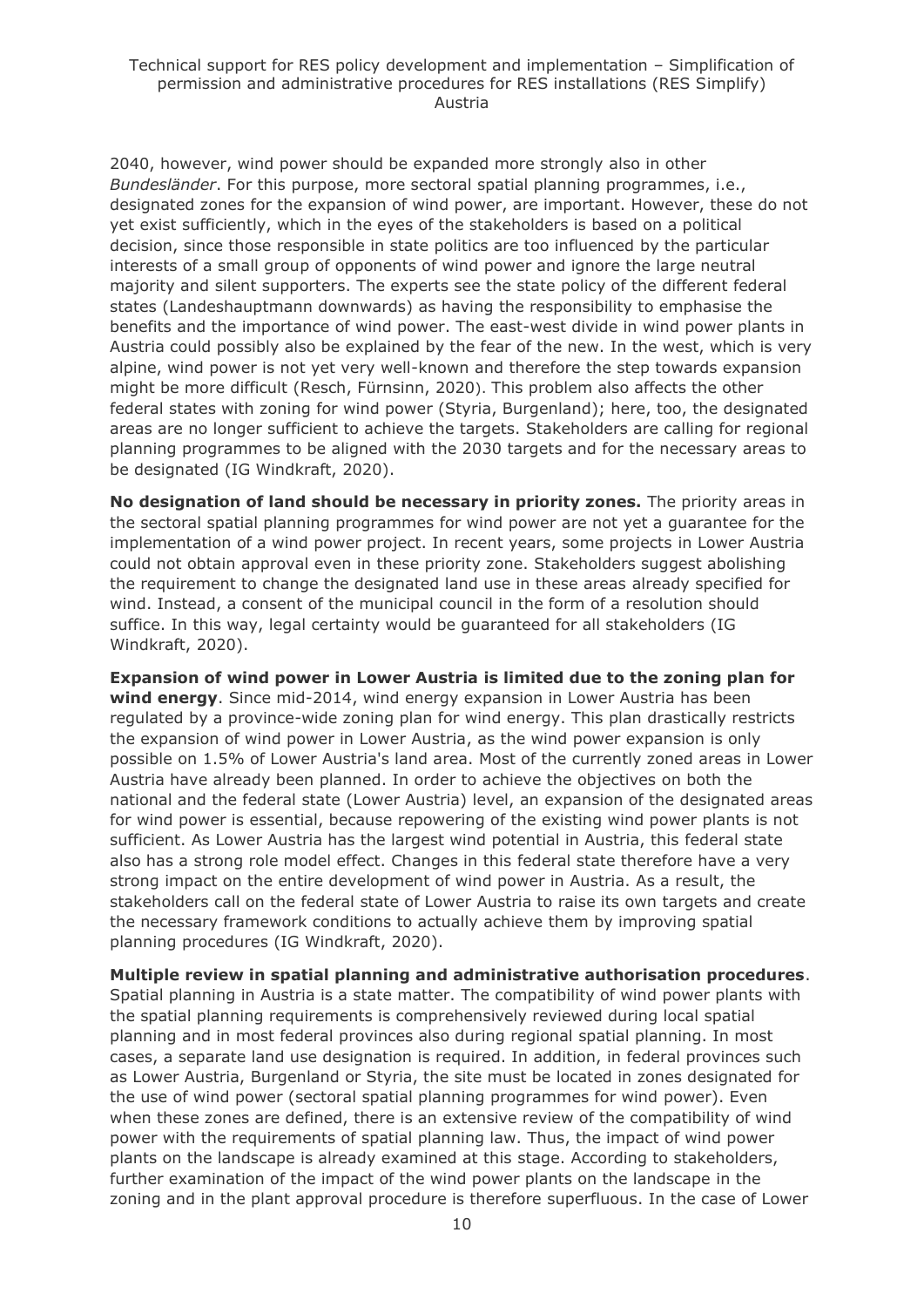Austria, for example, a triple assessment of the project is de facto currently taking place. The first time in the course of the SEA at the sectoral spatial planning level, the second time as part of the SEA for zoning and the third time in the substantive or EIA procedure. This is very time-consuming and costly, ties up time and resources of consensus seekers and authorities, and is superfluous.

In the opinion of the stakeholders, it would be sufficient to carry out a SEA once at the supra-regional level and once an individual assessment of the impacts on the protected objects at the project level (in the substantive law or EIA procedure). Stakeholders also suggest:

- Introducing provisions regarding the balancing of interests in the nature conservation laws of the federal states.
- Establishing the state of the art in environmental assessment, according to which the sensitivity of the landscape must be largely taken into account when assessing the impact (Prevention of the NIMBY principle).
- Creation of a 'landscape fund' so that the project developers have the opportunity to pay in the funds to reduce the influences, similar to what is already possible in some federal states for landscape issues. (IG Windkraft, 2020).

**Staff.** According to the stakeholders surveyed, there is a general lack of staff in the Austrian authorities. The staff of the competent authorities is very well familiar with the applicable laws, but not sufficiently trained in technical issues, which leads to difficulties in processing applications. This inefficiency tends to affect the technical procedural areas. The barrier affects all competent authorities, including the Federal Administrative Court. As a result, stakeholders are calling for more administrative staff and experts, as well as better training of staff, as this would relieve both the wind power industry and the authorities (Resch, Fürnsinn, 2020; IG Windkraft, 2020). This barrier is also relevant for the issuing of the electricity production licence (see Section 2.1.1.2.) and for the administrative authorisation process (see Section 2.1.1.3.).

### **Identified good practice**

<span id="page-10-0"></span>No good practice related to this process step was identified.

## **2.1.1.2. Electricity production licence**

#### **Process flow**

To construct, operate or substantially modify a power plant, the project developer needs to obtain an electricity production license (*Elektrizitätsrechtliche Genehmigung*) (EA, 2010). If the EIA procedure, i.e., a one-stop shop, is applied (see Section 2.1.1.4.), the EIA approval also includes the electricity production license, which is why the project developer does not have to apply for this separately.

If substantive law procedure is used instead of the EIA approval procedure, the project developer needs to apply to the Office of the Federal State Government for an electricity production license. The procedure depends on the capacity of the power installation. For power plants above 500 kW a regular procedure for obtaining the electricity production license is applied (§ 5 LAEA 2005), while a simplified procedure is foreseen for power plants below 500 kW (§ 7 LAEA 2005). The regular procedure includes an oral hearing, including neighbours, the municipality and, insofar as its interests are affected, the grid operator. The permit is granted by means of an administrative decision. In addition,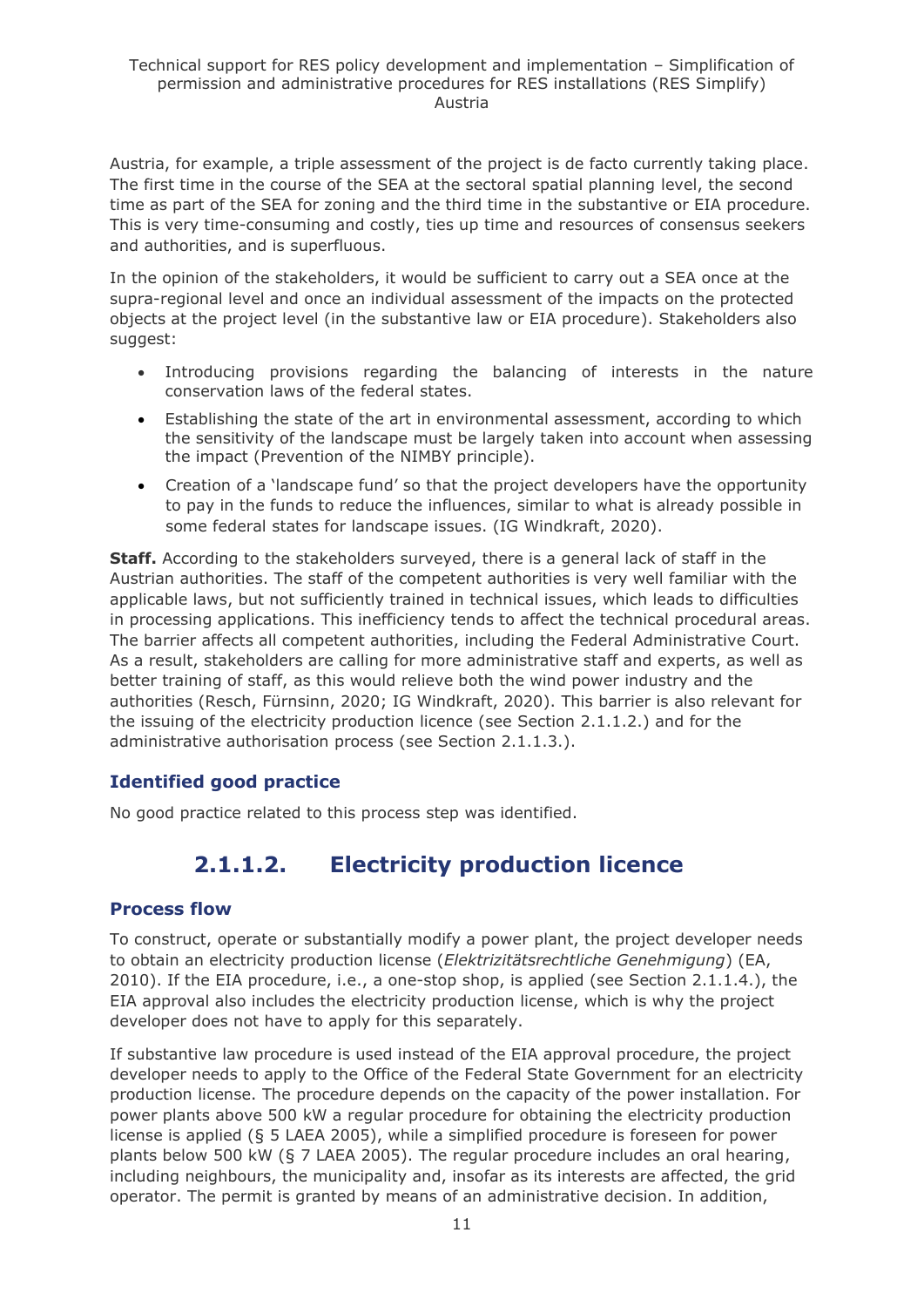certain conditions may be imposed in the permit for the construction and operation of the power plant (§ 8, § 18 LAEA 2005). In Lower Austria, the aspects for the building permit are also taken into account when the electricity generation licence is issued, which is why a building permit is not required separately.

### **Deadlines**

In the simplified procedure for obtaining the electricity production license, the authority shall issue a decision on the application within three months after receipt of the application and the required documents ( $\S$  7 par. 1 LAEA 2005). The law does not set any deadlines for the regular procedure.

## **Detected barriers**

As indicated in Section 2.1.1.1., there is a general lack of staff in the Austrian authorities. This barrier also affects the process of obtaining the electricity production licence (for more information see Section 2.1.1.1.).

## **Identified good practice**

<span id="page-11-0"></span>No good practice related to this process was identified.

## **2.1.1.3. Administrative authorisation**

## **Process flow**

After the site selection process has been positively completed and the possibility of grid access has been clarified with the local network operator, the administrative authorisation process can begin. Depending on the capacity threshold, administrative authorisation takes place either in a simplified *EIA procedure* or in a *substantive law procedure*.

As a rule, the administrative authorisation is carried out within the framework of a simplified EIA procedure – a nationwide one-stop-shop procedure, which is conducted by the federal state government. In the case of Lower Austria, the competent authority is the Department for Environmental and Energy Law (EIA authority), which is responsible for all procedural steps. The EIA authority may sometime have an internal consultation with other authorities whose competence is outside the EIA procedure, but according to stakeholders, this is generally not the case. The EIA authority can also entrust a district administrative authority with the implementation, which then decides on behalf of the state government (§ 39 (1) 4th sentence EIA, 2000).

The EIA authority applies the licensing provisions of the respective federal and provincial laws (§ 3 (3) EIA, 2000). As a rule, no further permits need to be obtained for a project in addition to the EIA procedure. Once the EIA permit has become legally binding, the realisation of the project can begin.

A simplified EIA is used for (§3 Annex 1 EIA, 2000):

- wind power plants with a total electricity output of 30 MW or more, or with at least 20 turbines of a nominal capacity of at least 0.5 MW for each turbine;
- wind power plants located at an altitude above 1000 m with a total electricity output of 15 MW or more, or with at least 10 turbines of a nominal capacity of at least 0.5 MW for each turbine.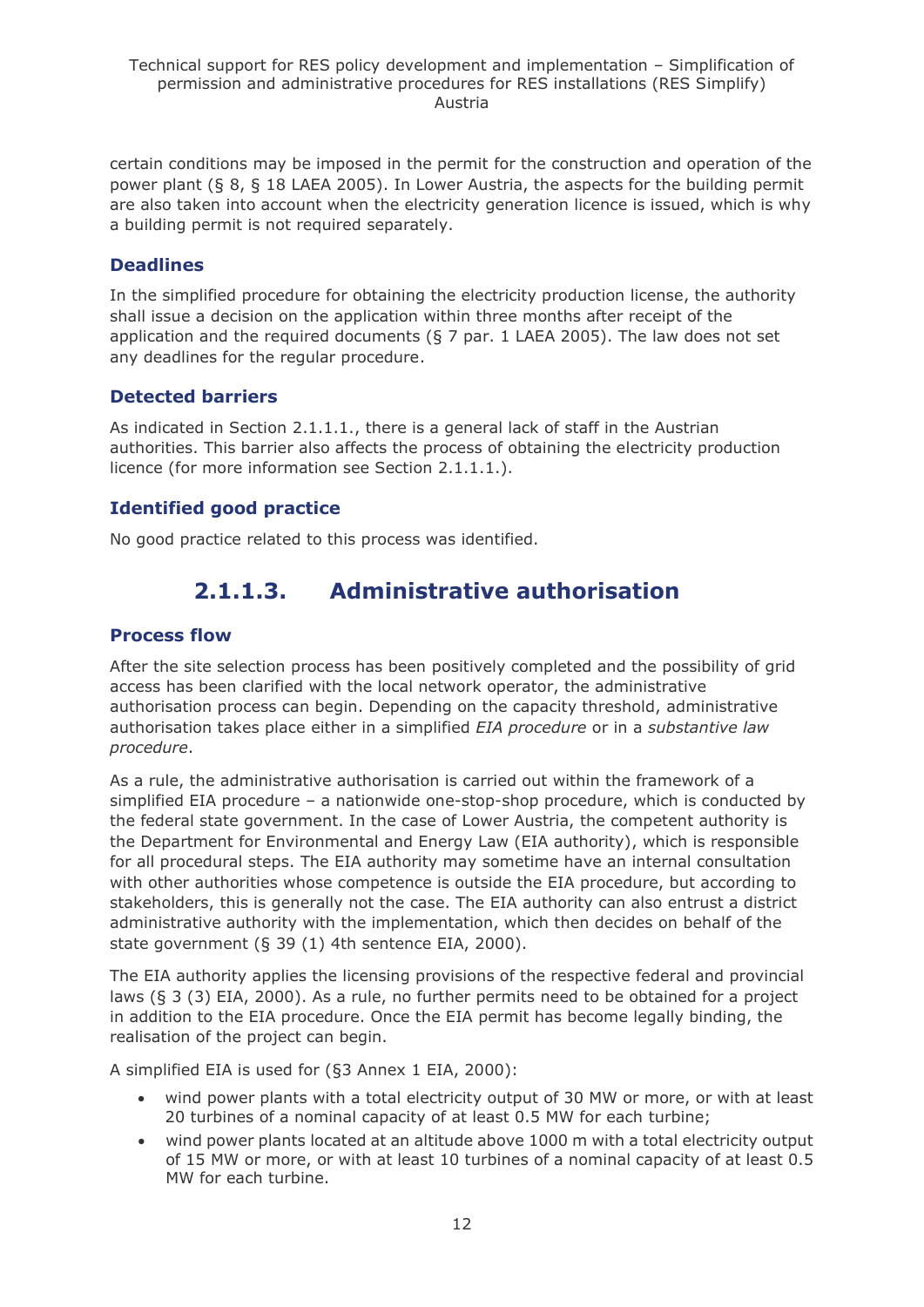Projects with a total electrical capacity of at least 15 MW or with at least 10 turbines with a nominal capacity of at least 0.5 MW each, which are planned in areas worthy of protection or in areas for which special conditions have been established (§3 Annex 1 EIA, 2000), are treated separately. They are subject to a case-by-case assessment whether an EIA is required at all. If this is the case, there will be a concentration of procedures within the framework of the simplified procedure. However, not one but two separate procedures are carried out, each of which is referred to as a 'partially concentrated approval procedure'. Thus, the EIA procedure is divided into two procedures: One with the Federal Minister for Climate Protection, Environment, Energy, Mobility, Innovation and Technology and one with the respective state government. In individual cases, the Federal Minister may entrust the competent state governor with the conduct of its procedure, while the respective provincial government can delegate its responsibility to the local district administrative authority (§ 24 EIA, 2000).

Furthermore, there is a cumulative principle (*Kumulationsprinzip*). Projects that have more than 25 % of the threshold value and reach the threshold value with other projects also fall under the EIA Act  $(§ 3 (2)$  EIA, 2000). If it is not clear whether a project falls under the EIA Act, a declaratory procedure (*Feststellungsverfahren*) must be initiated (see below).

#### *Simplified EIA procedure*

Prior to the EIA approval procedure, a so-called declaratory procedure can be carried out. In this procedure it is examined whether the specific project is subject to an EIA obligation or not. Declaratory procedure is required in cases where the obligation to carry out an EIA is determined on a case-by-case basis (see above). The case-by-case assessment is not required if the project developer requests an EIA (§ 3 (7) EIA, 2000).

The project developer must submit the application and the Environmental Impact Statement (EIS) to the EIA authority ( $\S$  5 (1) EIA, 2000). The EIS constitutes the core content of the EIA approval procedure and must be prepared by the project developer and respective experts. The EIS describes the project and the potential environmental impacts in a very detailed manner (§ 6 (1) EIA, 2000). If other environmental assessments have already been carried out, such as the SEA (see Section 2.1.1.1.), these can be taken into account.

After submitting the application, the EIA authority has to set up a timetable for the EIA procedure and publish this timetable on the internet (§ 7 EIA, 2000). The documents are then transmitted by the authority to various authorities concerned  $(§ 5 (3)$  ff EIA, 2000). In addition, the public is informed that the project documents are publicly displayed. For this purpose, the documents must be made available for public inspection at the site municipality and at the EIA authority for at least 6 weeks. Furthermore, the authority must publish information about the project on the internet (on the website of the provincial government), in a daily newspaper widely distributed in the province, and in a newspaper distributed in the siting municipality (§ 9 (3) EIA, 2000). During the six weeks, any person may submit written comments on the project to the EIA authority (§ 9 (5) EIA, 2000). The EIA Act provides only participants in the proceedings with the right to inspect the files (§ 19 (2) EIA, 2000). Other stakeholders are not taken into account. However, this provision is not applicable due to its incompatibility with European law (European Court of Justice, 2017), which means that citizens' initiatives can also have party status in the simplified procedure (ÖKOBÜRO, 2020). A 'citizens' initiative' is defined as a group of at least 200 persons who have signed a statement and who at the time of the initiative were entitled to vote in municipal elections in the municipality in which the site is located or in a municipality immediately adjacent to it. As a party,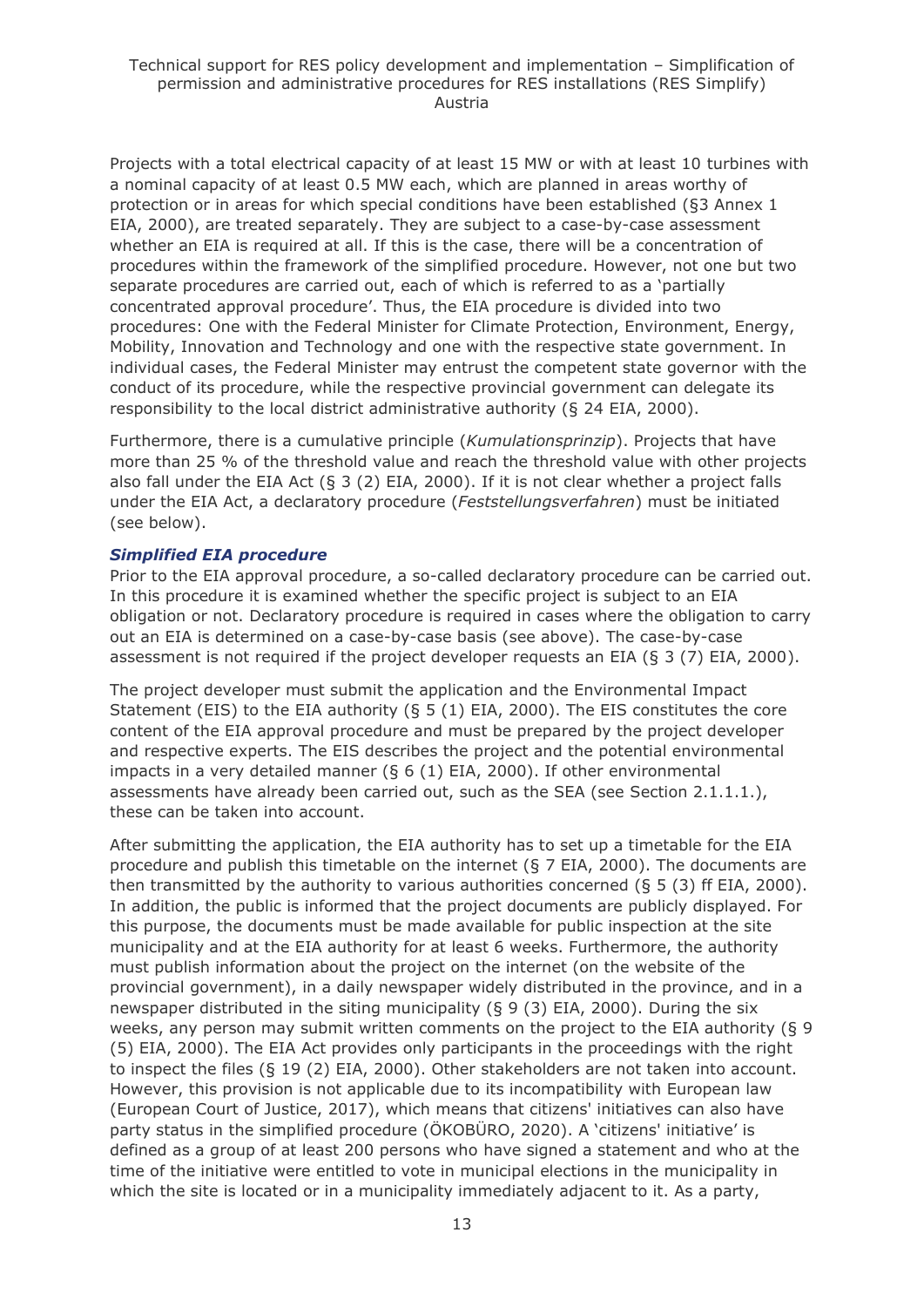citizen's initiatives are entitled to assert compliance with environmental protection regulations in the proceedings and to appeal to the Federal Administrative Court, the Administrative Court and the Constitutional Court (§19 (4) EIA, 2000).

The EIA authority will then examine the documents submitted by the project developer (including the EIS) along with the comments and other expert opinions on the planned project received. Based on this, a summary assessment of the environmental impacts is prepared (§ 12a EIA, 2000). This assessment does not have to be published, but only sent - without delay - to the project developer, the participating authorities and the administrative parties (§ 13(1) EIA, 2000).

As a rule, an oral hearing takes place before the decision (§ 16 EIA, 2000), in order to provide the public and the parties with the opportunity to inform themselves about the procedure and the right to provide their opinions.

In the next step, the EIA authority makes a decision on whether or under which conditions the project is approved. The decision-making takes into account the licensing requirements of applicable laws and the additional licensing requirements of the EIA Act. The notice of approval must be available for public inspection at the EIA authority and in the municipality for at least 8 weeks (§ 17 (7) EIA, 2000).

Once the power plant has been approved and constructed, the project developer must notify the EIA authority of the completion of the project before the plant is commissioned. The authority then checks whether the project complies with the permitting conditions and issues a decision (acceptance inspection). If deviations are detected during the inspection, they are stated in the acceptance notice and the project developer will be required to eliminate them. Minor deviations can be approved directly in the acceptance notice (§ 20 EIA, 2000).

When the acceptance decision becomes legally binding, the responsibility generally passes to the authorities in charge of certain areas, e.g., to the respective building authority (§ 21 EIA, 2000).

#### *Substantive law procedure*

The substantive law procedure (*Einzelverfahren*, *Einzelmaterienverfahren* or *Materienrechtsverfahren*) is applied only if the threshold values indicated above are not exceeded. Since there are many individual plants and small wind farms in Austria, the ratio between EIA and substantive procedures is balanced (Resch, 2020).

In the substantive law procedure, impacts of the project on certain public goods (nature conservation, forest preservation, water protection, aviation, etc.) are examined individually by the competent authorities. The applications for permits may be submitted to the various authorities at the same time, but the responses are given independently of each other.

Some procedures are regulated at state level, others at federal level. The following permits fall under the substantive law procedure:

- Permit under the Water Law. The issue of this permit is regulated by a federal law, i.e., the same law applies in all federal states (WRA, 1959). The competent authority is the district administration (*Bezirkshauptmannschaft*), the magistrate (*Magistrat*) or the office of the *Bundesland* government.
- Nature conservation permit. The nature conservation permitting procedure is regulated at the state level. In Lower Austria, the legal framework is established in the Lower Austrian Nature Conservation Act (LANCA, 2000) and the competent authority is the district administration or magistrate.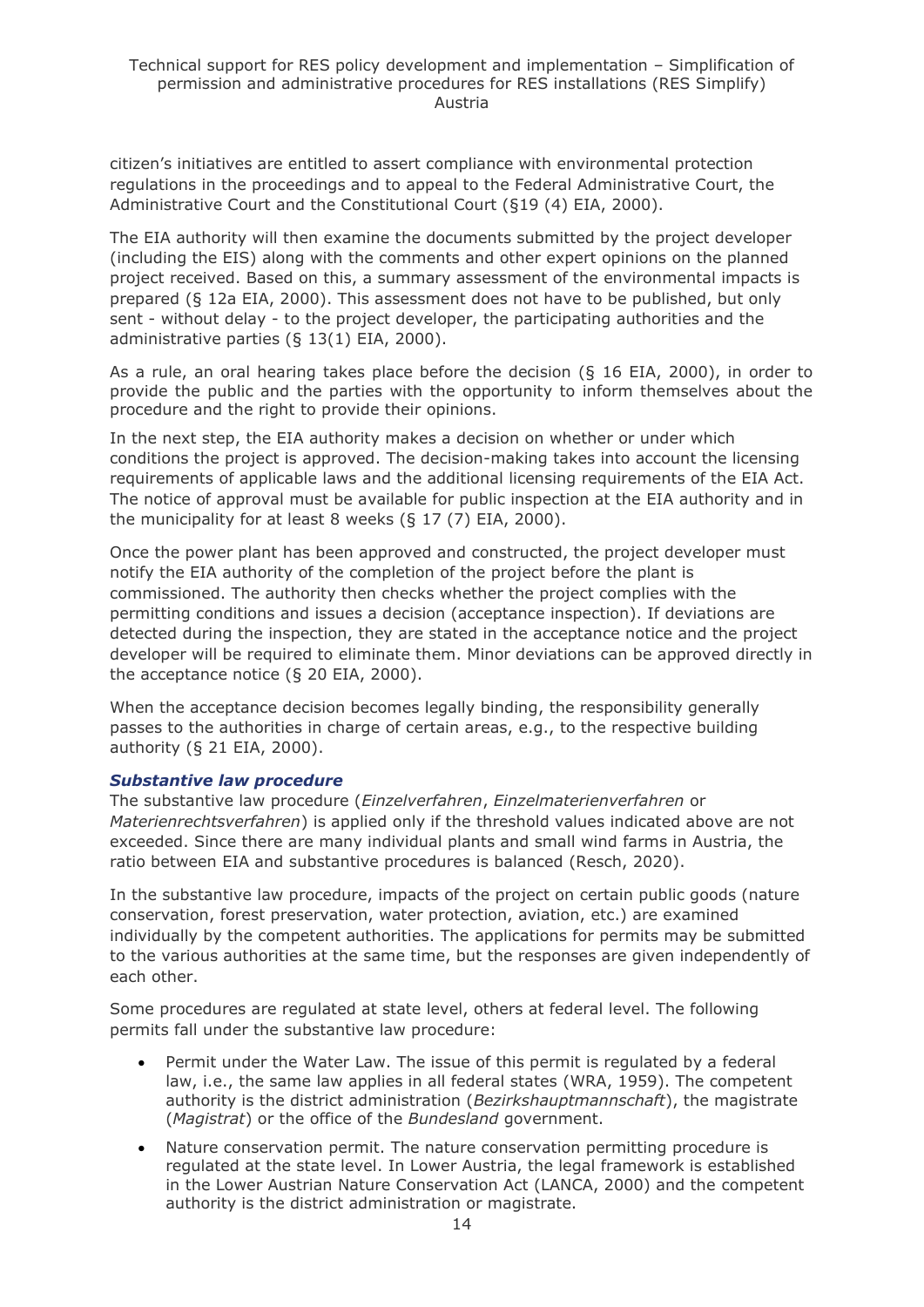- Forest Law permit. The Forest Law permitting procedure is regulated at state level. The competent authority is the district administration or magistrate (Forestry Act, 1975).
- Aviation permit. The Aviation permitting procedure is regulated at state level and is defined by the Aviation Act. The responsible authority is the Office of the Land Government (Aviation Act, 1957).
- Building permit. The issue of a building permit is regulated under the federal state legislation. In Lower Austria, the building permit is not required, as these aspects are taken into account when the electricity production license is issued (see Section 2.1.1.2.).

#### *Repowering*

The formal procedural requirements for repowering projects are basically the same as for new installations, i.e., a project must go through the same procedure as a new installation. However, depending on the difference between the new and the old turbine, there may be some facilitations. Changes in height, diameter, etc. may require new assessments. If the impacts of the new turbine do not differ significantly, expert opinions can be reused. This reduces the financial burden on the project developer and usually speeds up the approval process.

According to the stakeholders, the administrative authorisation procedure for repowering can only be seen as effective if there are significant changes. Otherwise, (e.g., change of the generator) simpler procedures need to be introduced (Resch, Fürnsinn, 2020).

#### *Dismantling*

To a certain extent, the dismantling of a wind turbine must already be considered in the EIA or substantive law procedure, where these questions are clarified in the application documents and expert reports. If a repowering procedure is initiated, dismantling is usually part of the new procedure (Resch, 2020).

#### **Deadlines**

#### *EIA procedure*

After submission of the application, the EIA authority must draw up a schedule for the EIA procedure and publish it on the internet (§ 7 EIA, 2000). In the simplified EIA procedure, the EIA authority has to make the decision within 6 months at the latest (§ 7 (3) EIA, 2000). The EIA authority must issue the decision on the declaratory procedure (*Feststellungsverfahren*) (§ 3 (7) EIA, 2000) within 6 weeks. The authority usually meets the deadlines in this process step, but delays may occur due to lack of staff capacity. Stakeholders generally assess the capacity as quite good (Resch, 2020). Theoretically, the project developer can file a devolution request and thus ask the authority to make a decision.

If EIA application or the EIS is not complete, the authority can decide that the project developer may submit this missing information and documents that are not necessary for the assessment of the environmental effects at a later stage (§ 5 (2) second sentence EIA, 2000).

The documents (including the EIS) must be made available for public inspection at the respective municipality and at the EIA authority for at least 6 weeks (§ 9 (1) EIA, 2000).

The approval notice must be available for public inspection at the authority and in the respective municipality for at least 8 weeks (§ 17 (7) EIA, 2000).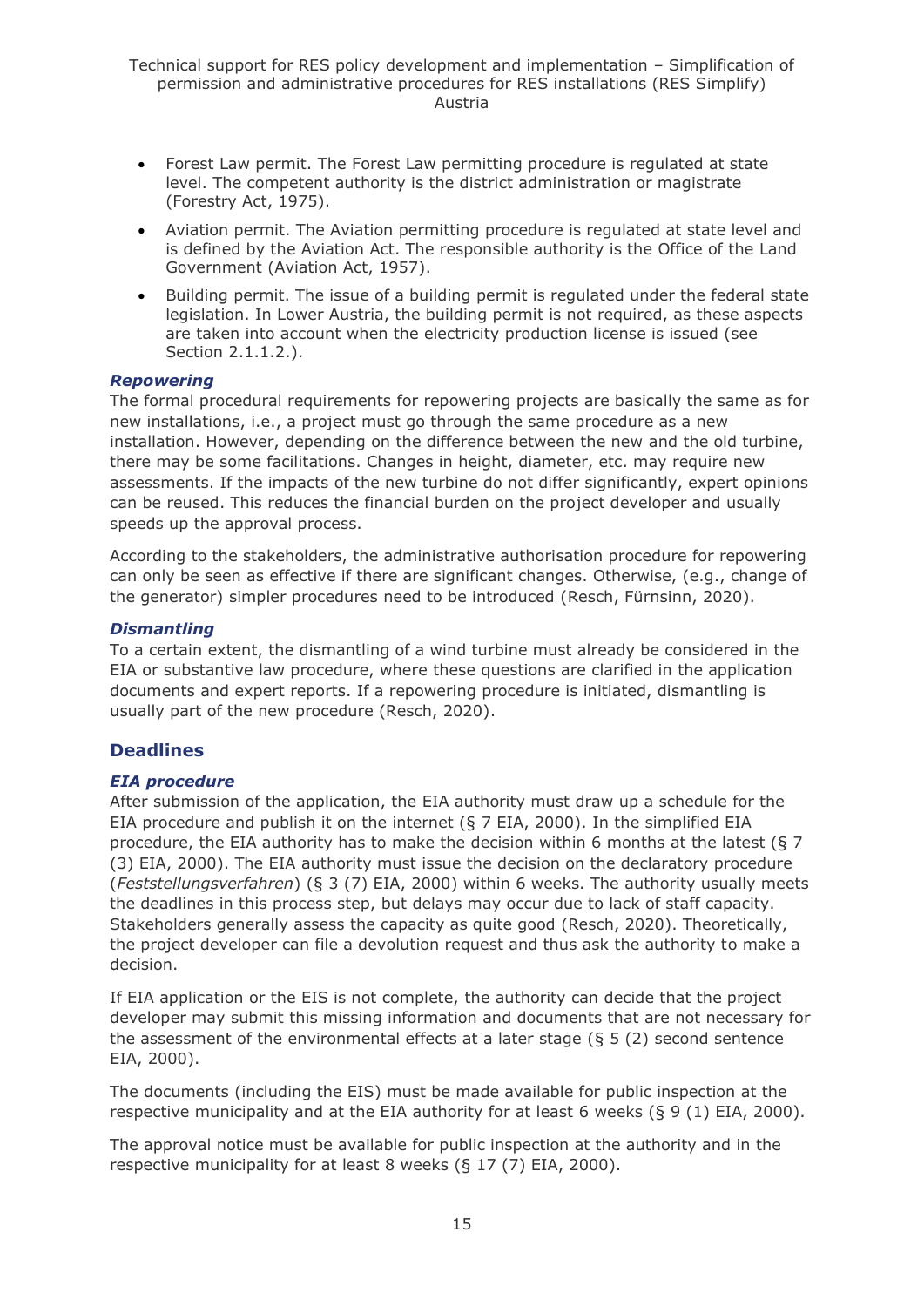#### *Substantive law procedure*

The deadlines in the substantive law procedure often differ per federal state.

According to stakeholders, the EIA and substantive law procedures as well as the associated deadlines are set by law and thus basically transparent. However, as the deadlines in the substantive law procedure often differ depending on the federal state, it becomes difficult for individuals who are not very familiar with the subject matter to find out the relevant information. For a newcomer, this represents a barrier to building up the know-how or to providing sufficient financial resources to access the know-how (e.g., planning offices) (Resch, Fürnsinn, 2020).

#### **Detected barriers**

**Re-authorisation prolongs the process and make it more expensive.** The project developers can incur high costs because the administrative authorisation processes for new plants can take up to eight years in some cases, due to re-approvals (if the technical equipment of the plant is already outdated due to the process length), negotiations or possible waiting periods between these process steps. As a result, considerable financial resources are waisted and the procedural cost can amount to several EUR 100,000 and even up to EUR 500,000 (Resch, Fürnsinn, 2020).

**Lack of the 'landscape' definition.** Landscape protection is a common reason given by opponents of wind power in the EIA. The term 'landscape' is not defined in national or EU legislation and therefore can be interpreted differently. This even causes disputes over how the wind power plant should be painted. In addition, this legal scope of protection is examined several times in the SEAs: when a zoning designation is made for wind power plants, again when the rezoning for a particular project is very large, and one more time in the EIA or nature conservation procedure as part of the substantive law procedure. The project can be rejected in any of these examinations. Stakeholders report that projects were not approved because of the landscape aspect, even though they were located in a designated wind power zone. Therefore, according to the stakeholders, the effects of the wind power plant on the landscape should already be taken sufficiently into account in the zoning and sectoral spatial planning procedure (Resch, Fürnsinn, 2020).

**Extensive requirements for the EIS.** The documents that project developers must submit as part of the environmental impact assessment in the simplified EIA procedure for wind turbines are among the most detailed compared to applications for other projects that fall under the simplified EIA procedure in Austria. Also, the level of detail is considered disproportionate compared to other countries in Europe. The detail level in the application documents, which stakeholders say is unjustified, is often an obstacle to expansion. As a result, processes can be delayed by the formally strict regulations and technological developments can overtake the processes, which then must be reexamined. It may happen that the subsidies for the plant is no longer valid when the documents are submitted. In this respect, stakeholders are already in contact with the authorities to improve the process. They request that the application documents be limited to what is necessary, as this would be beneficial for all parties involved in the process and speed up the procedure (Resch, Fürnsinn, 2020; IG Windkraft, 2020).

**Legal loopholes in aviation legislation.** The national Aviation Act was adopted in 1957 and has not been substantially revised since then (only some small amendments made). Therefore, the law is not designed to meet the current aviation safety requirements for wind turbines. There is a lack of further national regulations and legal reforms here, which is why aviation experts sometimes have to impose conditions on wind power projects based on their expertise and experience from other countries such as Germany.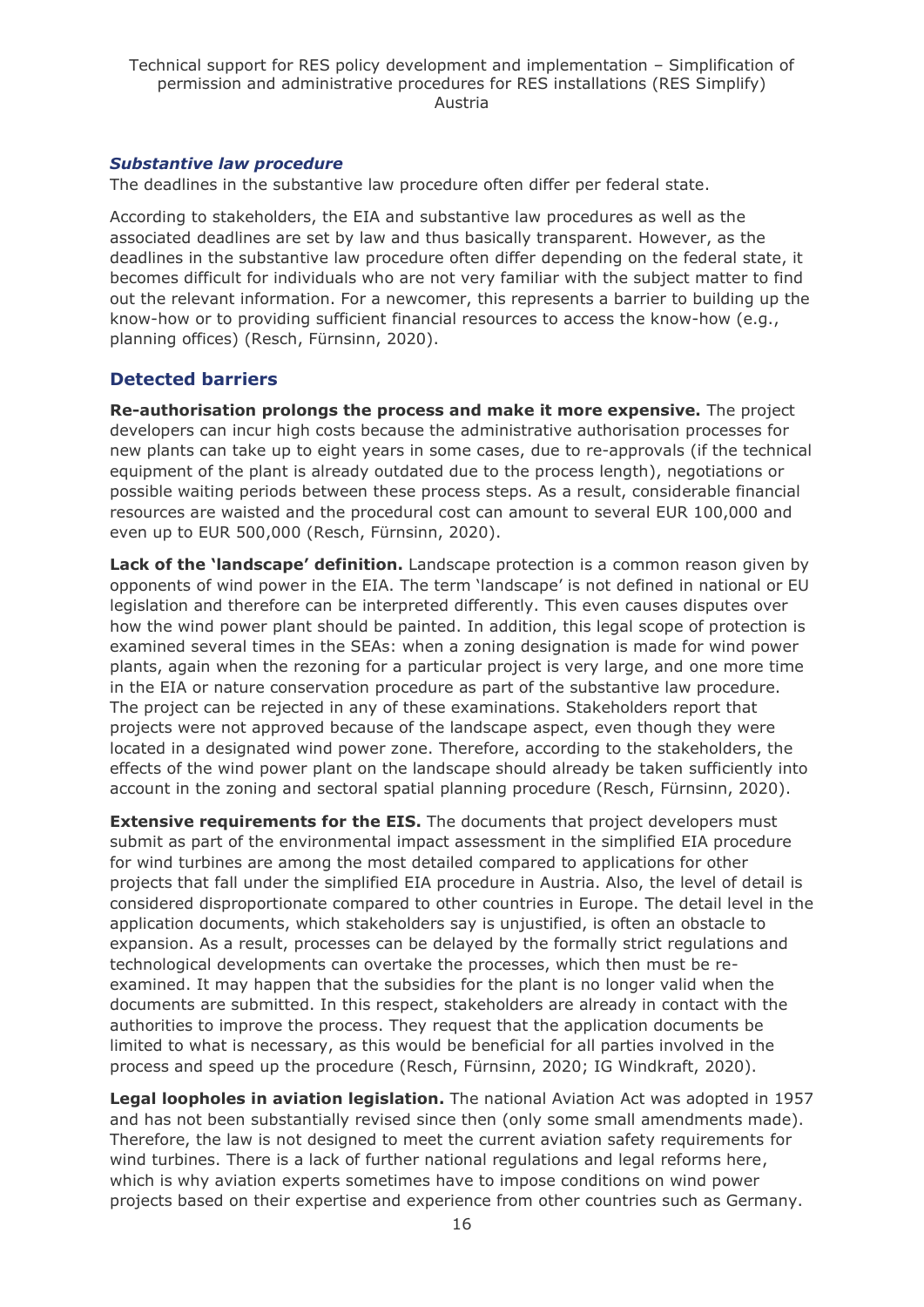This sometimes results in requirements that are difficult to comprehend, e.g., the colour marking of the nacelle or the requirements concerning infrared lighting, etc. Furthermore, processes to increase acceptance, e.g., switching the lighting according to need (the flashing light markings at night can be switched off and only activated if necessary) which means that local residents are no longer disturbed by flashing lights from wind farms, are made more difficult (Resch, Fürnsinn, 2020).

**Lack of legal framework and clarity for new technologies for bird and bat protection.** In Austria, the interpretation of the ban on killing birds and bats according to the EU directive 2009/147/EC is currently debated. To increase the chances of project approval, project developers agree to use certain technologies to protect birds and bats (e.g., bird radars, etc) and invest lots of money (around EUR 100.000). Although their development is still at an early stage, they are often requested by authorities because they consider it to be state of the art. However, the stakeholders question the efficiency of these technologies and suggest that the efficiency should be demonstrated by science first. Although wind power plants could be equipped with test objects, authorities should not request their installation without a justified benefit (Resch, Fürnsinn, 2020). From today's perspective, the widespread use of this technology for all wind turbines does not appear to be expedient. The first results show high losses in wind power production, which would cause great economic difficulties, but would also unnecessarily increase the number of wind turbines required and ultimately perhaps have a greater negative impact on avifauna (IG Windkraft, 2020). Stakeholders call for a clause to be included at the beginning of the RED 3 Directive that emphasises that the expansion of renewable energy plants is a top priority and that this should be taken into account when applying EU Directive 2009/147/EC and the Habitats Directive (Council Directive 92/43/EEC of 21 May 1992). Exemptions from the species protection prohibitions for the construction and operation of renewable energy plants should be examined, as far as this is possible under European law. In addition, the stakeholders call for the prohibition of killing to be specified at national level (Resch, Fürnsinn, 2020).

**Conflicting conditions imposed by the authorities in substantive law procedure.** In the substantive law procedure, in which impacts on public goods are examined individually by different authorities, it can happen that the requirements of the authorities are contradictory. This leads to uncertainty for the wind power plant operators. For example, one nature conservation requirement is to switch off the lights of the power installations, whereas the procedure of the aviation authorities requires the lights to be on (Resch, Fürnsinn, 2020).

**Unnecessarily high requirements for documents in substantive law procedure.**  The stakeholders demand a streamlined and effective system for the submission and evaluation of applications in the substantive law procedure. The procedure would be accelerated if the number of application documents were limited to the necessary ones. The stakeholders therefore suggest to include the documents from the spatial planning and zoning processes into the substantive law procedure. The new system of applications should take the following points into account: adequate consideration site related interests, better structuring of the procedure to avoid repetition of certain assessments (e.g., landscape assessment), no undermining of thresholds, online notifications instead of paper notifications, etc. (IG Windkraft, 2020).

**Specific deadlines for authorities.** Often, both EIA and substantive law proceedings are delayed due to the overload of the responsible officials. Therefore, it is considered essential that the authorities and the expert apparatus are properly designed. To achieve this, the stakeholders suggest setting the following deadlines for the authorities when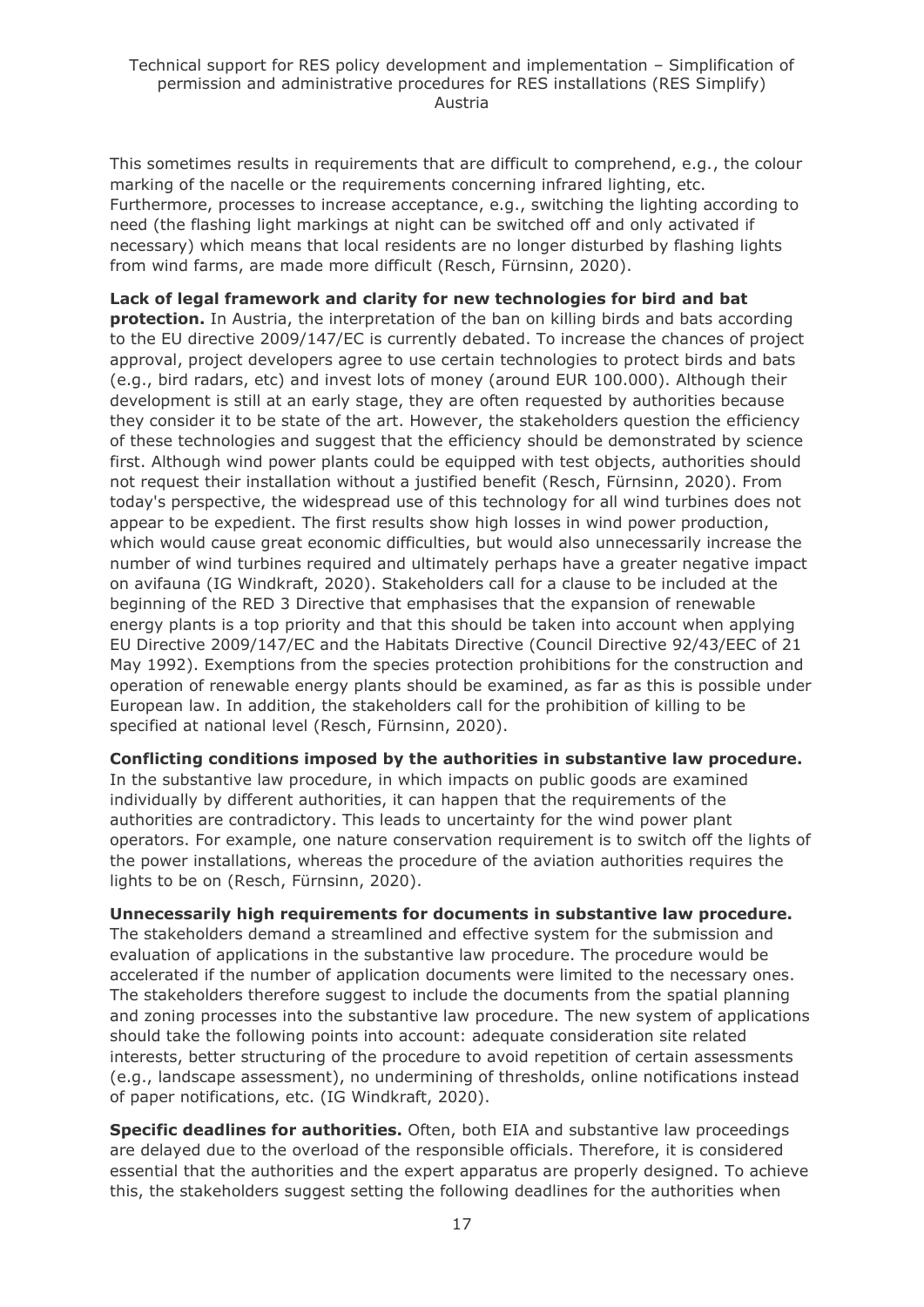checking the completeness of the submitted documents: a maximum of one month for the initial review and a maximum of 14 days for the follow-up review. Once the documents are considered complete, the assessment period should not exceed one month. Furthermore, the stakeholders recommend to establish a deadline for issuing a decision – a maximum of 6 months from the completeness of the application. Finally, they call for an automatic cancellation of all associated administrative costs (incl. expert costs) if this procedural deadline is missed (a sanction mechanism) (IG Windkraft, 2020).

**Staff.** See detected barriers, Section 2.1.1.1.

## **Identified good practice**

<span id="page-17-0"></span>No good practice related to this process was identified.

## **2.1.1.4. Grid connection permit**

#### **Process flow**

Before starting the administrative authorisation process, the project developer has to obtain a grid access agreement. In Austria, a distinction is made between the grid access agreement (*Netzzugangsvertrag*), which enables the actual technical connection of the power plant, and the grid usage contract (*Netznutzungsvertrag*), which enables the generated electricity to be fed into the grid. The grid access agreement is an individual agreement between the grid access beneficiary and a grid operator that regulates the grid connection and the use of the grid  $($   $\frac{5}{7}$   $(1)$  no. 55 EA, 2010). This contract must be completed before starting the administrative authorisation process, while the use of the grid, i.e. the grid capacity and thus the possibility of feeding in electricity, is usually not part of the authorisation procedure itself.

For entering into the grid access agreement, the project developer must contact the local grid operator. The project developer is entitled against the grid operator to the conclusion of an agreement to connect a renewable energy plant to the grid (general obligation to connect)  $(§ 5 (1)$  no. 2 EA, 2010).

The stages of the connection process are not defined by law and the local grid operators have different practices. However, the connection process usually consists of the following steps which have to be established in the legislation of the state governments (§17 (2) EA, 2010). As a first step, the project developer applies to the grid operator for connection to the grid. The scope of the documents, which must be provided to the grid operator as part of the grid connection application, varies depending on the grid operator. Subsequently, the grid operator checks whether it is technically feasible to establish a connection. The project developer must, depending on the requirement of the various grid operators, invest a different amount of time for the processing of the grid connection application and for any queries with the grid operator. The plant operator and the grid operator conclude a connection agreement, which is required to complete the connection process (§ 7 No. 55 EA, 2010).

If the grid capacity is not sufficient, the project developers have to negotiate with the grid operator about the possibility of full feed-in and expansion of the grid. It differs from region to region whether costs are incurred by project developers when the grid has to be expanded. There are also differences in how high these costs are per MW. There is no clear legal regulation for the distribution grid and transmission grid operators. In many cases, the project developers bear the costs, which means considerable additional costs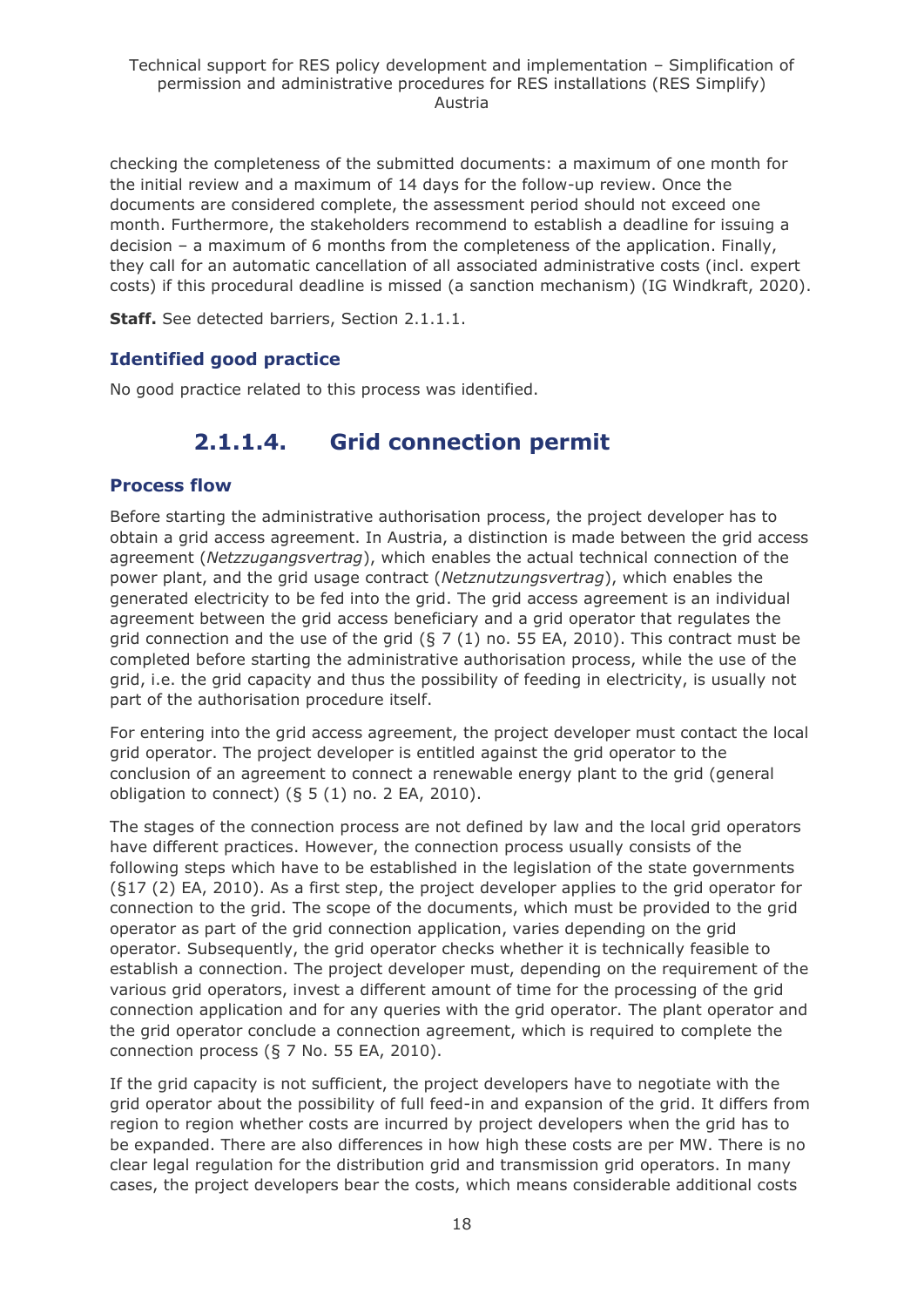for the project. This is a major factor why higher support tariffs are paid in Austria than in other EU countries (Resch, Fürnsinn, 2020).

According to the national stakeholders interviewed, the grid connection process is simple, based on a bilateral agreement. Re-authorisation in the case of a repowering of a power plant is also not problematic in practice. Problems arise when there is not enough capacity and the network needs to be upgraded. However, it is not clear if the grid operator will cover the high grid connection cost, if the expansion of the grid is necessary (Resch, Fürnsinn, 2020).

### **Deadlines**

Applications for grid access shall be answered by the grid operator within a period of 14 days (§ 17 (3) no. 12 EA, 2010).

## **Detected barriers**

**Insufficient planning and coordination in grid expansion.** Long-term, early, timely and coordinated planning of reinforcements and expansions of the transmission and distribution grids is essential for the transportation of the generated electricity. At present, the grid capacity is insufficient in some parts of Austria. Due to the long planning and approval of the grid reinforcement and expansion measures, there are grid bottlenecks, especially in the eastern Austria. As a result, redispatch is currently applied, which means that renewable power plants, especially wind installations, are regulated or switched off in the event of grid congestion. This could be avoided if the development of renewable energy sources were considered while planning the electricity grid. Therefore, a coordinated planning of the transmission and distribution grids with the involvement of relevant stakeholders is urgently required for the planning of a more efficient, demandoriented, and timely expansion of the grid. The involvement of relevant stakeholders could take place, for example, within the framework of an Austrian grid infrastructure plan. A strategic overview of the future energy infrastructure is important here (structure of energy generation, sector coupling, demand management, storage, etc.). Consideration of interests such as security of supply, climate protection but also nature conservation is equally important. In this context, the stakeholders interviewed call for:

- an Austria-wide cost roll-up for grid expansion/conversion to achieve the renewable energy targets.
- a maximum 5-year expansion period from grid access request for measures in the distribution grid
- a maximum 10-year expansion period from grid access request for measures in the transmission grid
- connection obligation: within 5 years when connecting to the distribution system and within 10 years when connecting to the transmission system. In addition, reimbursement of any costs by the distribution or transmission system operator should be envisaged, if full feed-in is not possible due to lack of expansion (IG Windkraft, 2020).

**Lack of network capacity in some federal states.** The lack of grid capacity in some federal states is seen as the greatest barrier for grid connection. Cooperation with the distribution and transmission system operators is difficult. The experts call for a clear grid concept that considers the approved and planned quantities of wind power (recently also affecting more and more large-scale PV plants) and is designed to be cross-generational. Better processes must be developed for estimating the planned expansion and, above all, associations, distribution and transmission system operators must be more closely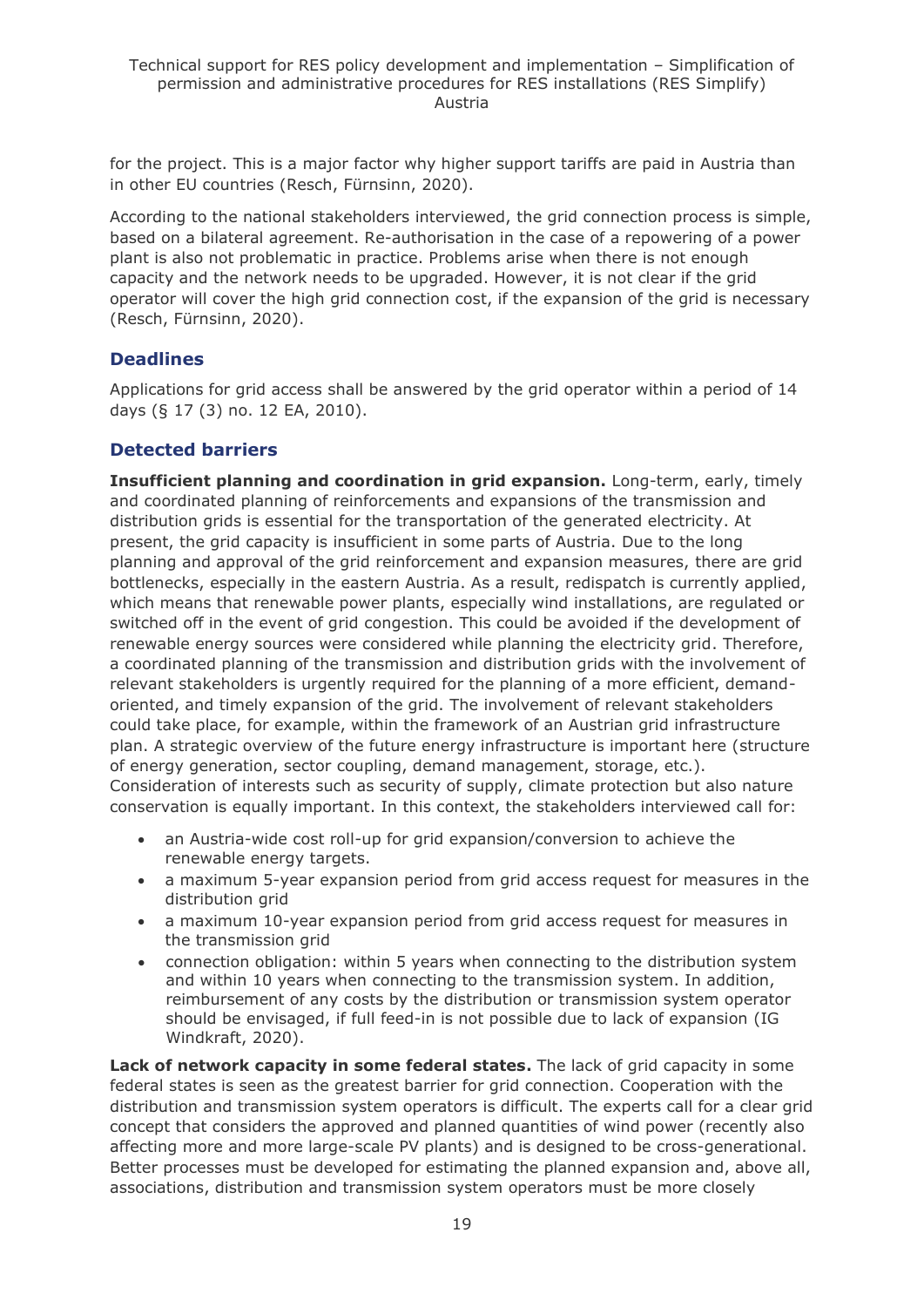involved so that their planning processes are also integrated (Resch, Fürnsinn, 2020). The NECP (2019) indicates plans for an integrated grid infrastructure plan in the future.

**High grid connection costs.** According to experts, grid connection costs are very high in Austria. In addition, it varies from federal state to federal state whether and how much the system installer must pay for the grid connection. These increased costs and technical restrictions represent a major barrier (Resch, Fürnsinn, 2020).

### **Identified good practice**

<span id="page-19-0"></span>No good practice related to this process was identified.

## <span id="page-19-1"></span>**2.2. Rooftop and ground-mounted solar PV**

## **2.2.1. Relevant process steps**

The first step in installing a ground-mounted solar PV system is to examine the local development concept (*Örtliches Entwicklungskonzept*) for the planned location on which the zoning plan is based. The zoning plan determines the areas on which a PV system can be erected. The regulations vary depending on the province and municipality. Larger installations may require a specific determination in the local development concept and a designation in the zoning plan, possibly with a Strategic Environmental Assessment.

For ground-mounted PV installations, the project developer applies for the grid connection with the local grid operator in parallel to the site planning procedure. For rooftop PV systems, this is the first planning step. Grid connection procedures are established by grid operators. As there are many grid operators in Austria, the procedures are not uniform and the project developer must, depending on the requirement of the various grid operators, invest a different amount of time for the processing of the grid connection application (RES LEGAL, 2018).

The further steps depend on how the energy from the installation is used. If the electricity generated by rooftop PV or ground-mounted PV system is completely fed into the grid, an electricity production licence is required. However, if electricity generated by a commercial PV installation (rooftop or ground-mounted installation) is (partially) used for own needs (self-consumption), then a Commercial Properties Approval (*Betriebsanlagengenehmigung*; CPA) is required. The CPA is a one-stop shop and includes the electricity production licence, so the project developer does not need to apply for this permit separately.

The electricity production license is issued by the Federal State Government (*Landesregierung*) and the procedural requirements differ in the federal states. The granting of an electricity production licence may require either a regular licensing procedure, a simple licensing procedure or only a notification to the competent authority. In some federal states, not even a notification is required up to a certain capacity limit. If the system requires an electricity production license, the operator must apply for an extra procedure with the municipality to obtain a building permit and, if necessary, an extra nature conservation procedure. This can be done in parallel to the procedure for granting an electricity production license. With regard to the building permit for a PV installation, several procedures are provided: a simple notification to the municipality, a simplified or a regular permitting procedure. The procedure depends on the regulations of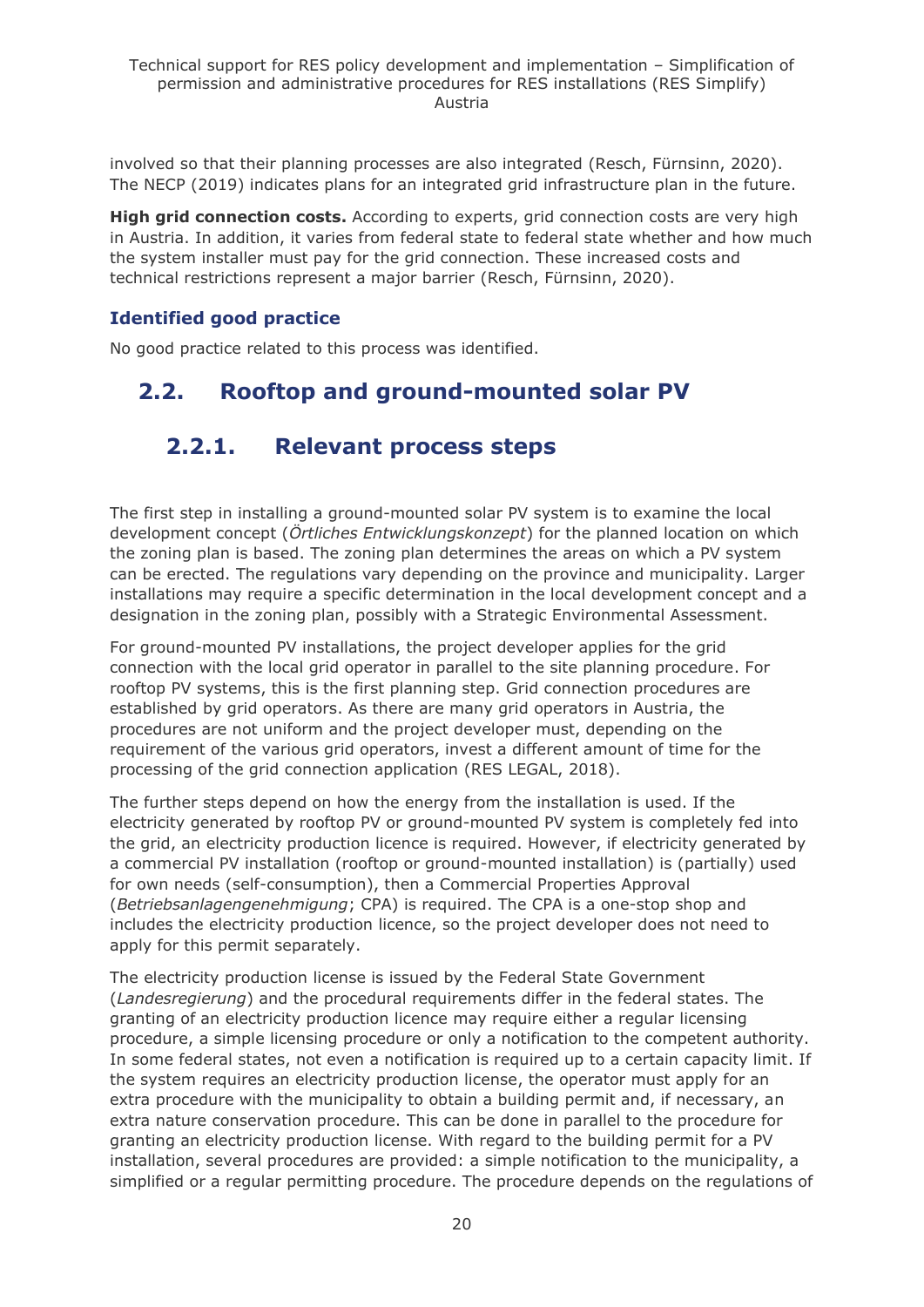the federal states and the capacity of the installation. The nature conservation procedure is also regulated at the federal state level.

In the event of commercial PV systems for self-consumption, the CPA must be applied for. Here, a one-stop-shop procedure is used, meaning the applicant only has to turn to the district administrative authority, which coordinates the CPA granting procedure with other approval procedures (electricity production license, building permit, and if necessary, nature conservation procedure).

After the rooftop or ground-mounted solar PV system has been installed, a licensed electrician sends a test report to the grid operator. If the report is confirmed by the grid operator, the PV system operator can conclude the power purchase agreement (PPA) with an energy supplier.

## **2.2.1.1. Site selection**

#### <span id="page-20-0"></span>**Process flow**

The first step towards the construction of a ground-mounted PV system is an on-site meeting of the project developer and the system installer where all local circumstances are evaluated. This is followed by an investigation of the local development concept (*Örtliches Entwicklungskonzept*) for the planned location. Every municipality in Styria has a local development concept, which presents and defines the perspectives of urban development and its spatial consequences and forms binding specifications for the zoning plans (Office of the Provincial Government of Styria, 2019).

In almost all federal states of Austria, the zoning plans provide for the possibility of using grassland for PV systems. As there is no legal basis for individuals to initiate a change in the zoning plan, the project developer has to convince the local authority to support the project. In most federal states, the project developer is referred to a certified land use planner. Together with this expert, the suitability of the selected site and the need for an amendment in the land use register is examined. The amendment is requested from the regional zoning plan authority (PV Grid Database, n.d.). In addition, there can be a sectoral development programme for photovoltaic plants, which is intended to ensure the expansion of the technology while at the same time maintaining the spatial planning objectives. So far, this only exists in the province of Carinthia in Austria (Carinthia LGBl. Nr. 44/2003).

In Styria, ground-mounted solar and PV systems with a capacity of less than 50 kWp can be erected in the zones that are designated as *open land* (*Freiland*) and that are not used for agricultural and/or forestry purposes (§33 (5) no.6 STY SPA 2010). The construction of ground-mounted solar PV installations with a capacity of more than 50 kWp is permitted without a spatial planning procedure if the local development concept provides for a 'renewable energy' (*Erneuerbare Energie*) or 'industry/commerce' (*Industrie/Gewerbe*) zone and the zoning plan provides for the zone 'special use in the open countryside' (*Sondernutzung im Freiland*) (§33 (3) no.1 STY SPA 2010). If this does not apply, it must be examined whether an amendment of the local development concept and/or the zoning plan is required within the framework of a spatial planning procedure and a strategic environmental assessment (Office of the Provincial Government of Styria, 2011). Larger installations on an area of  $3,000$  m<sup>2</sup> and more, require a specific determination in the local development concept and a designation in the zoning plan (Office of the Provincial Government of Styria, 2020). The necessary designation is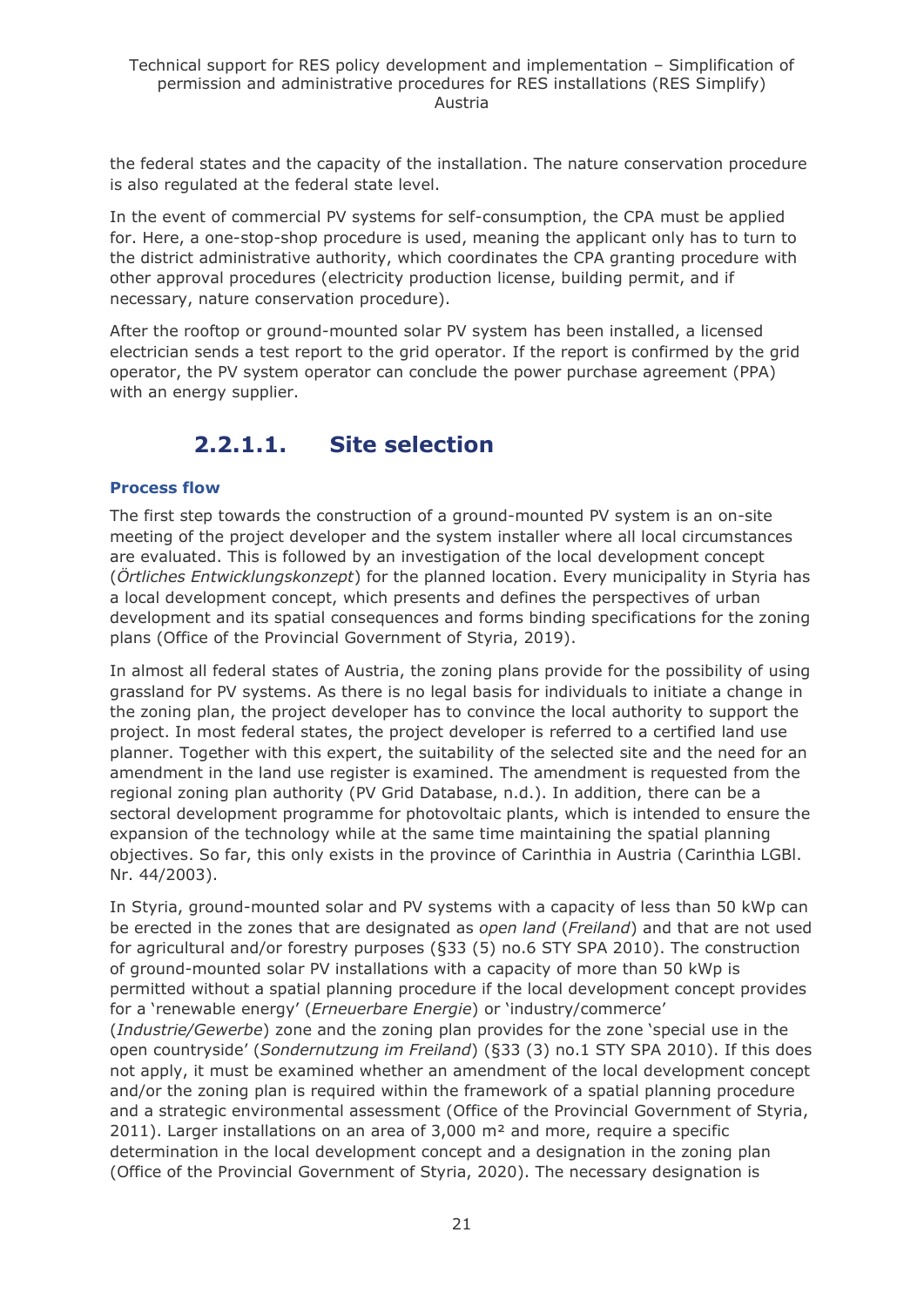requested at the regional authority for zoning plan, in Styria - the Office of the Styrian State Government (Environment and Spatial Planning Department).

## **Deadlines**

The deadlines differ in the federal states.

### **Detected barriers**

**Fewer employees in government agencies because of Covid-19.** As there are staff shortages in authorities due to the Covid-19 pandemic, there are currently delays in approvals for PV systems. This affects all authorities (PV stakeholder, 2020).

**Land use conflict between ground-mounted PV installations and agriculture**. In Austria, there is a land use conflict between ground-mounted PV installations and agriculture. There is no consensus on how and where ground-mounted photovoltaics should be expanded across the country because nation-wide land zoning is not identified yet due to some political conflicts. The PV development mainly affects grassland, and grassland per se is dedicated for agricultural use. According to stakeholders, Austria is restrictive when it comes to the designation of land that leads to a reduction in arable land for food. The project developer must first convince the competent authority that PV should be allowed instead of agriculture. The tendency is to enable a shared use, such as AGRO photovoltaics – a synergetic use of the same area for agriculture and power generation (Kossak, 2021). Furthermore, there is a consensus that it would be difficult to achieve the national renewable energy targets without allowing the construction of ground-mounted PV installation in the zones that are designated as *open land* (SolarPower Europe, n.d.).

## **Identified good practice**

<span id="page-21-0"></span>No good practice related to this process step was identified.

## **2.2.1.2. Electricity production licence**

### **Process flow**

In Austria, residential solar PV systems require an electricity production licence (*Elektrizitätsrechtliche Genehmigung*), while operators of commercial solar PV installations must apply for a Commercial Properties Approval (CPA; *Betriebsanlagengenehmigung*) instead. The CPA granting procedure includes the electricity production license and other necessary permits (see Section 2.2.1.4.).

#### *Electricity production licence*

The procedural requirements for the issue of an electricity production license depend on the federal state. Either a regular permit procedure, a simple permit procedure or a simple notification to the competent authority may be used for the issue of the license. In addition, in some federal states, there is no obligation for certain capacities to obtain a permit or even to notify the competent authority. This applies, for example, to PV systems up to 100 kW in Salzburg. The authority responsible for the issue of the electricity production license is the respective department of the office of the state government; In Styria, the Environment and Spatial Planning Department.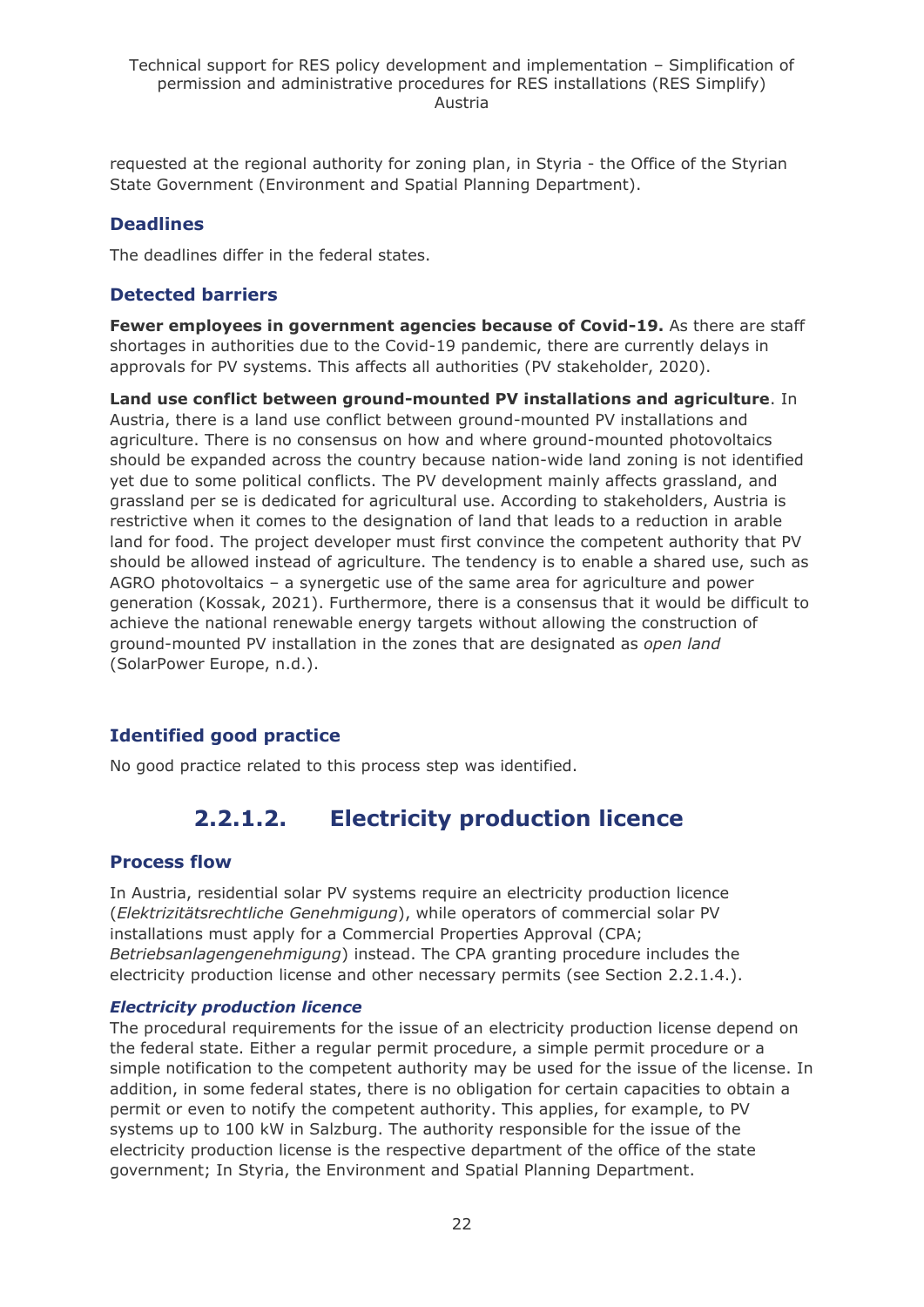If a notification procedure is used, the notification along with the supporting documents must be submitted to the competent authority in due time before the start of construction. If the notification is not rejected within a specified deadline (differ per federal states) after receipt, the notified installation is deemed to be licensed. If the documents are incomplete, the deadline will be calculated from the moment the missing documents are received. In Styria, the notification procedure is used for PV installations with the maximum capacity of 200 kWp (PV Austria, 2020).

If a simplified procedure is used in Austria, the competent authority must publish information on the project (GAPA, 1991), including the information that the project documents are available for inspection on the premises of the competent authority for a certain period of time (maximum 4 weeks) and that the neighbours may raise objections within this period. After expiry of the deadline specified in the announcement, the authority shall approve the project, taking into account the objections received from the neighbours, and, if necessary, impose certain conditions for the protection of those affected (PV Austria, 2020). In Styria, solar PV installations with a capacity of at least 200 kWp and less than 501 kWp must undergo a simplified procedure (§7 STY EIOA, 2005).

If a regular procedure is foreseen for issuing the electricity production licence in Austria, the competent authority (in Styria, the Environment and Spatial Planning Department) must hold a hearing on the application for the electricity licence. Oral proceedings are to be arranged by personally notifying the known parties involved (GAPA, 1991). This applies to the project developer, the owners of the land on which the PV installation is to be built, and the owners of the immediately adjacent properties/ plots of land, for whom hazards and nuisances could potentially arise (§5 (1) STY EIOA, 2005). If other persons are involved, the hearing must also be announced on the official notice board of the municipality, by publication in the newspaper or by publication in the electronic Official Gazette (GAPA, 1991). In Styria, PV installations with a capacity of 501 kWp or more must undergo a regular procedure (§5 STY EIOA 2005).

### **Deadlines**

### *Regular procedure (in Styria)*

For the regular procedure, the Styrian Electricity Industry and Organisation Act does not specify any deadlines.

#### *Simplified procedure (Styria)*

The project documents must be publicly available at the municipality for four weeks, and neighbours can raise objections. The authority has to issue a decision within three months after receipt of the application and the necessary documents (§ 7 (1) STY EIOA 2005).

#### *Notification procedure (in Austria)*

The notification must be given in due time before the work begins, together with the necessary documents. If the notification is not rejected within a statutory deadline (depends on the federal state) after its receipt, the notified installation shall be deemed approved. If the documents are incomplete, the deadline does not begin to run until the missing documents have been received (PV Austria, 2020).

### **Detected barriers**

**Fewer employees in government agencies because of Covid-19 pandemic.** (see Section 2.2.1.1.).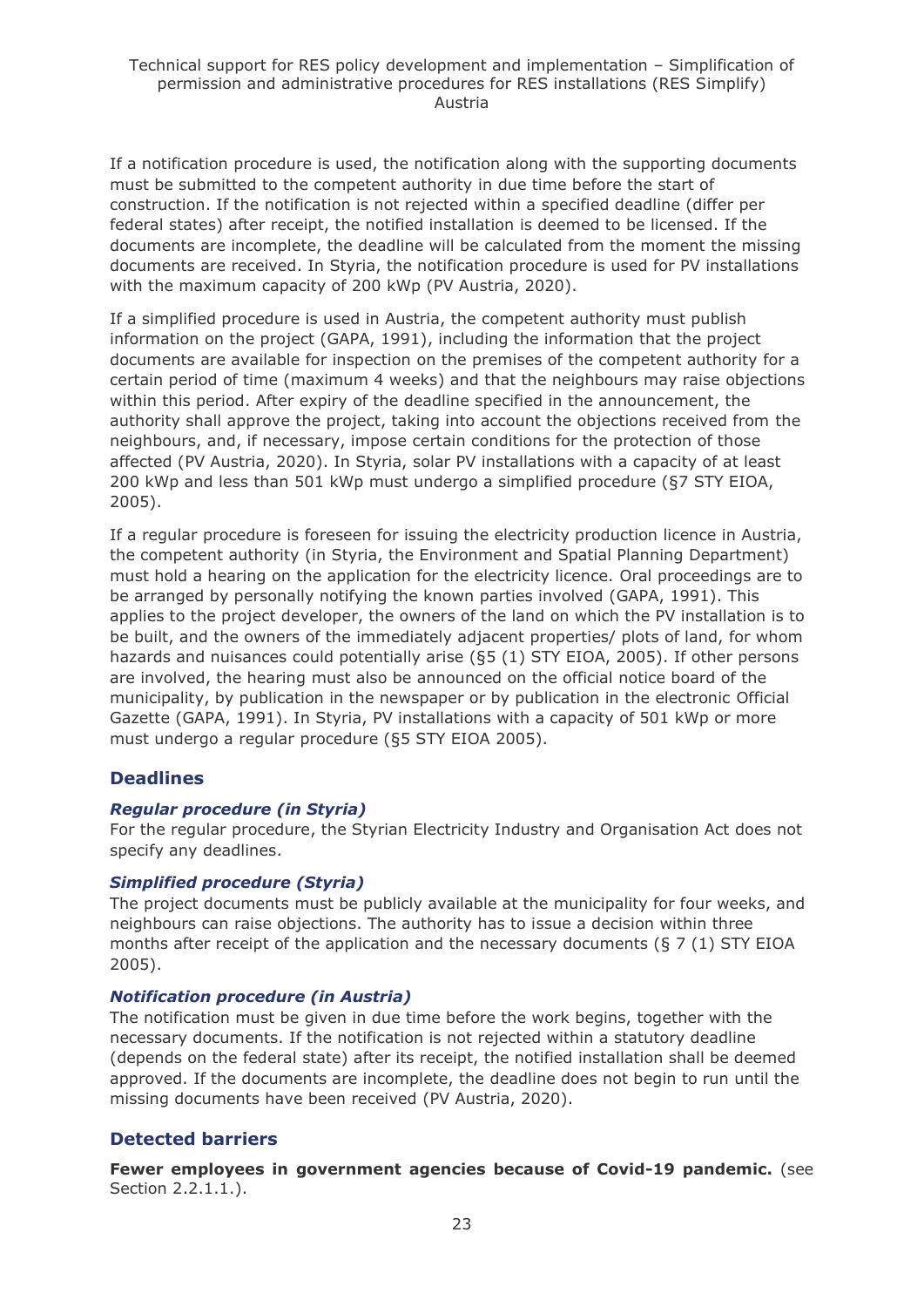## **Identified good practice**

The federal state of Vorarlberg will shortly raise the capacity limit for the obligation to apply for an electricity production licence to 500 kW. As a result, it will be possible to install any system on the building with an output of up to 500 kW without any notification to the competent authority. This, according to the solar PV expert interviewed, allows real savings of time and costs (PV stakeholder, 2020).

## **2.2.1.3. Administrative authorisation**

### <span id="page-23-0"></span>**Process flow**

In Austria, PV systems on commercially used premises (commercial PV installations) require a Commercial Properties Approval (CPA), if the company generates electricity for self-consumption. For the CPA, the 'one-stop-shop' principle is largely implemented. Thus, the CPA approval process includes the building permit, the electricity permit, and a nature conservation procedure.

For projects not subject to the CPA procedure, developers must apply for each of the approvals described below individually.

#### *Building law procedure*

In Austria, projects that require an electricity production licence have also to be examined in a building law procedure. Whether a notification to the municipality's building authority, a simplified or a regular building permit is required for the construction of a ground-mounted or rooftop solar PV system depends on the federal state. There are 9 different building regulations in the federal states. The procedure usually takes a few months and the length depends on several factors such as the size of the system, the building on which the facility is installed, and whether the system is visible or not, etc. (PV stakeholder, 2020). The competent authorities are usually the building authorities of the municipalities. Since the procedure varies from municipality to municipality, it is advisable for project developers to contact the responsible contact person in the municipality before applying for permits (Federal Ministry for Digitalisation and Economic Location, 2021).

In Styria, rooftop PV systems with an installed capacity of no more than 50 kWp and a height not exceeding 3.50 m belong to the projects that must be notified to the municipality's building authority (*Meldepflichtige Vorhaben*) (§21 (1) no.2 lit. o STY BL, 1995). The notification must be made in written form prior to the construction of the system. The notification must contain the plot number, the location of the system on the plot and a brief description of the project (STY BL, 1995).

PV systems with a maximum capacity of 50 kWp and a height of more than 3.50 m require a building permit according to a simplified procedure (§20 subp.2, lit. k. STY BL 1995). In the simplified procedure, the application for a building permit is submitted to the municipality's building authority by post or electronically. The authority is obliged to conduct a comprehensive examination of the application, which includes, among other things, the examination of the requirements of the spatial planning law and the impacts on the landscape as well as impacts on third parties. The building authority decides to grant or reject the building permit by means of a notice (without holding a hearing) within three months from the submission of the complete documents. The applicant is the only party to this procedure (§33 STY BL, 1995).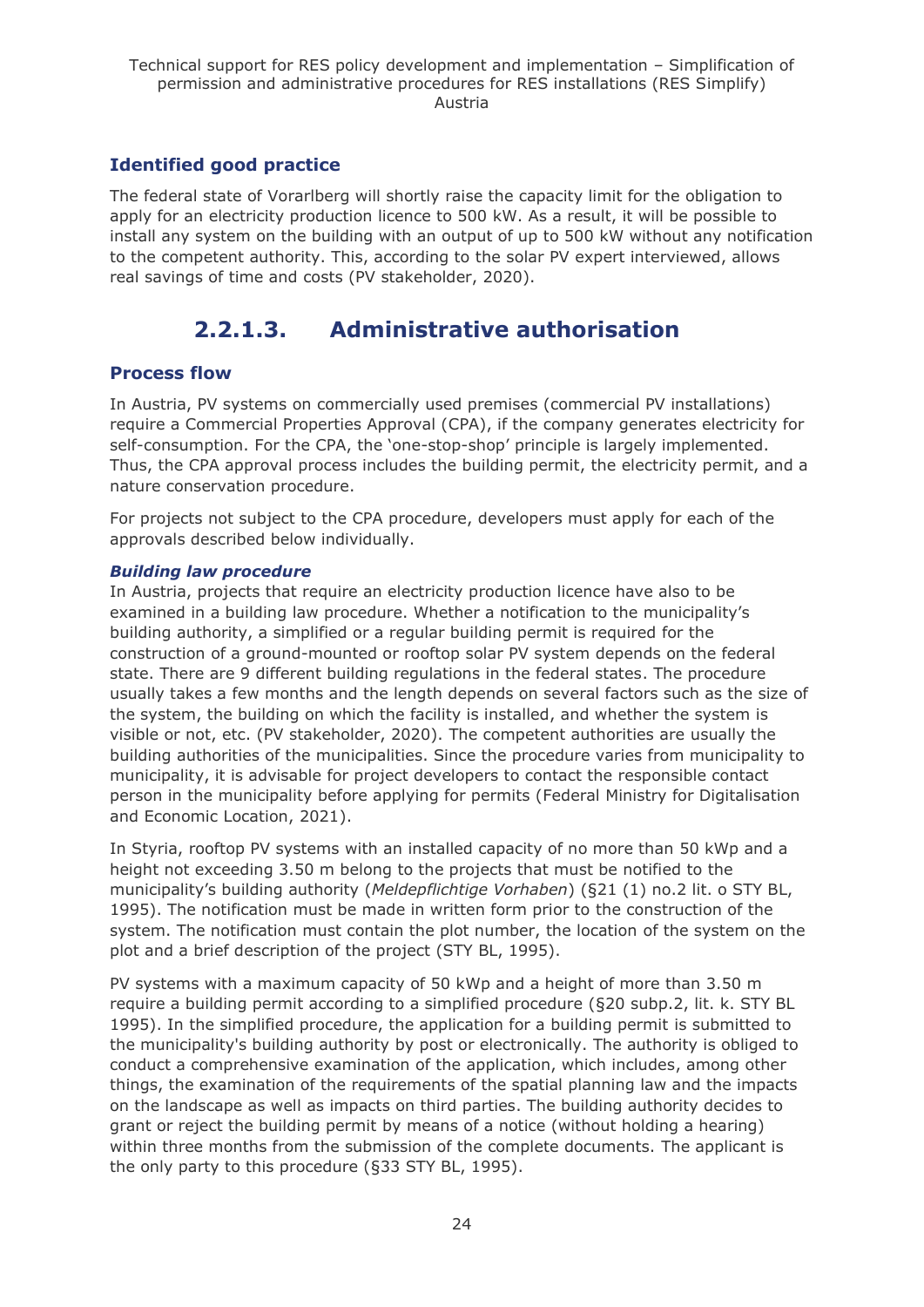In Styria, rooftop or ground-mounted PV installations with a total installed capacity greater than 50 kWp and (for rooftop PV) a height of more than 3.50 m require a regular building permit that must be applied for by post or electronically from the building authorities of the municipality (§19 STY BL 1995). The application must contain detailed project documentation, with information about the location and the planned project. The authority can hold construction negotiations (*Bauverhandlung*) on the project, however, this is not obligatory in all federal states. In the construction negotiations, neighbours can raise objections to the granting of a building permit if these relate to building regulations that serve not only the public interest, but also their personal interest (§26 STY BL, 1995). In Styria, a site inspection must take place within the framework of the construction negotiations.

Since every federal state has own building regulations and there are different capacity limits for the notification or a simplified or regular approval procedure as well as different application processing times, it is difficult for the national stakeholders interviewed to assess the efficiency, effectiveness and transparency of this process step. In Styria, the design of the Building Code is considered rather restrictive. Other federal states have a more tolerant handling of building permits for PV systems. One example is Carinthia, whose Building Code is soon to be revised and which stipulates that every rooftop PV system is completely exempt from the notification obligation. This would considerably reduce the effort of project developers in installing rooftop PV systems in this federal state (PV stakeholder, 2020).

#### *Nature conservation procedure*

When installing a ground-mounted solar PV installation, nature conservation aspects must also be considered. The criteria differ in the federal states. In Lower Austria, for example, PV systems in open space outside the local area require a permit in line with the Lower Austrian Nature Conservation Act 2000. In Styria, for ground-mounted PV systems with a minimum size of 2,500 m<sup>2</sup>, documents for the examination of compliance with the provisions of species protection law must be submitted to the state government at least three months before construction starts (§17 (10) 4., §18 (9) 4., §19 (11) 4. STY NC, 2017).

#### *Commercial Properties Approval (CPA)*

The CPA is regulated by federal law (§ 74 Industrial Code, 1994). The CPA is required for commercial PV installations used for self-consumption. The CPA must be obtained before the construction and operation of the installation and it includes an on-site inspection.

The competent authority for the CPA in Austria is the trade authority (*Gewerbebehörde*), namely, depending on the location of the business, either the district administration (*Bezirkshauptmannschaft*) or the magistrate (*Magistrat*) (Office of the Provincial Government of Styria a., n.d.).

As mentioned above, a 'one-stop-shop' principle is largely implemented for the CPA. As a rule, the applicant only has to turn to the competent authority, which coordinates all necessary procedures (electricity production procedure, building law procedure, and if necessary, nature conservation procedure). This authority is also responsible for subsequent monitoring after completion of the construction of the installation (Office of the Provincial Government of Styria b., n.d.).

The CPA procedure includes the following steps (Office of the Provincial Government of Styria b., n.d.):

• submission of an application by the project developer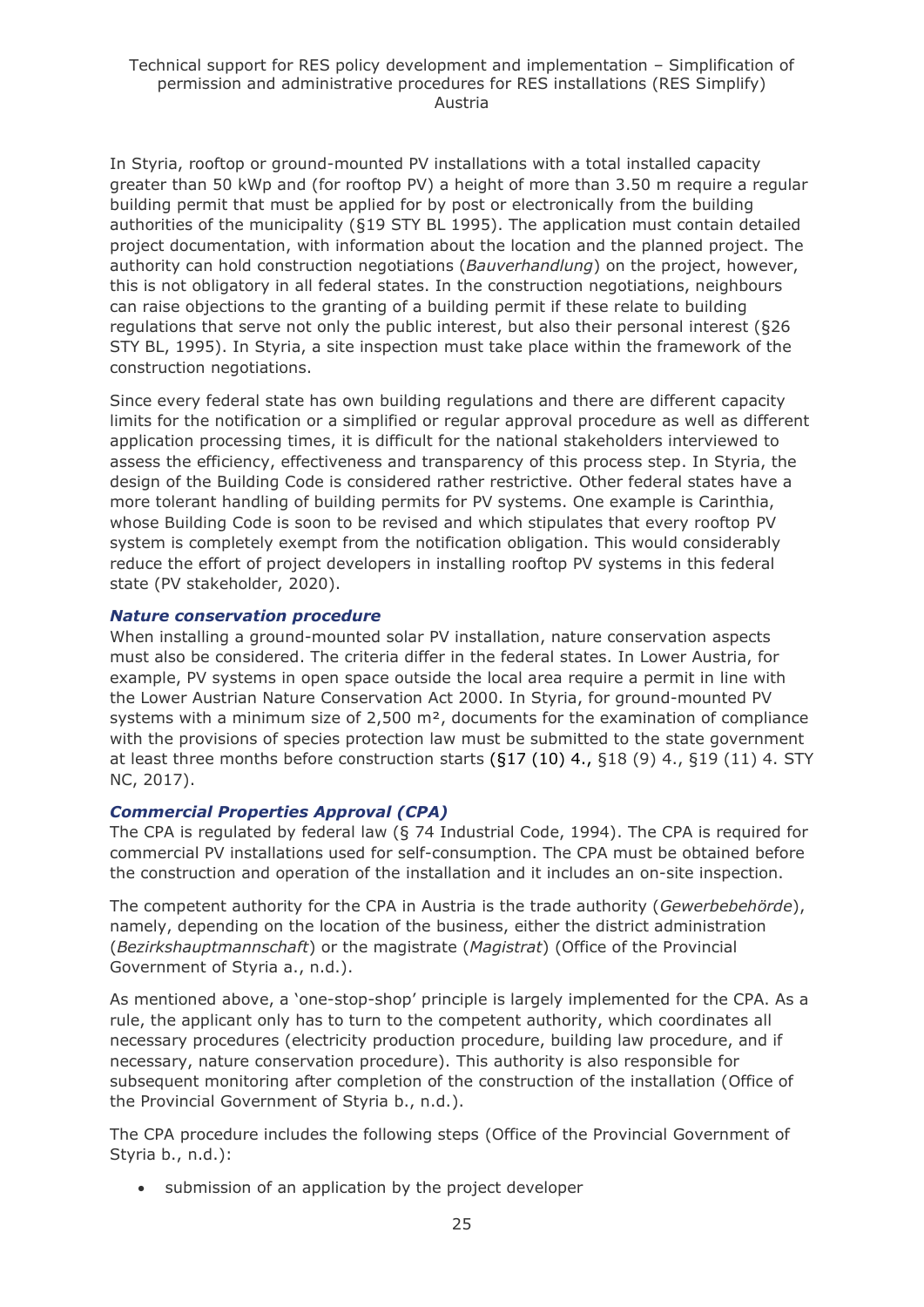- examination of the application (possibly including an oral hearing with the involvement of neighbours) by the competent authority, and
- official decision on the application (possibly subject to conditions) by the competent authority.

The stakeholders surveyed rate both procedures as basically running well. The staff is perceived as trained sufficiently well. However, due to the Covid 19 pandemic, there are fewer staff in authorities, which is why there are currently delays in all authorities and administrative process steps (PV stakeholder, 2020; Kossak, 2021). In addition, stakeholders reported that the communication with the authorities often depends on the quality of the documents submitted. If the documents are well prepared, it is much easier for the authorities to inspect and approve the plant. If, on the other hand, deficiencies are detected in the application file (due to time constraints or lack of experience of the applicants) and the authority feels that the project is not planned well enough, the process will take longer. In short, the possible delays will depend on both sides, the authority, and the developer of the project. The problem behind this is, among other things, that there are no standardised forms that the project developer can fill in. This affects all authorities and administrative process steps (PV stakeholder, 2020).

### **Deadlines**

#### *Building law procedure*

Building regulations differ depending on the federal state and therefore there are also different deadlines. In Styria, notification of a notifiable project to the municipality's building authority must be made prior to its execution. In the simplified procedure, the authority must decide on the issue of a building permit within three months from the submission of the complete documents. No deadlines are set for a building permit within a regular procedure.

#### *Nature conservation procedure*

The deadlines differ depending on the federal state. In Styria, the documents must be submitted at the latest three months before construction begins.

#### *Commercial properties approval*

No deadlines are set for the process. In principle, the legally binding decision, i.e., the commercial properties approval, must be available before starting the construction of the installation (Company Service Portal Austria, n.d.).

### **Detected barriers**

**Inconsistent and unclear licensing system.** Stakeholders generally perceive the inconsistent licensing system in Austria as a barrier. Different procedures (site selection, electricity law procedure, building law procedure, nature conservation law procedure), which are structured differently in the nine different federal states, make it difficult for inexperienced developers to enter the PV sector. Stakeholders also call for standardised forms for permit applications throughout Austria. Furthermore, PV system planners and installers criticised the fact that approval procedures, grid connection and subsidy applications almost always cause significantly more work and thus costs than the technical planning and often even more than the installation of the PV system (Fechner, 2020). It was reported that, PV Austria (the Austrian PV interest group), is currently striving for standardisation of regulations and procedures as well as providing guidelines on the different sets of rules for the project developers (Kossak, 2021).

**Building law regulations differ in the federal states.** In the federal states there are nine different building regulations. As a result, for project developers it is often not clear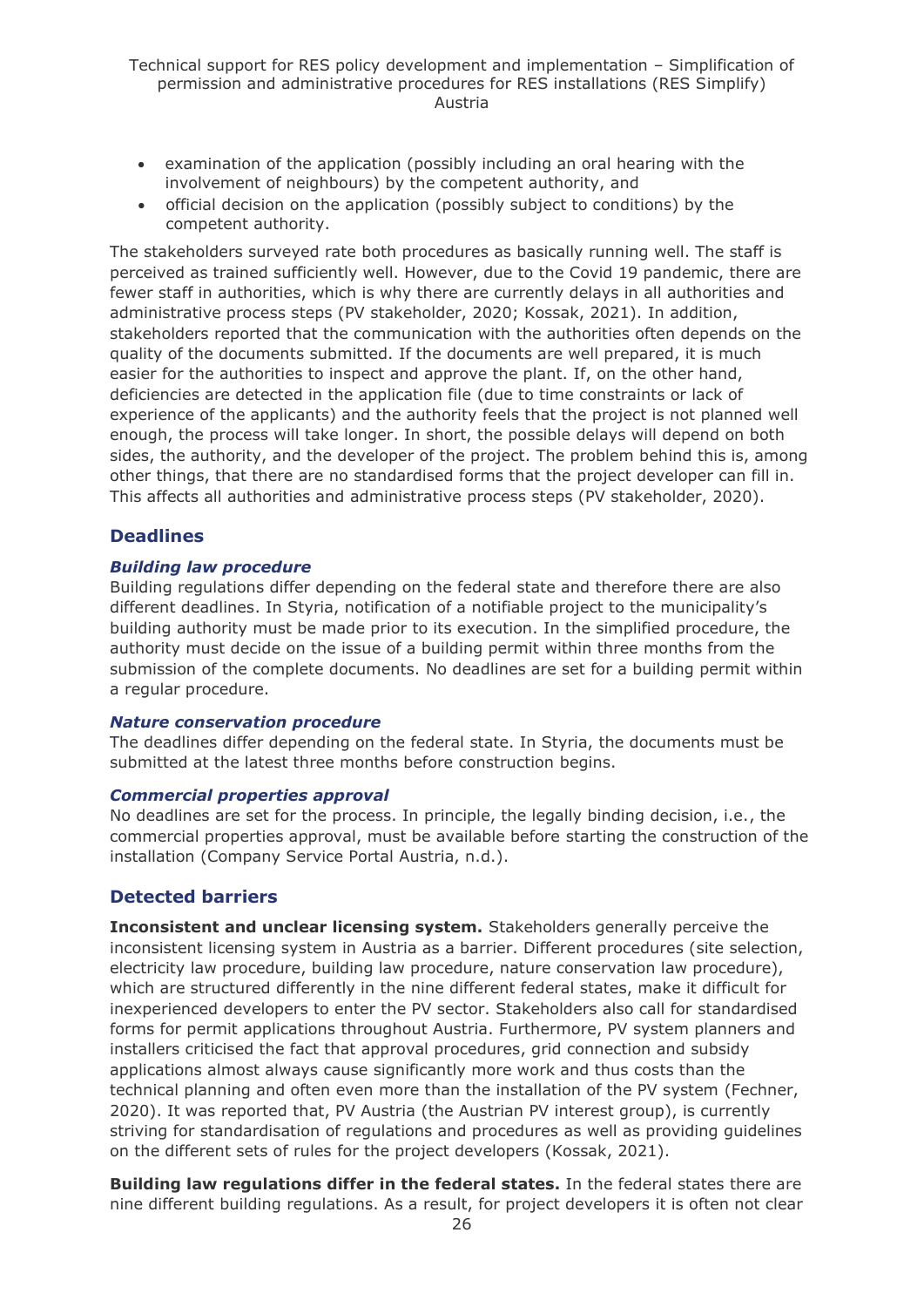whether a notification is sufficient or whether an approval procedure must be carried out. In Burgenland, for example, the building regulations are very restrictive. For installations with a capacity of 10 kWp or more a regular building permit is still required. Planning documents may only be drawn up by authorised planners, such as civil engineers, construction engineers but not, for example, engineering offices for electrical engineering and not electrical engineering companies. On the contrary, in Upper Austria, installations with a capacity below 50 kW not even a notification is necessary. In some cases, building regulations stipulate green roofs. This makes it much more difficult to use the roof surface for PV, as the substructure becomes more complex. In addition, higher maintenance costs must be expected. In general, complex approval procedures typically incur significant costs. In practice it can be observed that civil servants and clerks also have different levels of knowledge of the regulations that apply (Fechner, 2020).

**Rejected applications due to strict standards and guidelines in building law.** In the approval process, it is rather strict standards and guidelines that impede or prevent the construction of PV plants, not the authorities (PV stakeholder, 2020). For example, the proof of a static residual load-bearing capacity for PV systems to be installed (possibly at a later date) is not included in the building regulations. The statics of buildings, especially halls, is often a reason why PV systems cannot be built (ibid.).

**High level of detail in the building law procedure required.** Inappropriateness is reported regarding the level of detail in the planning. For example, a simple hand-drawn sketch is usually sufficient for adding a conservatory to an old house, but a precise plan is required for a PV system, which is often not available for older buildings. This causes additional costs for the plan preparation by a licensed technical office. This is especially the case for older buildings where digital plans are not yet available. There is a desire for a simplified notification requirement for systems up to 200 kWp (ibid.).

**Lack of integral planning in the construction process reduces plant size.** Integral planning is still not standard in the construction process, which means that the integration of PV system is not considered from the outset. The subsequent reconstruction of roof structures usually reduces the possible plant size significantly (ibid.).

**Extensive requirements for licensing documents for large plants lead to delays.**  Each federal state in Austria has its own Electricity Industry and Organisation Act, containing different provisions and leading to considerable efforts in understanding the conceptual design of notification or licensing procedures for installations that fully feed their energy into the grid (Fechner 2020: 48). Very detailed data and information are often requested in the documents. The project developers often do not have complete documents at the first submission. In addition, the larger the plant is, the more information the authority (respective department of the office of the state government) requires. The developer and the authority can go back and forth several times until the documents are complete. This is particularly critical for large plants, where the applications must already contain the information which inverter modules are to be used, which is critical, because often the modules are not yet fixed during the planning stage, or they may ultimately change again during the construction. If the inverter modules change, the entire electricity production licence procedure may have to be carried out again or must be adapted (PV stakeholder, 2020).

**Commercial properties approval deemed unnecessary for PV.** According to stakeholders, the CPA is very complex, labour-intensive, and not efficient. Especially, the following aspects are criticised: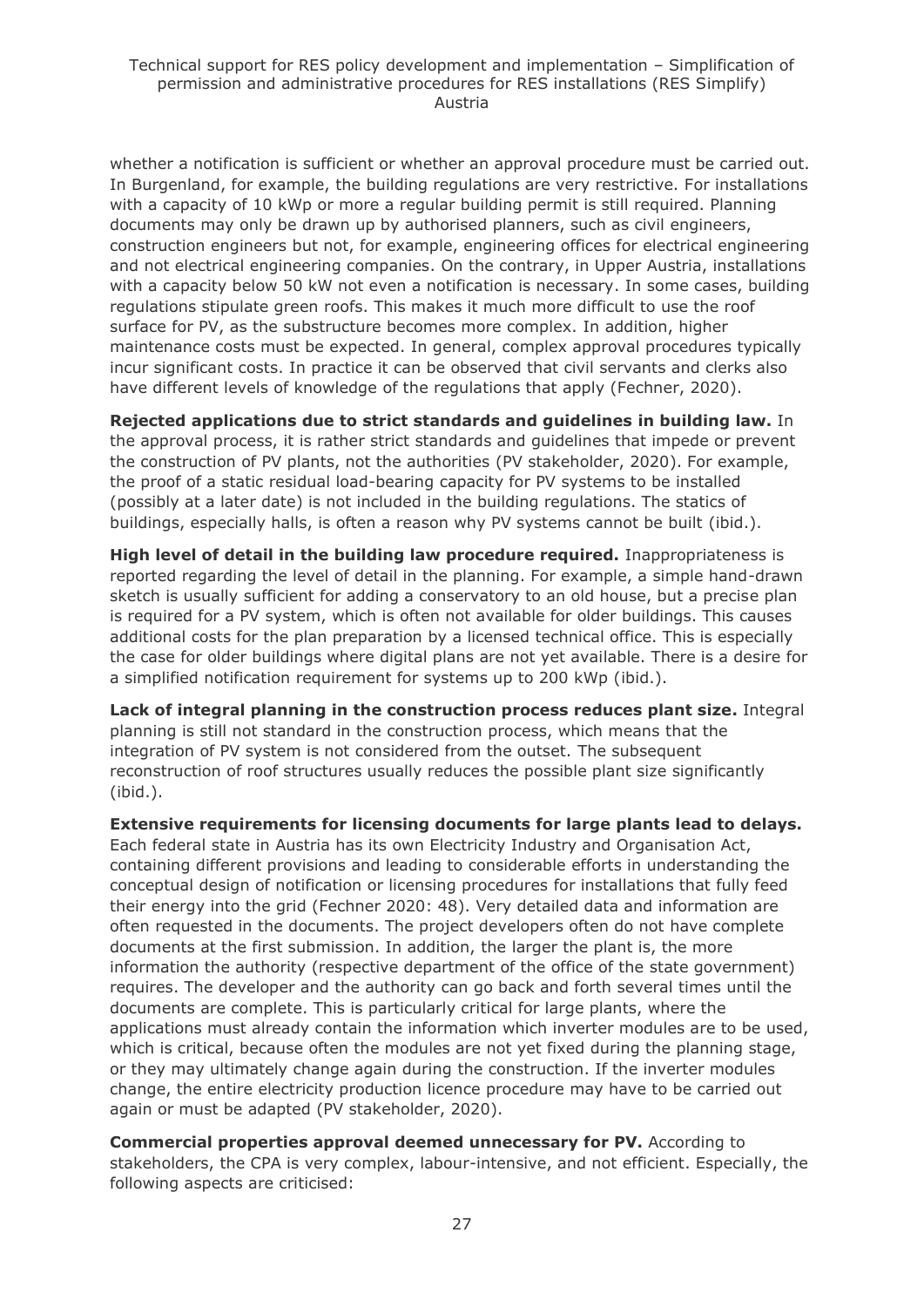#### Technical support for RES policy development and implementation – Simplification of permission and administrative procedures for RES installations (RES Simplify) Austria

- For commercial rooftop PV systems used for self-consumption, a CPA procedure ("one-stop-shop") is applied. Commercial rooftop PV systems, on the other hand, whose entire produced electricity is fed into the grid, fall under a separate procedure in which the project developer must apply for each permit individually. This separate treatment of commercial PV systems used for self-consumption and for selling electricity to the grid is considered illogical.
- The application must state whether the PV system will have an impact on the environment and, if applicable, the employees of the company on whose property the installation is to be built; this is considered superfluous.
- An on-site meeting and the party status of residents and possibly other affected parties (e.g., road maintenance department) makes the procedure very timeconsuming.
- The CPA does not distinguish between a more environmentally friendly PV plant and an incineration plant (Fechner, 2020).

#### **Fewer employees in government agencies because of Covid-19.** See Section 2.2.1.1.

### **Identified good practice**

## **Notification-free small-scale rooftop PV systems in the province of Carinthia.**

The Building Code in the province of Carinthia was mentioned as a positive example. The Code is currently being revised and will stipulate that all PV systems installed on a roof should be completely notification-free. This would mean significantly less effort for the planning of these systems (PV stakeholder, 2020).

**Commercial PV systems in Upper Austria are subject to the Electricity Industry**  and Organisation Act. Since it is up to the federal states to formulate the regulations for PV systems and whether a CPA is required or not, there are significant differences across the federal states. In Upper Austria, for example, a commercial PV system is subject to the Electricity Industry and Organisation Act and not the Industrial Code (EA, 2010) and therefore does not undergo the CPA procedure. This simplifies the procedure, as the documents required for the CPA procedure are much more detailed and timeconsuming to obtain (PV stakeholder, 2020). Also from official side, a CPA is not deemed necessary for commercial PV installations (PV stakeholder, 2020).

## **2.2.1.4. Grid connection permit**

#### <span id="page-27-0"></span>**Process flow**

Before the construction of a rooftop or ground-mounted PV system can begin, the project developer must apply for a grid-connection contract from the local grid operator. This is not obligatory for the start of the administrative process (see Section 2.2.1.4.) and can be started already during the site selection process (see Section 2.2.1.1.). Grid operators are obliged to connect PV systems with priority to the grid (§20 EA, 2010).

The stages of the connection process are not defined by law and the local grid operators have different practices. The grid connection process usually consists of the following steps. As a first step, the project developer applies to the grid operator for connection of his installation to the grid. The scope of the documents, which must be submitted to the grid operator as part of the grid connection application varies depending on the grid operator. Subsequently, the grid operator examines whether the grid connection is technically feasible. Depending on the requirements of the grid operators, the project developer must invest a different amount of time for preparing the application. In Upper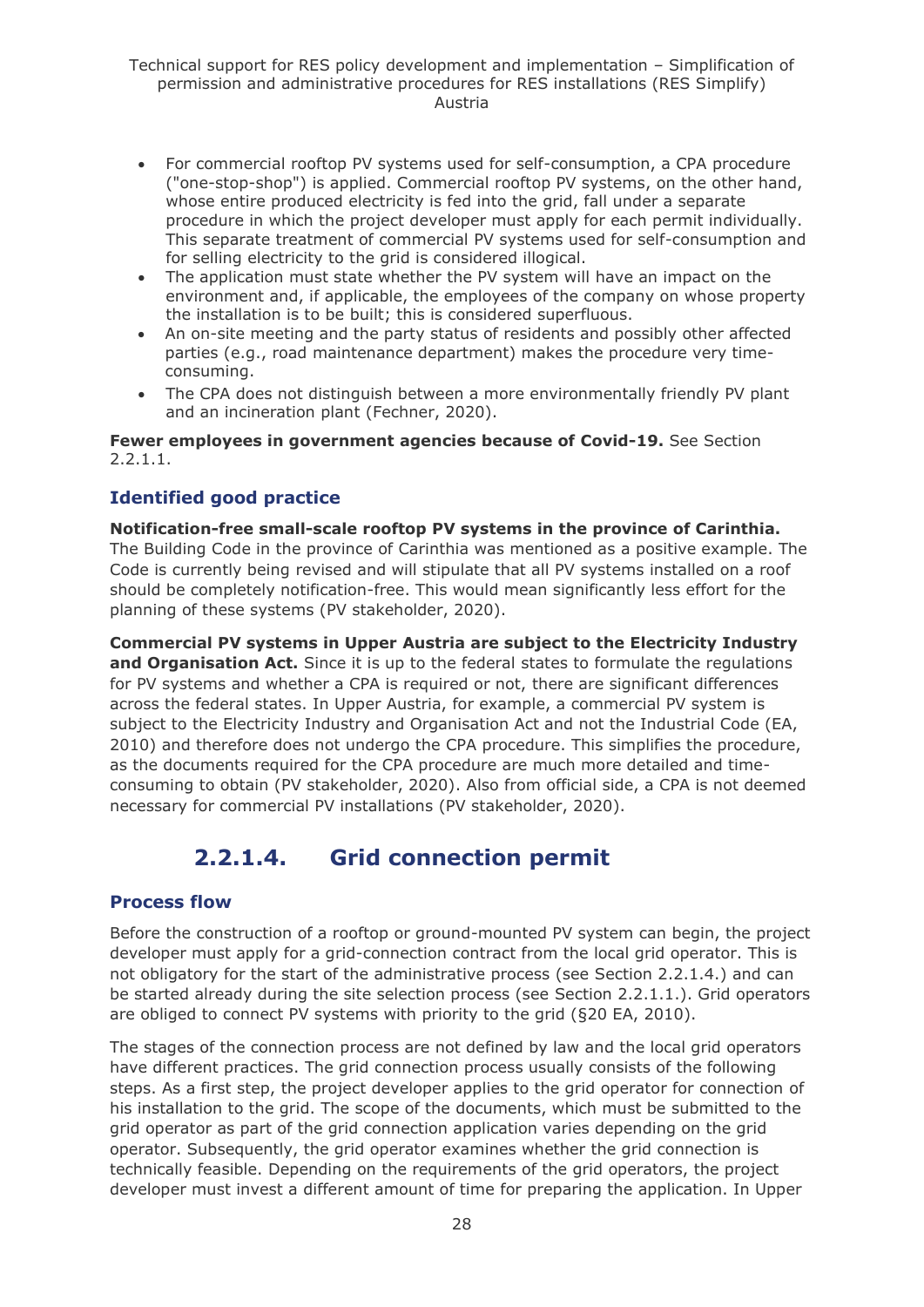Austria, only one process step (completion of an online form) is necessary to obtain the grid connection permit. When the plant is connected, the grid operator confirms this, and the PPA can be concluded with an energy supplier. If the verification of grid capacity at the nearest possible connection point fails, the network operator offers to reinforce the grid at costs of the project developer. Thus, formally, in most cases grid-connection is not refused.

How quickly the grid connection procedure takes place depends on the staff capacities of the grid operator. According to stakeholders, grid operators in western Austria are increasing their staff to deal with the numerous requests (Kossak, 2021). In the rest of Austria, the workload of the grid operators' staff is apparently too high. This conclusion can be drawn due to the often times long period of time in which the network operator carries out the necessary calculations for the grid connection (PV stakeholder, 2020).

#### *Small-scale devices*

There is not yet a simplified procedure for connecting small-scale devices to the electricity grid. However, it is to be introduced that every system up to 20 kW must be connected to the grid, even if the grid capacities are not available (PV stakeholder, 2020).

According to the stakeholders interviewed, the grid connection process is not particularly transparent and efficient, as there are several different procedures depending on the local grid operator (PV stakeholder, 2020). The critical point is before submitting the grid connection request to the grid operator, when the project developer must find out which exact requirements apply to the plant in question. This is because the local grid operators base their technical requirements for the plants on the technical and organisational rules (TOR), a national set of rules for grid operators and users in Austria, whereby the individual grid operators interpret these rules very differently. Once these requirements are known, the grid connection step usually proceeds smoothly (Kossak, 2021).

### **Deadlines**

Applications for connection of a plant to the grid and for access to the grid shall be answered within a period of 14 days (§ 17 par. 3 no. 12 EA, 2010).

### **Detected barriers**

**Different interpretation of the TOR.** In Austria, the national implementation of the Commission Regulation 2016/631 (EU Regulation 2016/631, 2016) forms the basis for the technical and organisational rules (TOR), a national set of rules for grid operators and users in Austria. The grid operators often interpret the rules very differently. This lack of clarity is a major obstacle for project developers or installers. Stakeholders interviewed emphasised the need for better coordination of the technical requirements and a standardisation of the TOR throughout Austria. Currently, PV Austria and the Austrian agency E-control which regulates the electricity and gas sector, are trying to improve the confusing situation and standardise the requirements. However, one expert interviewed sees the need for improvement already in the site selection stage. Here, too, the grid operators and the authorities responsible for zoning should better coordinate on the existing grid capacity and the necessity for grid expansion (Kossak, 2021). It is to be expected that this situation will become even worse in the future, if many new installations are to be installed in Austria in the coming years. This may have a negative impact on the subsidies, as they require a plant to be commissioned within a certain period of time, otherwise an applicant may lose his subsidy. The expert calls for a solution to this problem and argues that it should be sufficient that the installation can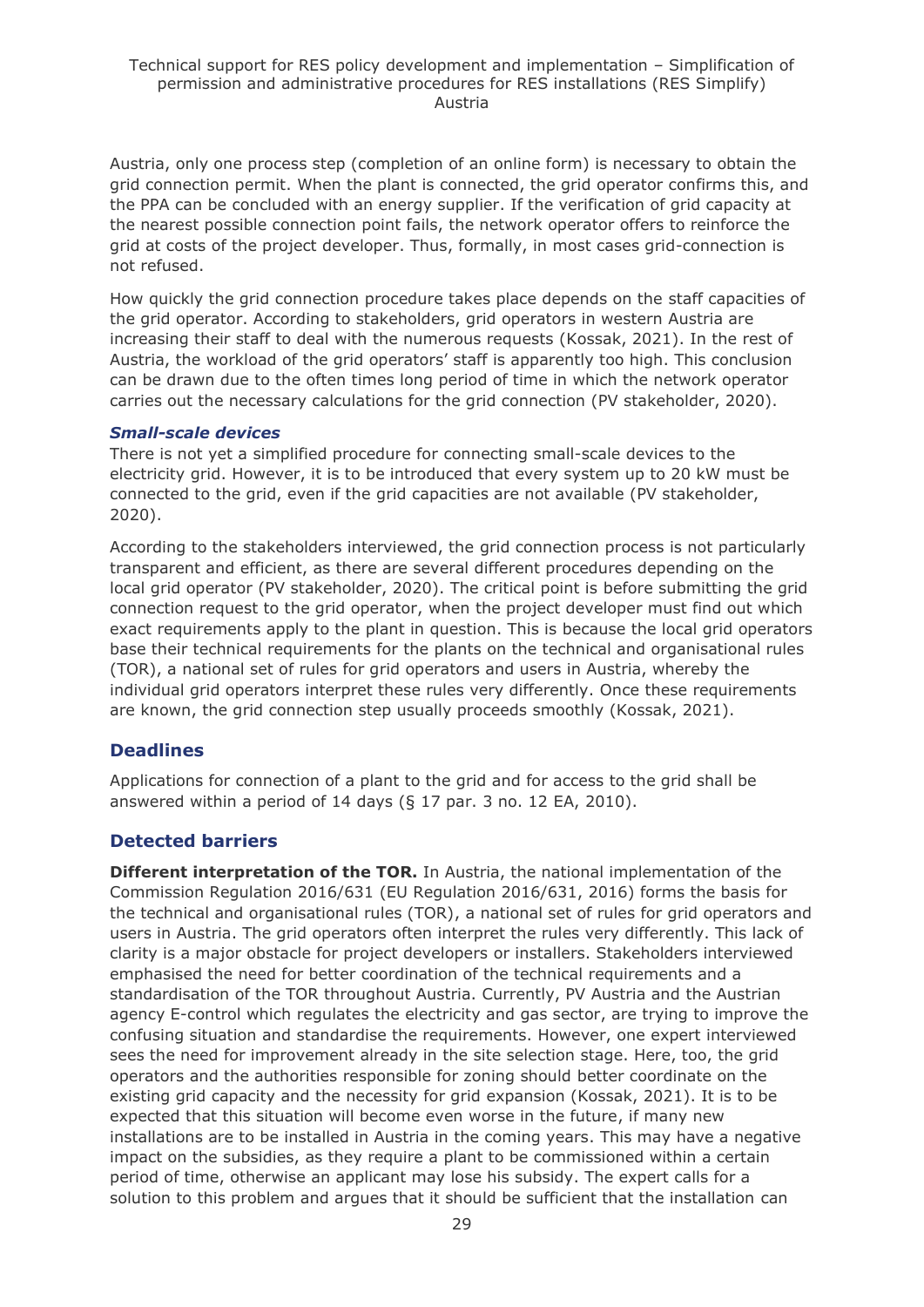already be commissioned with the completion notification that the electrician sends to the grid operator (PV stakeholder, 2020). The following barriers are interlinked with the barrier of different TOR interpretations:

- **High adaptation effort of the house connection for small systems.** The effort to connect small PV systems to the network is often very high, because the grid operators refer to 'state of the art technology' (sometimes going beyond the safety aspects). Installation of a PV system is generally regarded as a 'substantial change' and therefore building protection applies. It is incomprehensible, for example, that it is considered a 'substantial change' even if the connected load is usually far below the permitted reference values (Fechner, 2020).
- **Limitation of the feed-in power for larger plants.** In general, grid operators are not particularly willing to expand the grid and therefore try to find ways to limit the feed-in power (Kossak, 2021). In the case of larger installations, the grid operators often limit the permitted feed-in power, often well below the existing connected load, although there are no technical calculations that would prove the need for this reduction. In addition, in many cases there are costly requirements for connection adjustments, for example that a larger commercial plant with a 200 kW connection may only feed 30 kW into the grid (Fechner, 2020), which means that in the absence of self-consumption, the plant cannot be operated at full load. One way to address this problem is that the grid operator and the authority that carries out the zoning plan work together to reallocate the areas that make sense for new PV installations from the perspective of the existing grid (Kossak, 2021).

**Insufficient grid capacity.** One obstacle before construction can be the lack of grid capacity. In addition to the general lack of grid capacities, it is often the case that many grid capacities are already reserved by other applicants. Insufficient grid capacity can result in higher costs for project developers, as new cables have to be laid to connect the plant elsewhere (PV Stakeholder, 2020). Insufficient grid capacity is a particular problem for ground-mounted PV and, according to experts, the main obstacle for this technology. Grid connection costs often already account for more than 20 % of the total investment costs of a ground-mounted PV system. If additional costs for reinforcement measures in the upstream grid or in the transformer station are necessary, which is not uncommon, this can prevent the economic realisation of a project (CPG Competitive Power Generation GmbH, 2020).

**Lack of information on alternative connection points.** If the capacity of the distribution grid is not sufficient to connect the given installation, the grid operator offers an alternative connection point, which is nearer to the transformer station. In some regions, the network operator does not provide information about an optional connection point with a reduced power that the network could transmit. So, the applicant must repeatedly try with a smaller system power and wait for approval (Kossak, 2021).

**Delays in the grid connection process.** It is reported that grid operators often have very different response times for grid connection enquiries, depending on the workload and the staff capacity. Furthermore, after completion of the plant, delays may occur because the grid operator does not connect the plant in time. This step, however, is necessary to enable the plant to be commissioned (PV stakeholder, 2020).

### **Identified good practice**

No good practice related to this process step was identified.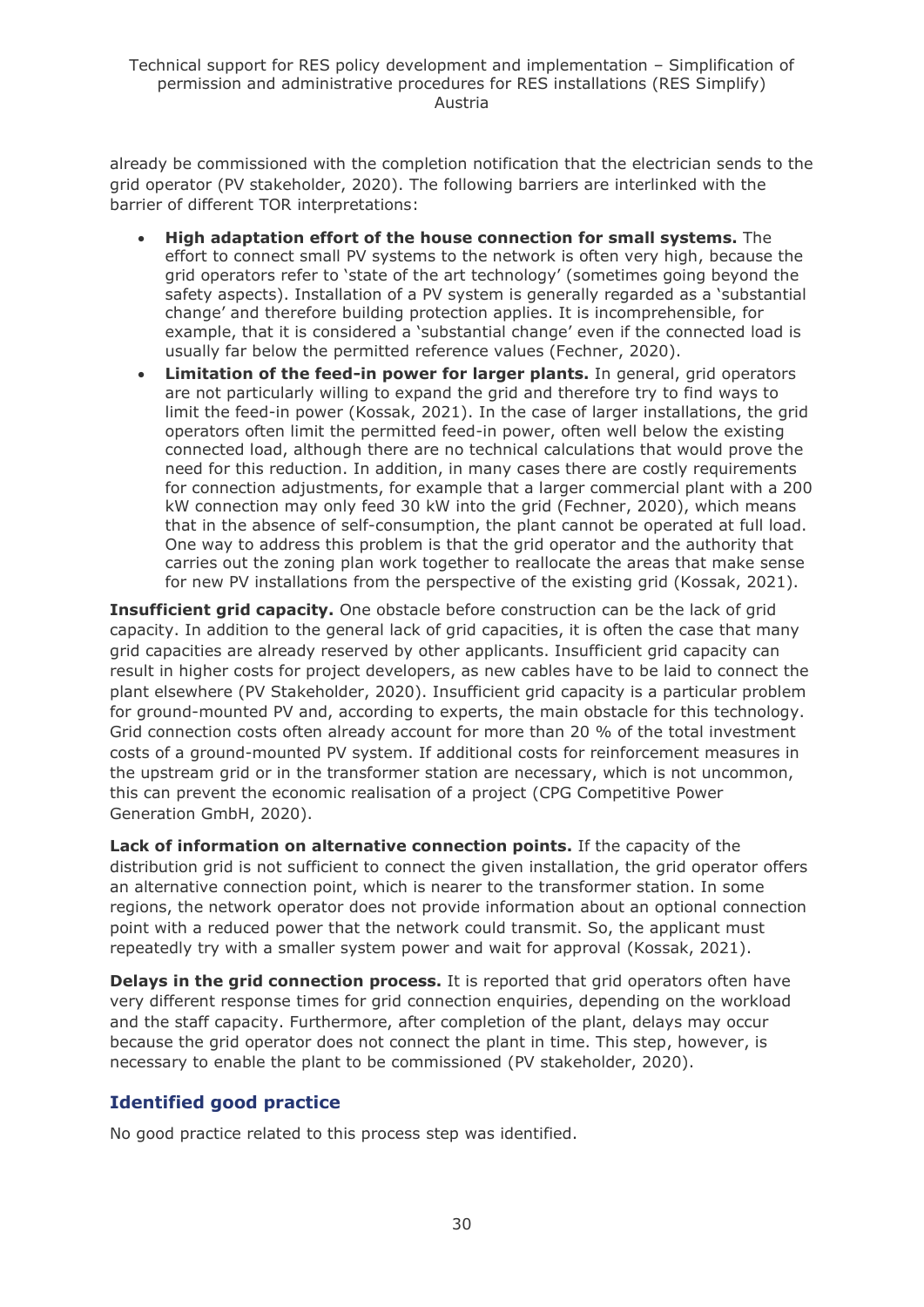## <span id="page-30-1"></span><span id="page-30-0"></span>**2.3. Small hydropower**

## **2.3.1. Relevant process steps**

The first step towards constructing a small hydropower plant is usually for the project developer to submit a non-institutionalised enquiry to the individual authorities relevant for the construction in advance. The second step is to apply for the grid connection permit. A provisional grid connection permit is initially valid for one year, during which the entire administrative authorisation procedure should be completed. After that, a grid connection contract will be concluded between the project developer and the grid operator. The water management planning authority must also be informed prior to the official approval procedure and before the start of construction of a new hydropower plant.

Following this, the administrative authorisation procedure can take place in order to obtain the water rights permit, the electricity production licence and nature conservation law and, if necessary, the clearing permit. A building permit is granted in the water rights procedure. For all procedures, the competent authority depends on the size of the plant: below the 500kW limit, the district administrative authority is responsible, and above that, the state administrative authority. Sometimes a concentrated procedure is used, even if, according to the stakeholders interviewed, it is not established by law. In this case, the following permits are processed simultaneously: water rights permit, the authorisation under electricity law and nature conservation permit.

Construction of a small hydropower plant can only begin when all the above steps have been successfully completed. Furthermore, project developers must apply for the feed-in contract with the Clearing and Settlement Agency for Green Electricity (OeMAG Abwicklungsstelle für Ökostrom AG) before starting the construction.

After completion of the plant and before the plant can be connected to the grid, the grid operator requires a notice of completion from the executing electricity company. Next, the meter can be installed, and the generating plant can be put into operation and the network operator issues a final operating licence. After commissioning of the plant, an on-site hearing is held by the water rights authority and the electricity law authority to check whether the plant is being properly executed.

*Revitalisation* has long been relevant for small hydropower plants. However, there is no separate procedure for revitalisation; which permits are required depends on the scope of the revitalisation and is decided individually. The procedure is determined by the Water Rights Act: If the project remains within the scope of the previous water law permit, there is usually no need to seek a new procedure, only possibly a notification. However, a separate procedure is required for major changes and, according to experts, a new procedure is necessary for most revitalisation projects (Small hydropower stakeholder, 2020).

## **2.3.1.1. Site selection**

## <span id="page-30-2"></span>**Process flow**

In Austria, zoning plans do not specify areas for the construction of hydropower plants. Therefore, when selecting a site for a small-scale hydropower plant, an enquiry is usually made in advance with the individual authorities relevant for the construction in the non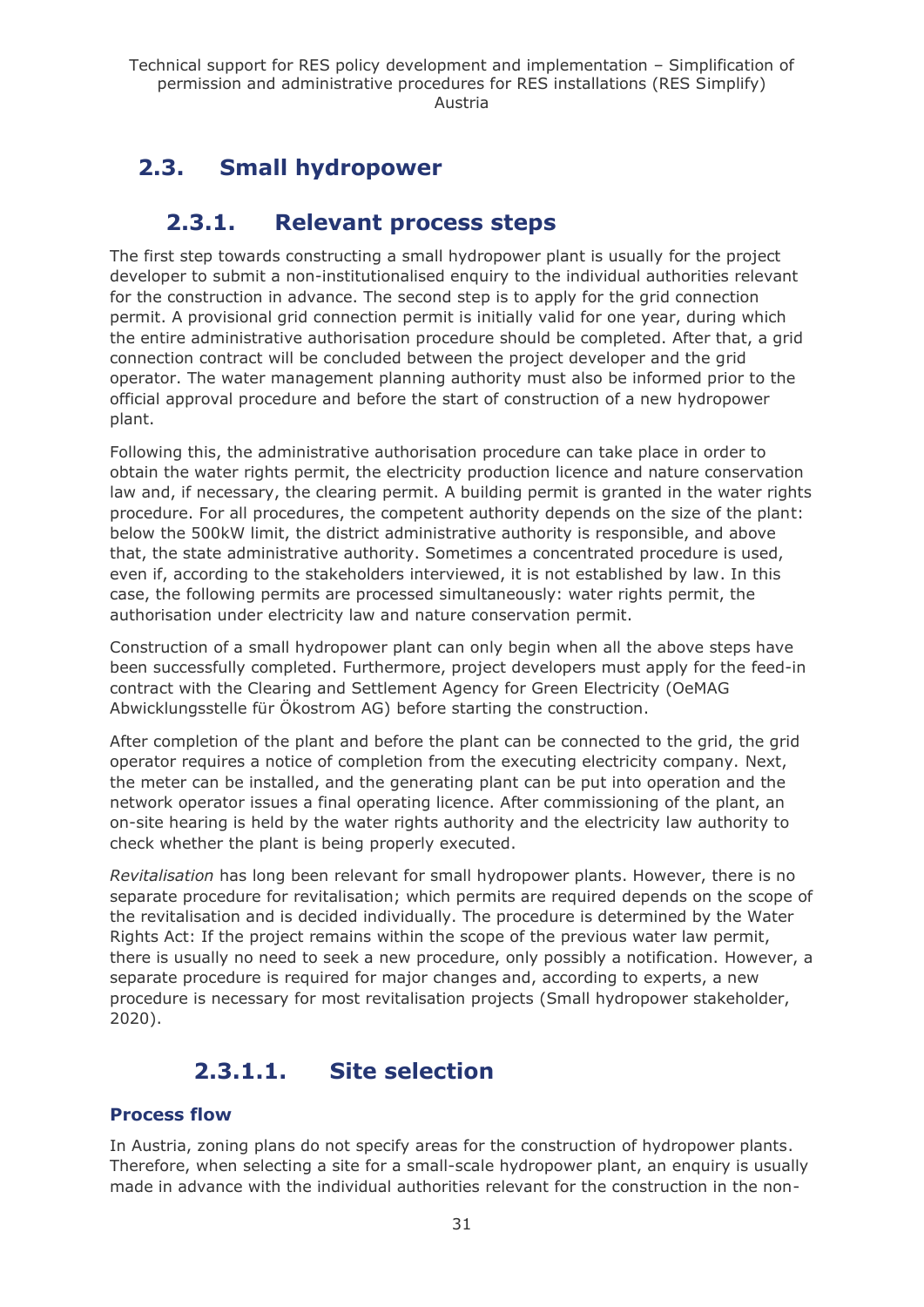institutionalised way. Whether this enquiry takes place depends on the region, authorities and on the project developers. In addition, there is the possibility in Tyrol to obtain a procedure for prior information on nature conservation for planned hydropower plants. This is intended to clarify before the start of the official approval procedure whether the project cannot be realised from a nature conservation point of view due to possible serious impairments (Office of the Tyrolean Provincial Government a., 2006). However, the industry considered the procedure to be an obstacle to the expansion of small hydropower, as an economically and ecologically optimal solution for a specific location can only be found on a case-by-case basis (Small Hydropower Association Austria, 2010).

There is no special veto regulation of the municipality. However, the local authorities have the right to intervene if municipal land is intended for the construction of a plant (see Section 2.3.1.4.).

## **Deadlines**

No deadlines are applicable to this process step.

## **Detected barriers**

**Environmental protection association criticises lack of regulated expansion.** WWF Austria is of the opinion that the ecological impact of small hydropower plants has been greatly underestimated in the past. A lack of a strategic approach for permits and subsidies, coupled with a lack of specific zoning plans for hydropower plants and the lack of criteria for the expansion these plants, can cause such a massive damage to small water bodies in particular that they can no longer fulfil their ecological functions. According to the WWF, small-scale power plants are justified, for example, as isolated solutions and in decentralised locations (WWF Austria, n.d.). Stakeholders, on the other hand, argue that there is no scientific evidence for WWF's statement. WWF would only focus on electricity production compared to national electricity consumption. Small hydropower, however, is regional and should therefore rather be compared to regional consumption. Furthermore, it should not be forgotten that small hydropower serves as an enabler for other renewable energy plants, as small hydropower provides many additional grid services that enable other renewable energy plants in the decentralised grids (Small hydropower stakeholder, 2020).

## **Identified good practice**

<span id="page-31-0"></span>No good practice related to this process was identified.

## **2.3.1.2. Electricity production licence**

### **Process flow**

In order to construct, operate or substantially modify an existing small hydropower plant, the project developer needs to obtain an electricity production licence

(*Elektrizitätsrechtliche Genehmigung*) (EA, 2010). The process is regulated differently in the federal states. As a rule, two procedures take place in parallel. In Tyrol, on the one hand, the project developer must apply for the approval according to the Heavy Current Line Act at the Tyrolean Provincial Government (Department of Water and Energy Law) (TPLA, 1969). On the other hand, the project developer has to apply for the electricity production licence. Which authority is responsible for the procedures depends on the capacity of the installation: For plants with a maximum capacity of 500 kW, the district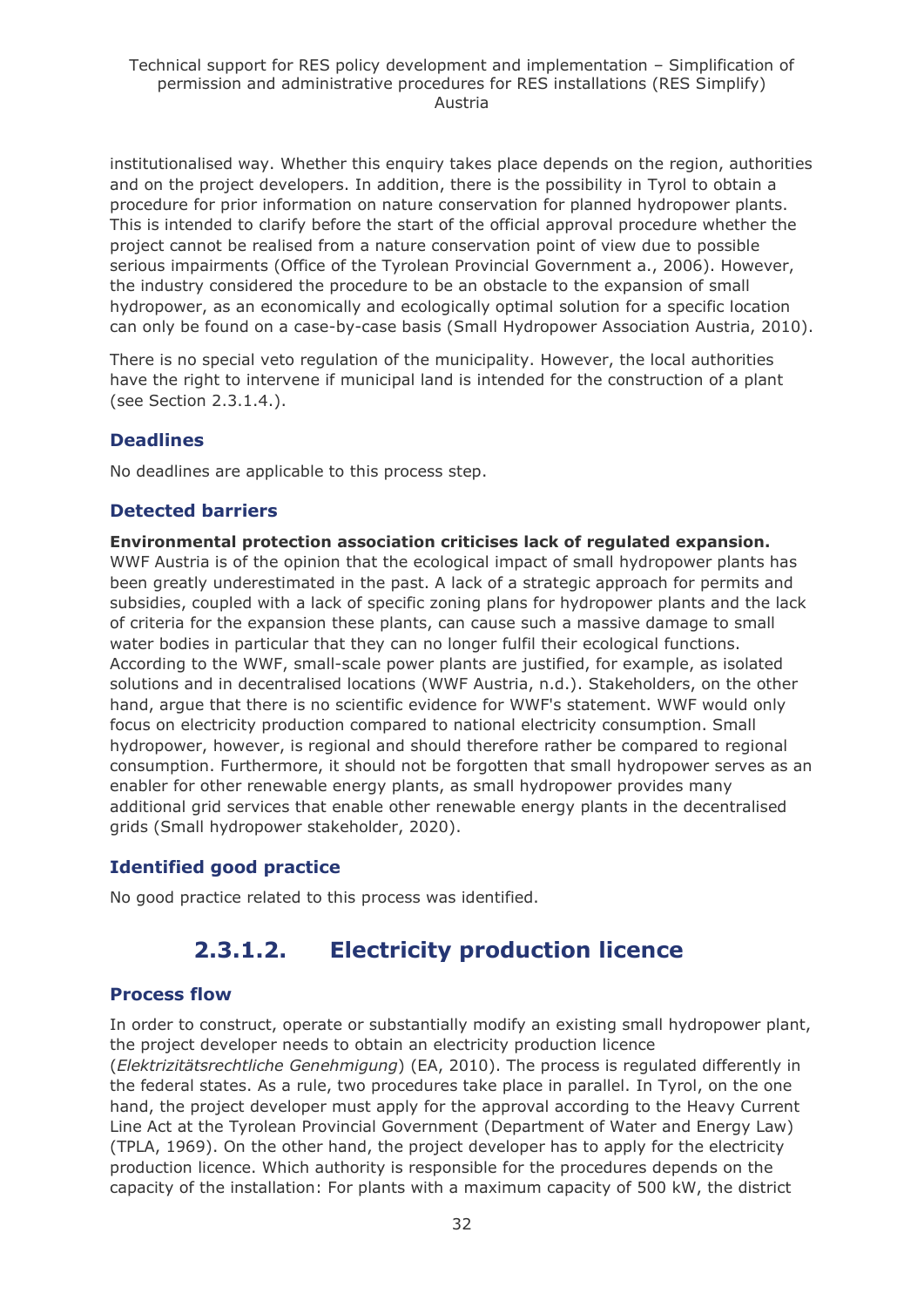administrative authority (*Bezirksverwaltungsbehörde*) is responsible for all procedures; for plants with a capacity of more than 500 kW - the Tyrolean provincial government (Department of Water and Energy Law) is responsible as the energy authority (§73 TEA, 2012).

According to the Austrian NECP (2019), power plants with the capacity of up to 45 kW are planned to be exempt from the licence if they are connected to the medium-voltage power lines. Currently this exemption applies to installations up to 1 kW.

## **Deadlines**

The deadlines differ in the federal states.

### **Detected barriers**

As in some states there is no licence needed for installations below a certain level, stakeholder argue that this can be considered as a barrier.

**Multiple assessment of environmental and mechanical aspects**. When applying for an electricity production licence, ecological, mechanical and other aspects are checked. However, these matters are also reviewed during the administrative authorisation process (see Section 2.3.1.3). Stakeholders report that this double check often leads to additional and sometimes contradictory conditions (Small hydropower stakeholder, 2020).

### **Identified good practice**

**Exemption from the electricity generation licence for small hydropower plants in Upper Austria.** In Upper Austria there is an exemption from the electricity generation licence for small hydropower plants with a capacity of up to 400 kW. This is seen as a simplification of the procedure. In most other federal provinces, however, an application is usually required (Small hydropower stakeholder, 2020).

## **2.3.1.3. Administrative authorisation**

### <span id="page-32-0"></span>**Process flow**

In Austria, before beginning with the administrative authorisation process, every small hydropower plant project must be notified to the Water Management Planning Body of the State (*Wasserwirtschaftliches Planungsorgan des Landes*). The notification shall contain the main features of the project (§ 55 (3) WRA, 1959). The authority provides its assessment of the project at a later stage, as part of the water law procedure. It has party status in the subsequent water law procedure (Office of the Tyrolean Provincial Government b., 2006). The following describes the administrative authorisation procedure according to the example of Tyrol. In Tyrol, the following permits are required for the construction and operation of a small hydropower plant: (1) a water law permit (*Wasserrechtliche Bewilligung*) under the Federal Water Act 1959 (WRA, 1959), (2) a nature conservation permit (*Naturschutzrechtliche Bewilligung*) according to the Tyrolean Nature Conservation Act 2005 (§29 TNCA, 2005), and, in most cases, (3) a clearing permit (*Rodungsbewilligung*) according to the Federal Forestry Act 1975 (Forestry Act, 1975).

For hydropower plants with a maximum output of 500 kW, the competent authority for all three permits is the district administrative authority (*Bezirksverwaltungsbehörde*) (§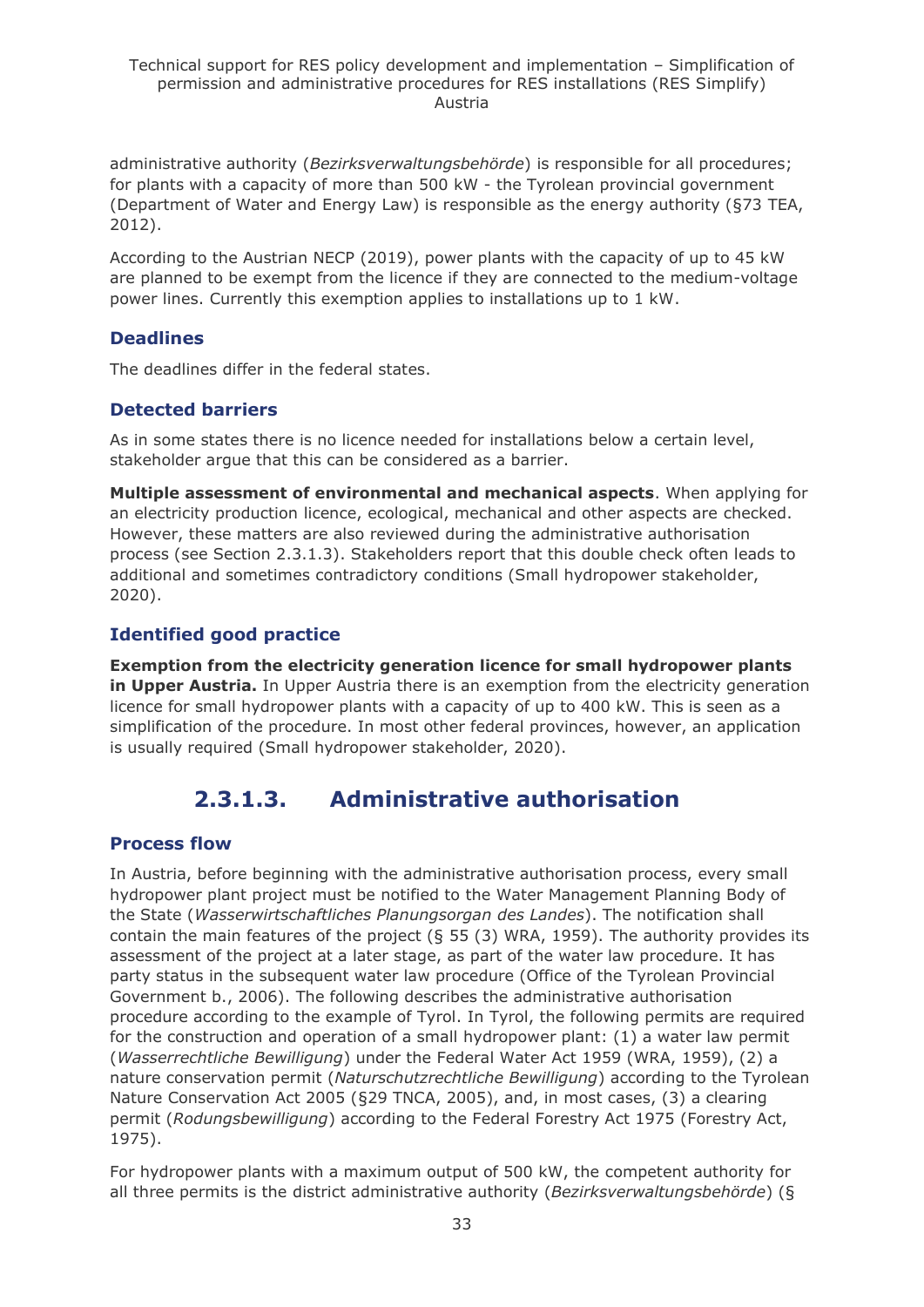98 (1) WRA, 1959; Office of the Tyrolean Provincial Government b., 2006). For hydropower plants with an output of more than 500 kW the competent authority is the provincial governor (*Landeshauptmann*) (§99 (1) lit. b WRA, 1959; § 170 (2) Forestry Act, 1975; § 42 (2) lit. a TNCA, 2005).

For each procedure, the project developer must submit a separate written application to the competent authority. The application can be simple and informal indicating at least the applicant and the subject matter of the application and must be signed by the applicant. Together with the application, the project developer submits detailed project documents for the respective approvals, prepared by experts.

#### *Water law procedure*

In the water law procedure, the prohibition of deterioration of a water body to be used is of central importance (§ 30 lit.a, §104 lit.a WRA, 1959). Therefore, the ecological status of the surface water body concerned must always be assessed in the permit procedure; deterioration of this status is generally not permissible. Furthermore, it is a fundamental water management prerequisite that the hydropower potential inherent in the water body to be used is utilised in the best possible and technically suitable manner (§ 105 (1) lit. i WRA, 1959). An important objective is to use the remaining hydropower resources of the country in a sparing manner, but at the same time as effectively as possible (Office of the Tyrolean Provincial Government b., 2006).

In the water law procedure, an oral hearing shall be held (§39 (2) GAPA, 1991). The applicant and the owners of those properties which are to be affected by the planned construction of the power plant (§ 60) shall be summoned in person; if applicable, also holders of water rights and fishery rights, if these rights are to be affected by the project. Registered NGOs are also considered as parties. If other persons are to be considered as parties, they need to be personally notified about the hearing (§41(1) second sentence GAPA, 1991) and, in addition, the hearing has to be announced by publication in a municipal or daily newspaper or by mail (§107 WRA, 1959).

In the water rights procedure, also a building permit is granted.

#### *Nature conservation procedure*

The application for a nature conservation permit must be submitted in writing and must state the type, location and scope of the project. In addition, the application must be accompanied by proof of ownership of the property concerned or, if the applicant is not the landowner, by the landowner's declaration of consent, unless plans in Natura 2000 areas are concerned. Furthermore, the application shall be accompanied by all documents in duplicate which are necessary for the assessment of the permissibility of the project, in particular with regard to a possible impairment of Natura 2000 sites, the landscape, the recreational value of the landscape and the natural balance, such as plans, sketches, descriptions, plant and animal surveys etc. The document must also show how impairments of the interests of nature conservation can be avoided or reduced, such as landscape conservation plans, planting plans, nature conservation plans and the like; in the case of projects which may have a significant impact on Natura 2000 sites, the application shall present the alternatives, including the so-called 'zero variant', propose compensatory measures and include the consent of the owners of the land affected or the persons otherwise entitled to dispose of it (§43 TNCA, 2005).

In the decision-making process, the municipalities affected by the project in question have the right to be parties in order to safeguard their interests in matters within their own sphere of action (§43 (5) TNCA, 2005). Recognised environmental organisations are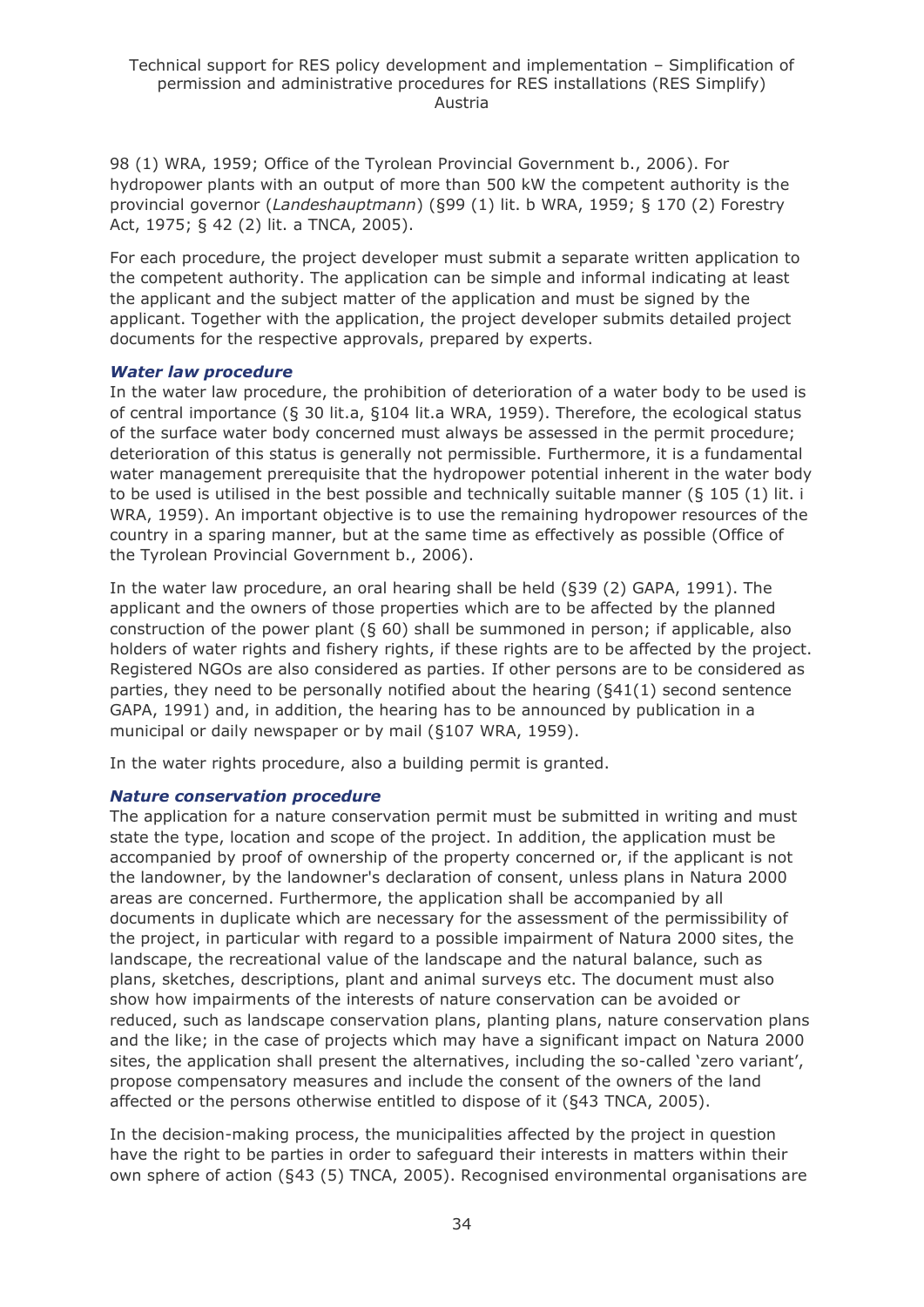entitled to appeal to the Regional Administrative Court against decisions on permits and against decisions on findings (§43 (6) TNCA, 2005).

#### *Forest law procedure (Clearing permit)*

In the forest law procedure, the municipality in which the area applied for clearing is located must be heard in order to safeguard local public interests, as well as further authorities to safeguard other public interests (§19 Forestry Act, 1975). The applicant, the owner of the forest and the competent military authority if the procedure relates to forest areas relevant for national security have party status. If objections under civil law are raised in the proceedings, the authority must work towards an amicable settlement of a dispute. If such an agreement is not reached, the authority shall refer the parties to the civil law procedure for the resolution of the civil law objections not settled by the decision, expressly stating the objections (§19 (7) Forestry Act, 1975).

For the most part, the individual procedures are handled in a concentrated approval process, which is common practice according to the interviewed small hydropower expert (Small hydropower stakeholder, 2020).

Obtaining all administrative authorisations should take about one year (from submission of documents for approval), however stakeholders report that it often takes longer. Stakeholders report that experts from the authorities often classify a project as "not ready for negotiation" and ask for more information or additions, but this does not always have a legal basis, leading to an extension of the process (Small hydropower stakeholder, 2020).

There is no separate procedure for the *revitalisation* of a small hydropower plants. The permits required depend on the scope of the revitalisation; this is decided individually for each project. The procedure is defined by the Water Rights Act: If the modification of the project remains within the scope of the previous permit, there is usually no need to seek a new procedure and possibly only a notification to the authority is sufficient (§115 WRA, 1959). For substantial changes, however, an ordinary procedure is required, as described above.

According to the national hydropower expert interviewed, the entire procedure is unnecessarily bloated due to a triple examination in the water law procedure, the nature conservation law procedure and the electricity production licence procedure. Many aspects of nature conservation are already included in the water law or the electricity production licence procedure, and it would be redundant to intervene again in the nature conservation procedure and introduce additional points which are already covered by water law. However, transparency is largely ensured regarding deadlines: They are in place and are generally being met (Small hydropower stakeholder, 2020).

### **Deadlines**

The deadlines differ in the federal states.

### **Detected barriers**

**Influence of other stakeholders on the state of the art.** The practice of incorporating a wide variety of guidelines from different interest groups is perceived as difficult. Although the recommendations of the interest groups are usually not anchored in legislation, they are used in licensing procedures as important indications of the state of the art or as general benchmarks. Although the state of the art is intended to reflect scientific and technical progress, it is an undefined legal term. Among other things, relevant practice and scientific findings are considered in determining the state of the art.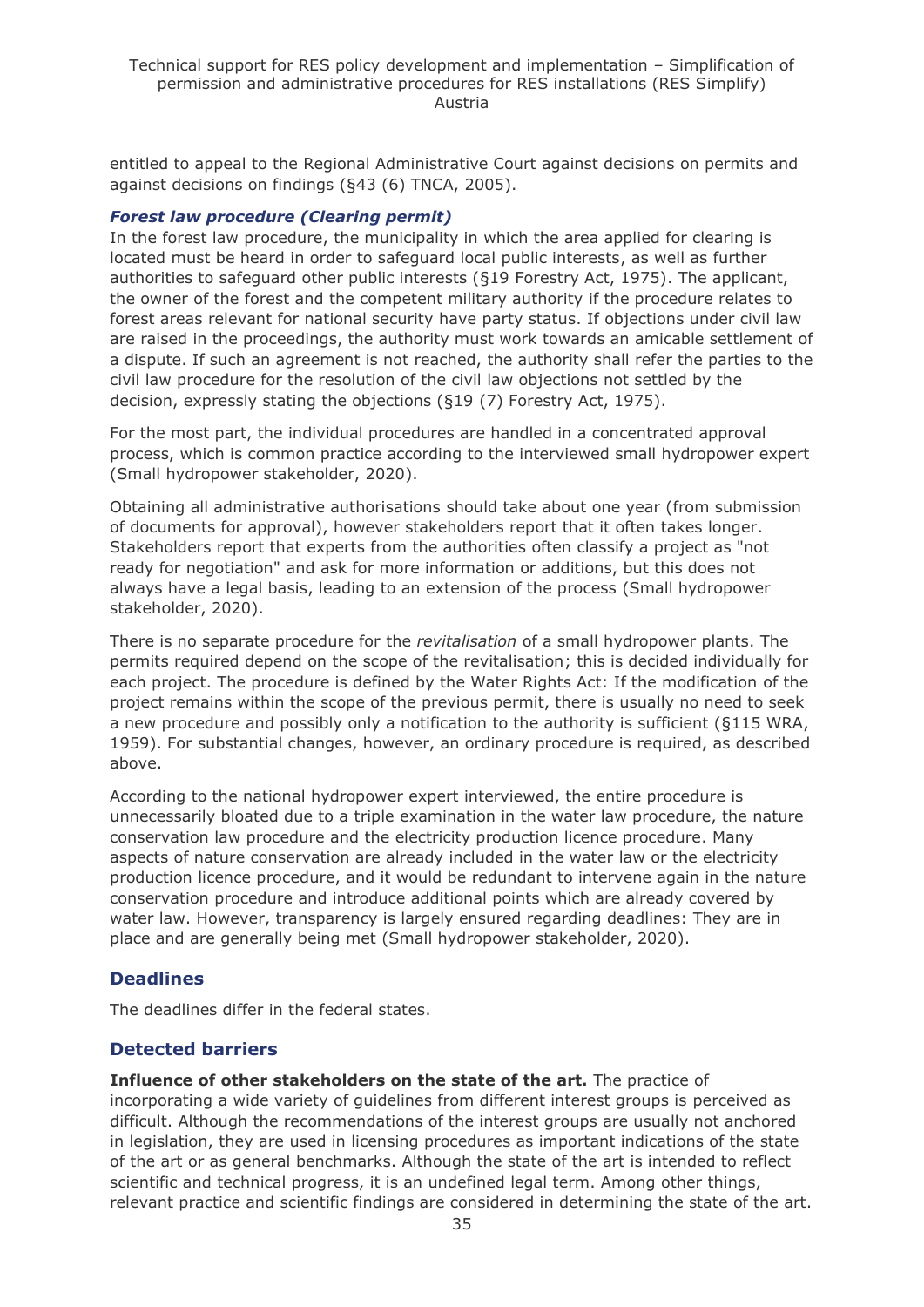For example, in the small hydropower sector, fisheries associations are strongly linked to aquatic ecology, so through their approach, publications and daily practice they influence the state of the art on fish migration aids, compensation, etc. However, no other stakeholders are involved and there is no possibility for public comment, which is why their quality is questionable. If small hydropower operators adopt certain measures or practices without being required to do so by the authorities, they are more likely to be considered as generally accepted and thus to be relied upon by the court and the authorities. In addition, official practice also has an influence on the definition of the state of the art. It is therefore recommended by the Austrian Small Hydropower Association that in the case of controversial issues, experts closely examine the content of such recommendations in the course of an administrative authorisation procedure. This should prevent the small hydropower sector from accepting the self-interests of other stakeholders (such as fisheries) (Small Hydropower Association Austria, 2020).

**Contradictory requirements due to non-concentrated approval procedures in water and nature conservation law.** The topic of water ecology is dealt with individually in both the water law procedure and the nature conservation law procedure. In the case of double examination, it is possible that the requirements from the water law procedure do not correspond to the water law documents. This also occurs despite the practice of the concentrated procedure described above. If the different requirements are overlooked by the project developer, no understanding on the part of the authorities can be expected after construction of the power plant. Stakeholders therefore call for a clear separation of areas of responsibility as well as a truly concentrated procedure, in which forestry law and water law and ideally also energy law (see Section 2.2.1.2.) are dealt with together (ibid.).

**Lack of possibility to submit applications online lengthens process.** All applications, even those for very small installations, must be submitted in several paper copies. In the case of small changes, which are common in the projects, all applications to all authorities still must be reprinted. This lengthens and complicates the process. The demand for simplification includes the possibility of submitting project documents digitally. Ideally, the project applicant would receive online feedback, can make changes to the documents, and upload them again within 6 months. On one hearing day with the participation of the entire public, the project would be negotiated and a decision on approval would be made directly (ibid.).

**Delay in the administrative processes.** On the one hand, procedural delays are possible due to insufficient documentation, i.e., on the part of the applicant. According to stakeholders, however, this is also alleged by the authorities to justify the excessive length of the procedure. The documents are then sent back because of minor problems. However, each rejection of the documents delays the process by 2-4 weeks. The reasons for the back and forth are often the desire of the experts or authorities for legal protection, e.g., out of fear of a claim for damages. According to the hydropower expert interviewed, legal staff in the competent authorities often lack the courage to make decisions within their own negotiating leeway. As a result, the experts consulted are often the decision-makers, although they are only supposed to point out the options for action. Furthermore, a stakeholder reports that the consulted authority experts (*Amtssachveständige*) do not need to justify their opinion, while on the other hand experts working for the project developer have to do so and often are not recognised by the authorities (ibid.).

**Optimisation of the public hearings**. The results of the administrative proceedings and possible conditions for the planned installation are announced only in the oral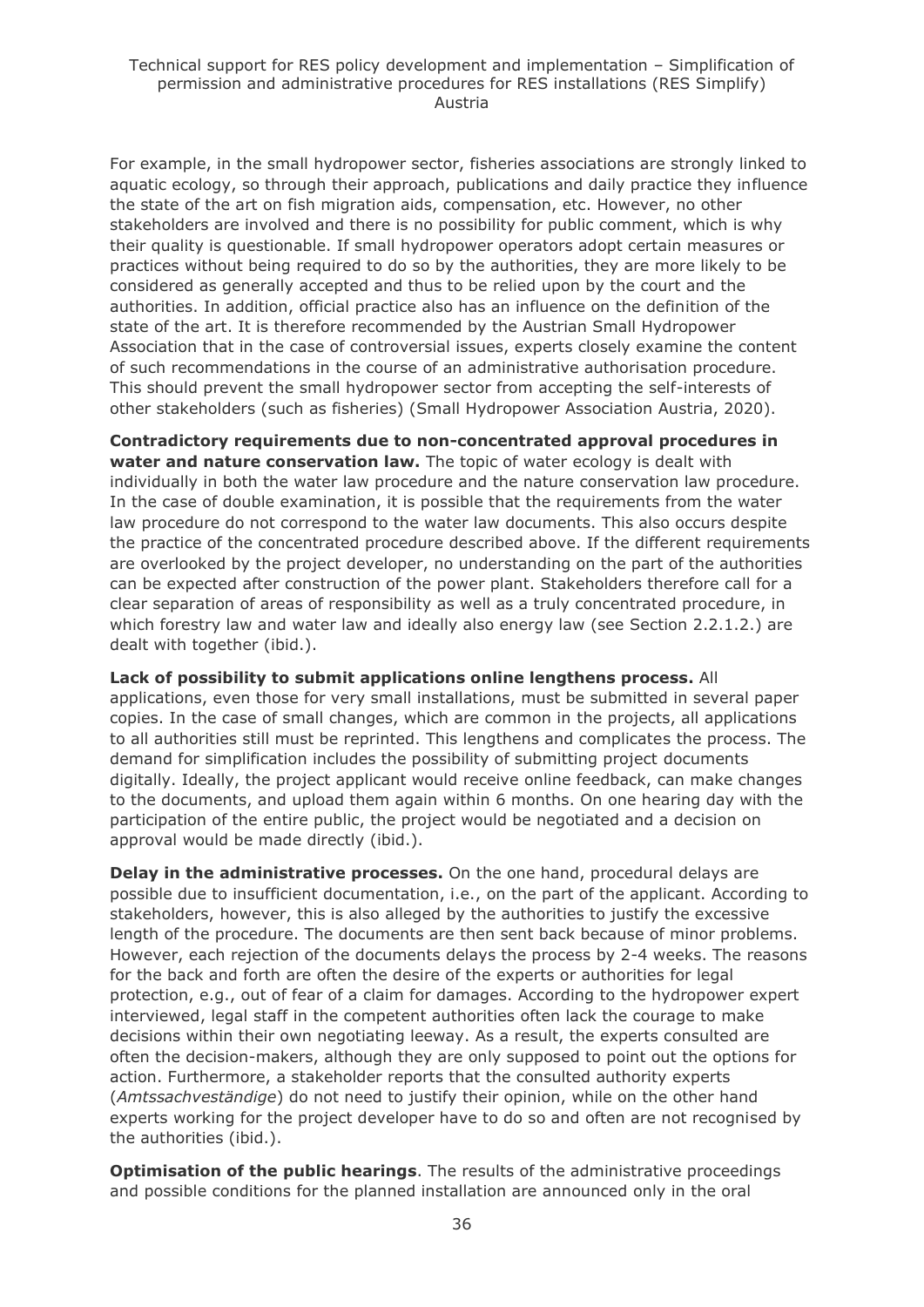negotiations. But the negotiators already have this information in advance. One way to optimise the oral negotiations would be to inform the project developers of the results and, if applicable, the conditions already before the negotiation date (e.g., one day or one week in advance), so that they can prepare themselves and react to the conditions accordingly (ibid.).

## **Identified good practice**

<span id="page-36-0"></span>No good practice related to this process was identified.

## **2.3.1.4. Grid connection permit**

## **Process flow**

The stages of the connection process are not defined by national law. The connection process usually consists of the following steps which must be established by the legislation of the governments of federal states (§17 (2) EA, 2010).

The first step is the application. On behalf of the project developer, an electrical engineer who has access to the digital portal of the grid operators applies to the grid operator for connection to the grid. This takes place before the official approval procedure begins. The second step is a technical test. The grid operator assesses whether establishing a connection is technically feasible. If this is positive, the grid operator issues a preliminary grid connection commitment, which is initially valid for one year. Thirdly, an agreement is concluded. The plant operator and the grid operator conclude a grid connection agreement, which is required to complete the connection process. A prerequisite for this step is a completed administrative authorisation procedure (see Section 2.3.1.4.). Once the grid connection contract has been concluded, construction can begin. After completing the construction and before the plant can be connected to the grid, the grid operator needs a completion notice from the electrical company carrying out the work (Small hydropower stakeholder, 2020). Then a meter can be installed, the power plant can be commissioned, and the network operator issues a final operating licence. A feedin contract can be concluded with the Clearing and Settlement Agency for Green Electricity (*OeMAG Abwicklungsstelle für Ökostrom AG*) or electricity traders.

In general, for this step there are no administrative fees. The costs for the technical steps depend on the dimension of the plant. In the case of very small plants, the grid connection costs range from a few hundred to a few thousand euros. The grid access cost for a 350-kW hydropower plant can also amount to EUR 160,000. The grid connection step for small-scale hydropower plants, from enquiry to approval, takes about 2-4 weeks (Small hydropower stakeholder, 2020).

According to the expert surveyed, the grid connection procedure for small-scale hydropower plants is considered efficient. Also, the feed-in contract is currently very well regulated, so the expert (ibid.).

## **Deadlines**

Applications for connection of a plant to the grid and for access to the grid shall be answered within a period of 14 days (§ 17 par. 3 no. 12 EA, 2010).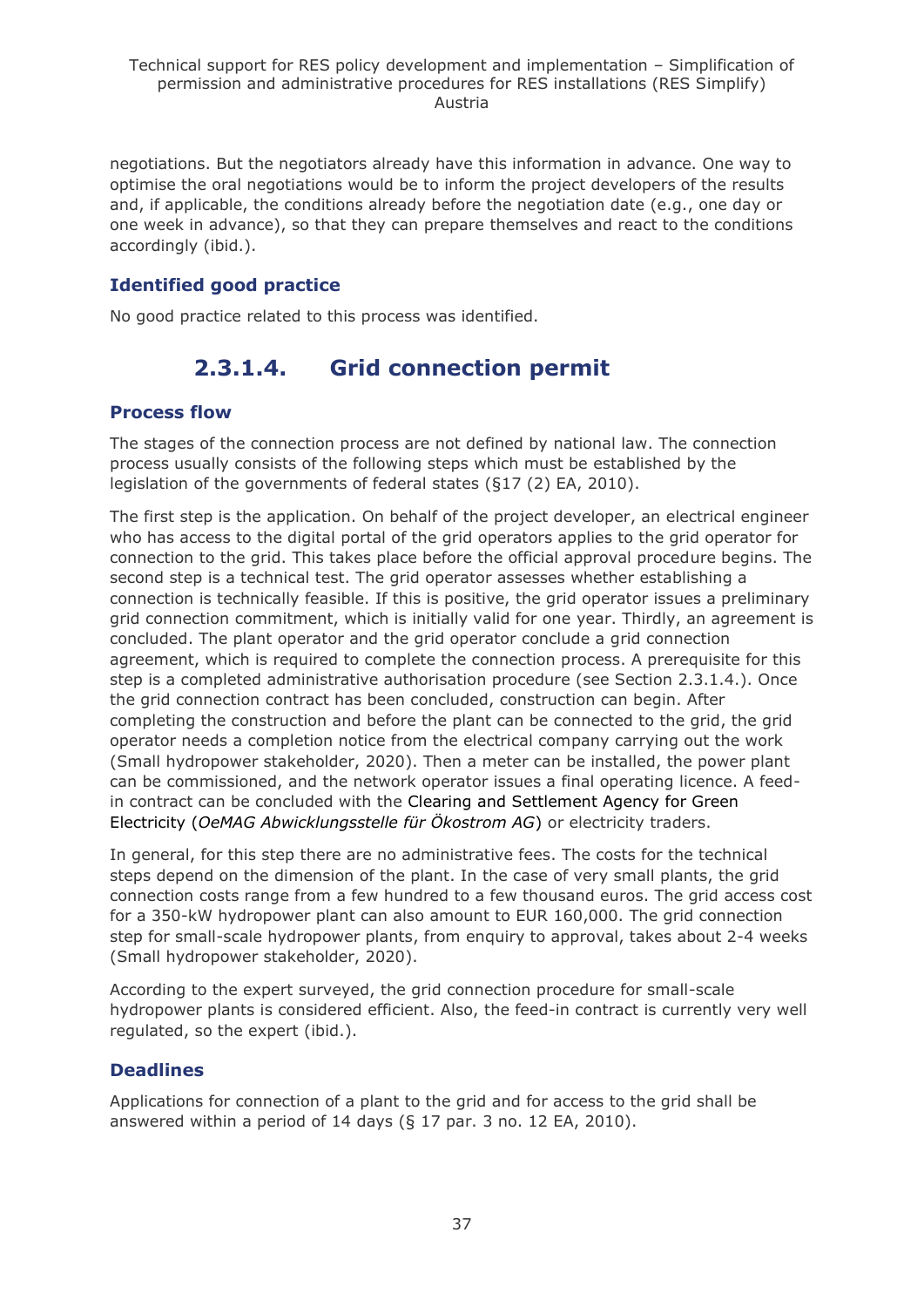## **Detected barriers**

**Insufficient network capacity.** In general, it is possible that network capacities are blocked or reserved by other applicants (Small hydropower stakeholder, 2020).

**Insufficient network capacity - unclear cost.** If the network capacity is not sufficient, the offer from the network operator becomes more expensive and thus the costs for the project developer increase. But there is no legal basis stating that the project developer must pay for the extension of the grid. In general, it is possible to sue against this method, but in practice in the small hydropower sector this does not happen because the costs are not that high, and the project developers weigh this against a legal dispute with the responsible grid operator. Furthermore, it is often not stated transparently what the exact costs for grid expansion are (ibid.).

**Application for grid connection not possible by private operators.** Applications for connection to the grid cannot be made by private project developers themselves but can only be made by an electrical engineer who has access to the grid operators' digital portal. The background of this regulation is not clear. This barrier was classified as a minor administrative barrier by the stakeholder interviewed (ibid.).

## **Identified good practice**

No good practice related to this process step was identified.

## <span id="page-37-0"></span>**3. Use of IT systems**

A digital platform<sup>1</sup> is used in the EIA procedure. The platform contains in particular the determination decisions, the EIS of the project developers, the main findings of the environmental impact assessment, the main reasons for the decisions and the results of the follow-up inspection. The platform is mainly used for transparency purpose (BMK b., n.d.).

Furthermore, Styria has a digital zoning plan, which provides important information for the site selection process of ground-mounted  $PV<sup>2</sup>$ .

Occasionally, grid operators offer the operators of small residential systems the possibility to register them digitally, whereby the grid capacity can be clarified and a permit issued quickly (Kossak, 2021).

The Austrian agency for the regulation of the electricity and gas sector *E-Control* provides an overview of grid operators online<sup>3</sup> (E-control a., n.d.).

In Styria, the net-metering point number can be requested on the homepage of the network operator<sup>4</sup> . It does not represent a valid network commitment and is only used in advance for applications for a decision and subsidies. A feed-in project can also be registered on the same page (Energy Networks Styria GmbH, n.d.).

## <span id="page-37-1"></span>**4. Complaint procedure**

### *EIA procedure*

The Federal Administrative Court (*Bundesverwaltungsgericht*) rules on appeals from any party against decisions under the Environmental Impact Assessment Act 2000 (EIA

<sup>2</sup> <https://bit.ly/2Z0wrU2>

<sup>1</sup> <https://www.umweltbundesamt.at/umweltthemen/uvpsup/uvpoesterreich1/uvp-dokumentation>

<sup>&</sup>lt;sup>3</sup> <https://www.e-control.at/konsumenten/service-und-beratung/toolbox/tarifkalkulator#/>

<sup>4</sup> <https://www.e-netze.at/Strom/ESP/Default.aspx>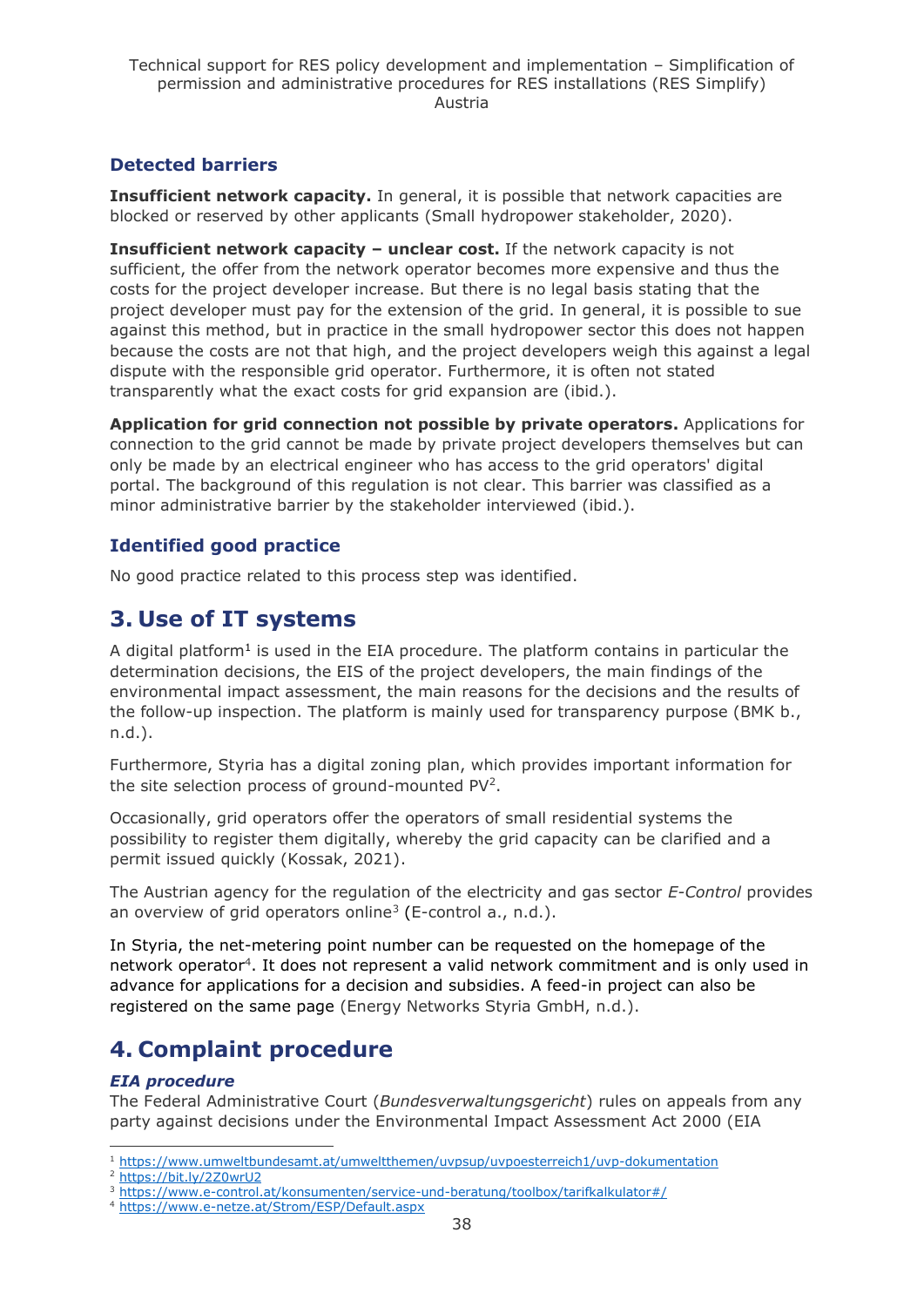determination and EIA approval procedure) as first instance (§40 (1) EIA, 2000). Under special circumstances, the Supreme Administrative Court (*Verwaltungsgerichtshof*) and Constitutional Court (*Verfassungsgerichtshof*) can be referred to as supreme courts. However, Austrian law has strict preclusion rules, i.e., any party who did not object at the latest in the oral hearings loses all procedural rights.

#### *Substantive law procedure for wind and individual procedures for Solar PV and hydropower*

In the substantive law procedure, the system is basically the same as for the EIA procedure described above. The first court instance is listed individually in the law, the next instance is either a Provincial Administrative Court (*Landesverwaltungsgericht*) in the case of state law or the Federal Administrative Court (*Bundesverwaltungsgericht*) in the case of federal law. The decision can be challenged by each party once at the next instance, as part of the ordinary legal process. Subsequently, the Supreme Administrative Court or the Constitutional Court are available for special cases (appeal). The authorisation cannot be challenged a second time for a different reason than the one used before. Reasons or objections not raised shall be forfeited (Austrian Federal Ministry of Justice, 2020; Resch, 2020; IG Windkraft, 2014). This applies to the procedures for obtaining the electricity production licence, the building permit, the water law permit, the nature conservation permit, the CPA approval and the clearing permit.

#### *Grid connection*

One of the tasks of the Austrian Energy Regulator (Energy Control Austria) is to act as an arbitration board in case of grid access denials and other grid connection related disputes (§12 (1) E-Control Act 2011). Within the framework of the grid connection approval procedure, applicants also have the option of contacting the PV-Austria working group on grids in the event of complaints (Kossak, 2021).

Disputes over grid access are subject either to §22 (EA, 2010) before the regulatory authority (Energy Control Austria) or, if §22 (EA, 2010) is not applicable, to the civil law rules before an ordinary (civil) court (Resch, 2020).

Stakeholders tend to consider the complaint procedure to be effective provided that all those involved act in good faith. However, there are regular cases of absolute opponents of wind power, who see every construction as an interference with their rights (Resch, 2020).

The proceedings before the Federal Administrative Court sometimes take excessively long because the court is not provided with the necessary resources. In many cases, the proceedings are unnecessarily delayed by constant 'chain filings' by complaining parties. Another problem is that the Federal Administrative Court has recently ruled much more strictly and, for example, has stipulated considerably more or different compensatory measures. If these are necessary to achieve environmental compatibility, they must be anchored in the project, according to the most recent case law of the court, and may not be postponed to subsequent proceedings (without taking into account the parties involved in the first-instance proceedings). The Federal Administrative Court must then refer the matter back to the EIA authority if the additional measure results in equivalent licensing requirements, even if the first-instance proceedings are otherwise ready for a decision (IG Windkraft, 2020).

According to the wind power sector representative, the Federal Administrative Court should be bound by the content of the complaint and not be allowed to re-examine issues that were not addressed by the complaints. In addition, there should be an obligation for all parties to be represented by a lawyer in the proceedings before the Federal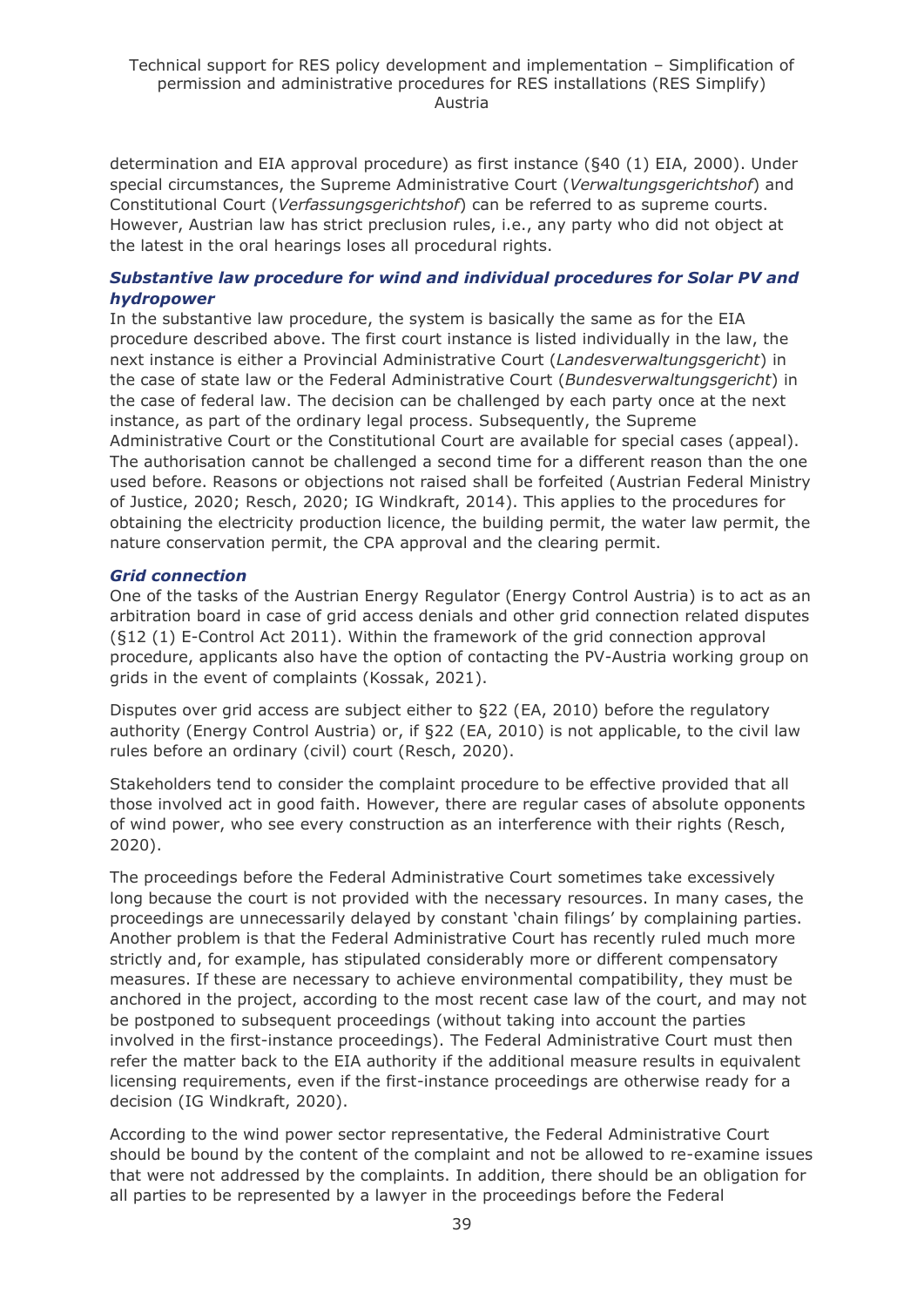Administrative Court in matters under the EIA law (except for the authority complained against or environmental lawyer). This would significantly improve the quality of the complaints. Currently, there are many appeals that, intentionally or unintentionally, are very vague about the grounds of appeal, which leads to a request by the court to the project developer and thus to a loss of time (IG Windkraft, 2020).

## <span id="page-39-0"></span>**5. Specific features to ease administrative procedure**

Table 2 below provides information on the existing specific features to ease administrative procedures in Austria.

| <b>Specific feature</b>     | <b>Existing</b> | <b>Short description</b>                                                                                                                                                                                                                                                                                                                                                                                                |
|-----------------------------|-----------------|-------------------------------------------------------------------------------------------------------------------------------------------------------------------------------------------------------------------------------------------------------------------------------------------------------------------------------------------------------------------------------------------------------------------------|
| Simultaneous procedures     |                 | <b>Onshore wind</b>                                                                                                                                                                                                                                                                                                                                                                                                     |
|                             | yes             | During the substantive law procedure, the following<br>permits can be applied for in parallel: electricity<br>production licence, approval under the nature<br>conservation law procedure, aviation law<br>procedure, forestry law permit, water law permit,<br>occupational health and safety law permit, building<br>permit. The site selection process and the grid<br>connection procedure can be done in parallel. |
|                             |                 | <b>Solar PV</b>                                                                                                                                                                                                                                                                                                                                                                                                         |
|                             |                 | The site selection process and the grid connection<br>procedure can be done in parallel. The electricity<br>production licensing procedure, the building law<br>procedure, and if necessary, the nature<br>conservation procedure can be done<br>simultaneously.                                                                                                                                                        |
|                             |                 | <b>Small-scale hydropower</b>                                                                                                                                                                                                                                                                                                                                                                                           |
|                             |                 | The site selection process and the grid connection<br>procedure can be done in parallel. Obtaining the<br>water rights permit, the electricity production<br>licence, the nature conservation permit and, if<br>necessary, permit under forestry law can be applied<br>for simultaneously.                                                                                                                              |
| National contact points and |                 | <b>Onshore wind</b>                                                                                                                                                                                                                                                                                                                                                                                                     |
| one-stop-shops              |                 | One-stop-shop exists for the EIA procedure,<br>including all necessary permitting procedures,<br>except the grid connection permit.                                                                                                                                                                                                                                                                                     |
|                             |                 | <b>Solar PV</b>                                                                                                                                                                                                                                                                                                                                                                                                         |
|                             | yes             | One-stop-shop exists for commercial installations<br>that fall under the CPA procedure. This includes the<br>electricity production licence, the building permit,<br>and, if necessary, the nature conservation<br>procedure. It does not include the grid connection<br>procedure.                                                                                                                                     |
|                             |                 | <b>Small-scale hydropower</b>                                                                                                                                                                                                                                                                                                                                                                                           |
|                             |                 | There are (unofficially) concentrated procedures,<br>including the electricity production licence, the<br>water rights permit, the nature conservation permit<br>and the clearing permit (the grid connection<br>permitting procedure is excluded). One-stop-shop                                                                                                                                                       |

*Table 2: Specific features to ease administrative procedures*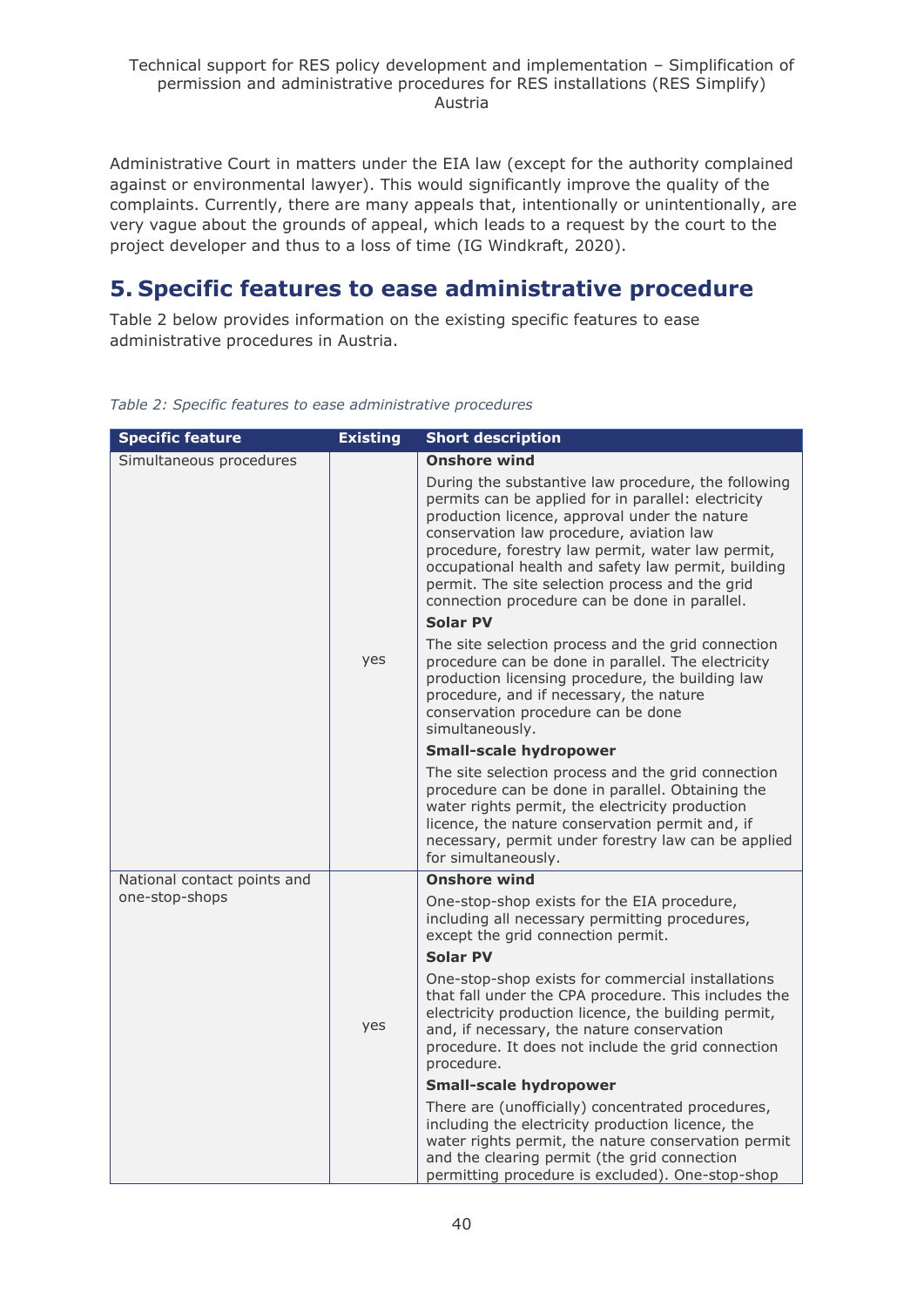#### Technical support for RES policy development and implementation – Simplification of permission and administrative procedures for RES installations (RES Simplify) Austria

|                                                       |     | in Carinthia is expected to be introduced (Small<br>hydropower stakeholder, 2020).                                                                                                                                                                                                                                                                                                                                                                                                                                                                                                                                                                                                                                                                                                                            |
|-------------------------------------------------------|-----|---------------------------------------------------------------------------------------------------------------------------------------------------------------------------------------------------------------------------------------------------------------------------------------------------------------------------------------------------------------------------------------------------------------------------------------------------------------------------------------------------------------------------------------------------------------------------------------------------------------------------------------------------------------------------------------------------------------------------------------------------------------------------------------------------------------|
| Application of $2+1$ and $1+1$<br>rules               | no  |                                                                                                                                                                                                                                                                                                                                                                                                                                                                                                                                                                                                                                                                                                                                                                                                               |
| Simple notification<br>procedure                      |     | <b>Solar PV</b><br>A simple notification procedure (Anzeigepflicht)                                                                                                                                                                                                                                                                                                                                                                                                                                                                                                                                                                                                                                                                                                                                           |
|                                                       | yes | exists in the electricity production licensing<br>procedure, the building law procedure and the<br>nature conservation procedure. If they apply<br>depends on the regulation of the respective federal<br>state, which have set their own capacity limits.                                                                                                                                                                                                                                                                                                                                                                                                                                                                                                                                                    |
| Pre-planning                                          | no  |                                                                                                                                                                                                                                                                                                                                                                                                                                                                                                                                                                                                                                                                                                                                                                                                               |
| Pre-application consultation                          |     | <b>Small-scale hydropower</b>                                                                                                                                                                                                                                                                                                                                                                                                                                                                                                                                                                                                                                                                                                                                                                                 |
|                                                       | yes | Sometimes carried out, but without any legal basis<br>(Small hydropower stakeholder, 2020).                                                                                                                                                                                                                                                                                                                                                                                                                                                                                                                                                                                                                                                                                                                   |
| Project acceptance                                    |     | <b>Onshore wind</b>                                                                                                                                                                                                                                                                                                                                                                                                                                                                                                                                                                                                                                                                                                                                                                                           |
|                                                       |     |                                                                                                                                                                                                                                                                                                                                                                                                                                                                                                                                                                                                                                                                                                                                                                                                               |
| measures                                              | yes | There are no specific acceptance measures<br>provided for by law, but stakeholders report that<br>many project developers include the population<br>through participations, neighbourhood electricity<br>prices and support for municipal infrastructure. In<br>Austria, there is a general trend that people living<br>close to wind farms accept them much more than<br>people who do not have wind farms in their vicinity.<br>Therefore, the acceptance of wind power in the<br>wind power-rich east of Austria is higher than in the<br>west, where no plants are currently located.<br>Furthermore, stakeholders know of some cases of<br>contract payments to municipalities, but these must<br>be related to concrete services. Municipality<br>'shopping' is seen as legally critical (Resch, 2020). |
| Measures to streamline<br>litigation by third parties | no  |                                                                                                                                                                                                                                                                                                                                                                                                                                                                                                                                                                                                                                                                                                                                                                                                               |

## <span id="page-40-0"></span>**6. Indicators to measure the performance of the overall process**

Table 3 below provides information on the indicators to measure the performance of the overall administrative and grid connection process in Austria.

*Table 3: Performance indicators to assess administrative and grid connection processes*

| <b>Performance indicator</b>                                               | <b>Description</b>                                                                                                                                                                                                                                                    |
|----------------------------------------------------------------------------|-----------------------------------------------------------------------------------------------------------------------------------------------------------------------------------------------------------------------------------------------------------------------|
| Average response time by                                                   | <b>Small-scale hydropower</b>                                                                                                                                                                                                                                         |
| the competent authorities<br>and TSO/DSO for grid<br>connection procedures | After 2-4 weeks, the project developer receives a notification<br>from the grid operator as to whether the capacity is sufficient and<br>is informed of the further steps to be taken in order to obtain the<br>grid connection (Small hydropower stakeholder, 2020). |
| Process duration                                                           | <b>Onshore wind</b>                                                                                                                                                                                                                                                   |
|                                                                            | The total project duration amounts to 3-8 years on average,<br>although longer periods can also occur (IG Windkraft, 2020).                                                                                                                                           |
|                                                                            | The preparation of the EIS depends on the environment and the<br>necessary measurements and expert opinions and usually takes                                                                                                                                         |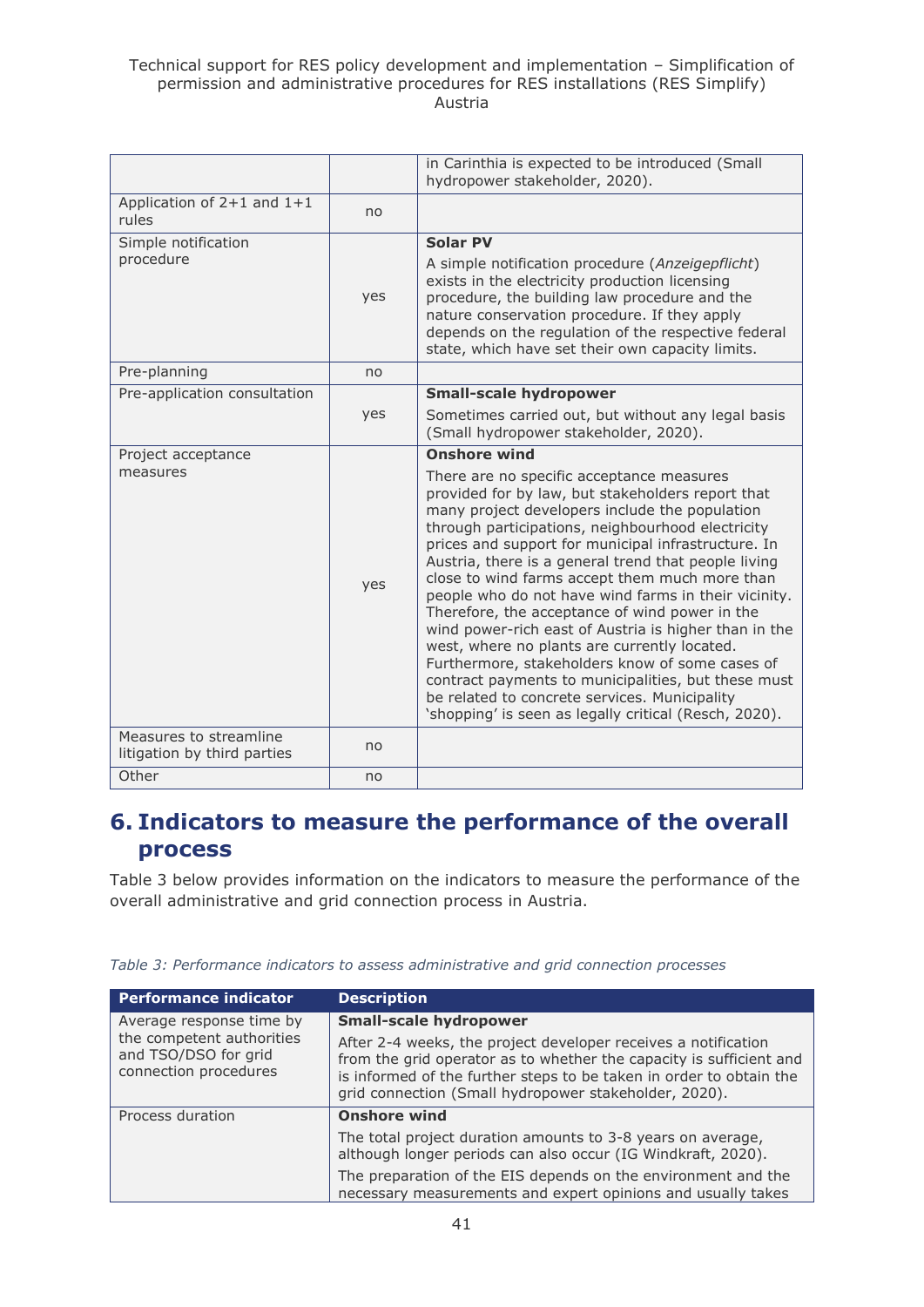|                                                 | between 3 and 5 months. The EIA process takes approximately 6<br>years (Resch, 2020).                                                                                                                                                                                                               |
|-------------------------------------------------|-----------------------------------------------------------------------------------------------------------------------------------------------------------------------------------------------------------------------------------------------------------------------------------------------------|
|                                                 | <b>Solar PV</b>                                                                                                                                                                                                                                                                                     |
|                                                 | The total process duration depends on the size of the PV<br>installation. For ground-mounted PV installations it takes 1-1.5<br>years; for small-scale residential rooftop PV systems 3 months<br>and for commercial rooftop PV systems 6-9 months (PV<br>stakeholder, 2020).                       |
|                                                 | Obtaining a regular building permit for PV takes a few months,<br>depending on the size of the system, the building and whether it<br>visible or not. The CPA procedure for commercial PV systems<br>usually takes up to six months (PV stakeholder, 2020).                                         |
|                                                 | <b>Small-scale hydropower</b>                                                                                                                                                                                                                                                                       |
|                                                 | The minimum duration for all approval processes from the<br>submission to approval would be one year, however stakeholders<br>report that it often takes far longer (Small hydropower<br>stakeholder, 2020).                                                                                        |
| Project approval rates                          | <b>Onshore wind</b>                                                                                                                                                                                                                                                                                 |
|                                                 | According to the Federal Environment Agency, 121 EIA<br>procedures for wind turbines were applied for between 1995 and<br>October 2018. Of these, 106 were approved, 1 was not approved,<br>5 were withdrawn and 9 were still ongoing in October 2018<br>(Environment Agency Austria, 2018).        |
|                                                 | <b>Solar PV</b>                                                                                                                                                                                                                                                                                     |
|                                                 | Rejected applications from network operators possible, from the<br>authorities less so (PV stakeholder, 2020).                                                                                                                                                                                      |
|                                                 | <b>Small-scale hydropower</b>                                                                                                                                                                                                                                                                       |
|                                                 | No information available. However, according to stakeholder<br>estimates, project approval rates are generally relatively high.<br>This is because many things can be clarified with the authorities<br>in advance (i.e., as to where a plant is feasible) (Small<br>hydropower stakeholder, 2020). |
| Costs of administrative                         | <b>Solar PV</b>                                                                                                                                                                                                                                                                                     |
| processes                                       | Rooftop PV                                                                                                                                                                                                                                                                                          |
|                                                 | Administrative fees are requested by the authorities on a case-<br>by-case basis. The cost depends on whether notification or<br>approval is required. Expert opinions make the process more<br>expensive (PV stakeholder, 2020).                                                                   |
|                                                 | Ground-mounted PV                                                                                                                                                                                                                                                                                   |
|                                                 | Costs incurred until a project is ready for construction (rezoning<br>and obtaining all permits) are typically around EUR 20,000 (CPG<br>Competitive Power Generation GmbH, 2020).                                                                                                                  |
|                                                 | <b>Small-scale hydropower</b>                                                                                                                                                                                                                                                                       |
|                                                 | In the case of very small plants, the costs range from a few<br>hundred EUR to a few thousand EUR. The grid access costs for a<br>350 kW hydropower plant can amount to EUR 160,000 (Small<br>hydropower stakeholder, 2020).                                                                        |
| Share of permits that are                       | <b>Onshore wind</b>                                                                                                                                                                                                                                                                                 |
| legally challenged                              | Of the 106 projects approved between 1995 and October 2018,<br>83 were approved in 1 <sup>st</sup> instance (78%). Appeal proceedings were<br>initiated against 23 (22%) (Environment Agency Austria, 2018).                                                                                        |
| Share of legal challenges<br>that are overruled | N.A.                                                                                                                                                                                                                                                                                                |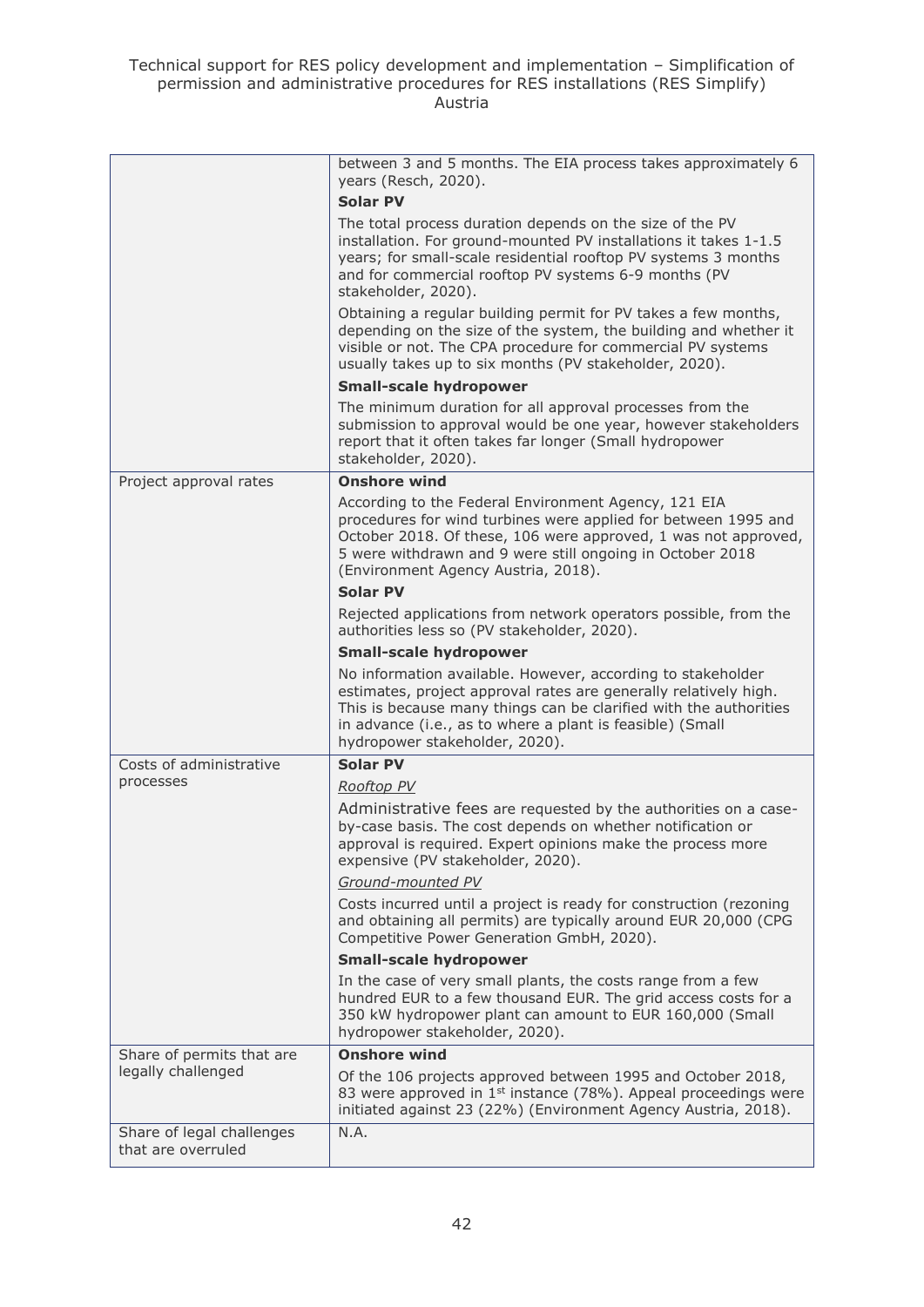| Stakeholder interests | Stakeholder interests are taken into account on a local level as<br>mostly neighbours, municipalities and for larger projects, citizen's<br>initiatives are involved.                                                                                                                                                                                                                                                                                                                                                                                                                                                                                                                                                                                                                                                                                                                                                                                                                                                                                                                                                                                                                    |
|-----------------------|------------------------------------------------------------------------------------------------------------------------------------------------------------------------------------------------------------------------------------------------------------------------------------------------------------------------------------------------------------------------------------------------------------------------------------------------------------------------------------------------------------------------------------------------------------------------------------------------------------------------------------------------------------------------------------------------------------------------------------------------------------------------------------------------------------------------------------------------------------------------------------------------------------------------------------------------------------------------------------------------------------------------------------------------------------------------------------------------------------------------------------------------------------------------------------------|
|                       | <b>Solar PV</b>                                                                                                                                                                                                                                                                                                                                                                                                                                                                                                                                                                                                                                                                                                                                                                                                                                                                                                                                                                                                                                                                                                                                                                          |
|                       | For obtaining the electricity production licence, the building<br>permit and the commercial properties approval, the Styrian law<br>provides for the involvement of neighbours, among other things<br>by holding hearings on the project (See Section 2.2.1.2.;<br>$2.2.1.3.$ ).                                                                                                                                                                                                                                                                                                                                                                                                                                                                                                                                                                                                                                                                                                                                                                                                                                                                                                         |
|                       | <b>Small-scale hydropower</b>                                                                                                                                                                                                                                                                                                                                                                                                                                                                                                                                                                                                                                                                                                                                                                                                                                                                                                                                                                                                                                                                                                                                                            |
|                       | Municipalities often own weirs and barriers which can be used for<br>small-scale hydropower. In Tyrol and Vorarlberg, project<br>developers are often municipalities (Small hydropower<br>stakeholder, 2020).                                                                                                                                                                                                                                                                                                                                                                                                                                                                                                                                                                                                                                                                                                                                                                                                                                                                                                                                                                            |
|                       | In the proceedings for a decision on an application for a nature<br>conservation permit and a clearance permit, the municipalities<br>affected by the project in question have the right to be parties in<br>order to safeguard their interests in matters within their own<br>sphere of action (§43 (5) TNCA, 2005). In the nature<br>conservation procedure, recognised environmental organisations<br>are entitled to appeal to the Regional Administrative Court<br>against decisions on permits and against decisions on findings<br>(§43 (6) TNCA, 2005).                                                                                                                                                                                                                                                                                                                                                                                                                                                                                                                                                                                                                          |
|                       | In general, stakeholders interviewed describe the stakeholder<br>involvement as sufficient. However, environmental organisations<br>see this somewhat differently. In their experience, opposition to<br>energy projects often arises either from concrete threats to<br>nature, habitats and species, or from mistrust and rumours<br>fuelled by a lack of transparency and inadequate or lacking<br>communication. Therefore, for stakeholder communication, they<br>recommend, among other things, binding, coordinated supra-<br>regional energy planning that aims equally at achieving climate<br>protection, energy and nature conservation interests and serves<br>as a guide for individual decisions. They also call for early and<br>effective participation of all relevant stakeholders in energy<br>planning and for more communication and awareness raising for<br>an energy transition in harmony with nature (ÖKOBÜRO, 2018).<br>Stakeholder from the industry on the other hand argue, that the<br>plants environmental organisations refer to usually cannot be<br>considered as small-scale but are much bigger than 10 MW<br>(Small hydropower stakeholder, 2020). |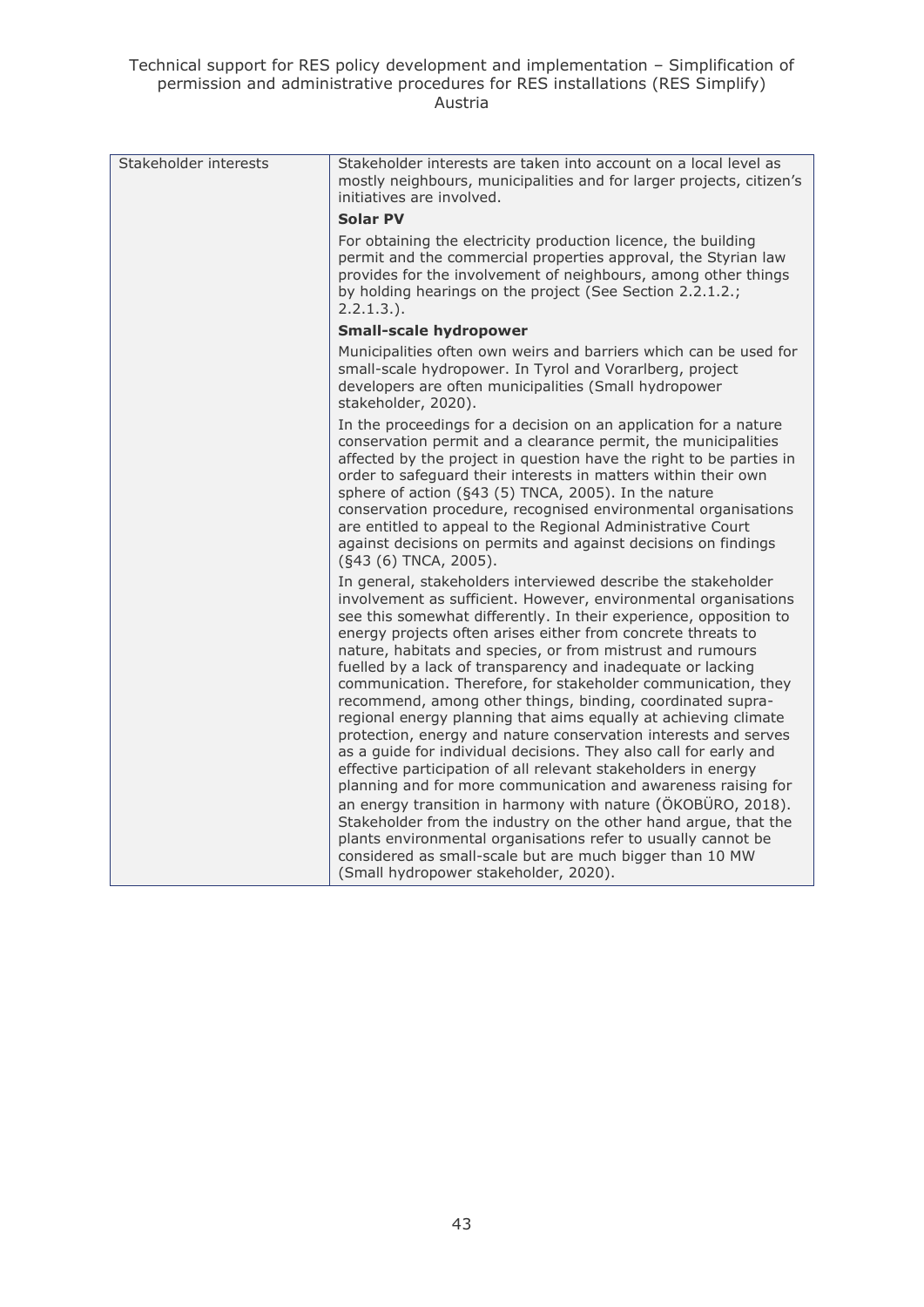## <span id="page-43-0"></span>**References**

#mission 2030, 2018. Austrian Climate and Energy Strategy, Die österreichische Klimaund Energiestrategie, 2018. Federal Ministry for Sustainability and Tourism, Bundesministerium Nachhaltigkeit und Tourismus; Federal Ministry for Transport, Innovation and Technology, Bundesministerium für Verkehr, Innovation und Technologie. Available at:

[\(https://www.oesterreich.gv.at/themen/bauen\\_wohnen\\_und\\_umwelt/klimaschutz/](https://www.oesterreich.gv.at/themen/bauen_wohnen_und_umwelt/klimaschutz/1/Seite.1000310.html) [1/Seite.1000310.html](https://www.oesterreich.gv.at/themen/bauen_wohnen_und_umwelt/klimaschutz/1/Seite.1000310.html) [Accessed 19 November 2020].

- NECP, 2019. Integrated National Energy and Climate Plan for Austria, Integrierter nationaler Energie- und Klimaplan für Österreich, 18.12.2019. Federal Ministry for Sustainability and Tourism, Bundesministerium Nachhaltigkeit und Tourismus. Available at: [https://ec.europa.eu/energy/sites/ener/files/documents/at\\_final\\_necp\\_main\\_en.p](https://ec.europa.eu/energy/sites/ener/files/documents/at_final_necp_main_en.pdf) [df](https://ec.europa.eu/energy/sites/ener/files/documents/at_final_necp_main_en.pdf) [Accessed 19 November 2020].
- IG Windkraft a, n.d. Wind energy in Austria, Windenergie in Österreich. Austrian Wind Energy Interest Group, IG Windkraft. Available at: [https://www.igwindkraft.at/fakten/?xmlval\\_ID\\_KEY%5B0%5D=1234](https://www.igwindkraft.at/fakten/?xmlval_ID_KEY%5B0%5D=1234) [Accessed 19 November 2020].
- PV Austria, n.d. Data and facts about photovoltaics & electricity storage, Daten und Fakten zur Photovoltaik & Stromspeicherung. Federal Association Photovoltaic Austria. Available at:<https://www.pvaustria.at/daten-fakten/#close> [Accessed 19 November 2020].
- EEÖ, n.d. Hydropower in Austria, Wasserkraft in Österreich. Renewable Energy Association Austria, Erneuerbare Energie Österreich. Available at: <https://www.erneuerbare-energie.at/wasserkraft> [Accessed 19 November 2020].
- Austrian Government programme, 2020. Regierungsprogramm 2020–2024-Aus Verantwortung für Österreich. Chancellery Austria, Bundeskanzleramt Österreich. Available at: https://www.bundeskanzleramt.gv.at/bundeskanzleramt/diebundesregierung/regierungsdokumente.html [Accessed 09 June 2021].
- PÖYRY, 2018. Potential of small hydropower in Austria: the contribution to #mission2030, Potential von Kleinwasserkraft in Österreich: der Beitrag zur #mission2030, 2018. Overview of Verein Kleinwasserkraft Österreich, Übersicht von Verein Kleinwasserkraft Österreich, 18.10.2018. Available at: [https://www.kleinwasserkraft.at/fileadmin/bilder/veranstaltungen/Jahrestagung/p](https://www.kleinwasserkraft.at/fileadmin/bilder/veranstaltungen/Jahrestagung/pdfs/DO_06_Fuchs-Potential_von_Kleinwasserkraft.pdf) [dfs/DO\\_06\\_Fuchs-Potential\\_von\\_Kleinwasserkraft.pdf](https://www.kleinwasserkraft.at/fileadmin/bilder/veranstaltungen/Jahrestagung/pdfs/DO_06_Fuchs-Potential_von_Kleinwasserkraft.pdf) [Accessed 19 November 2020].

#### **Wind power**

Resch, Paula, 2020: IG Windkraft (Austrian representation of interests for wind energy operators, manufacturers and promoters). Interviewed on 11.11.2020.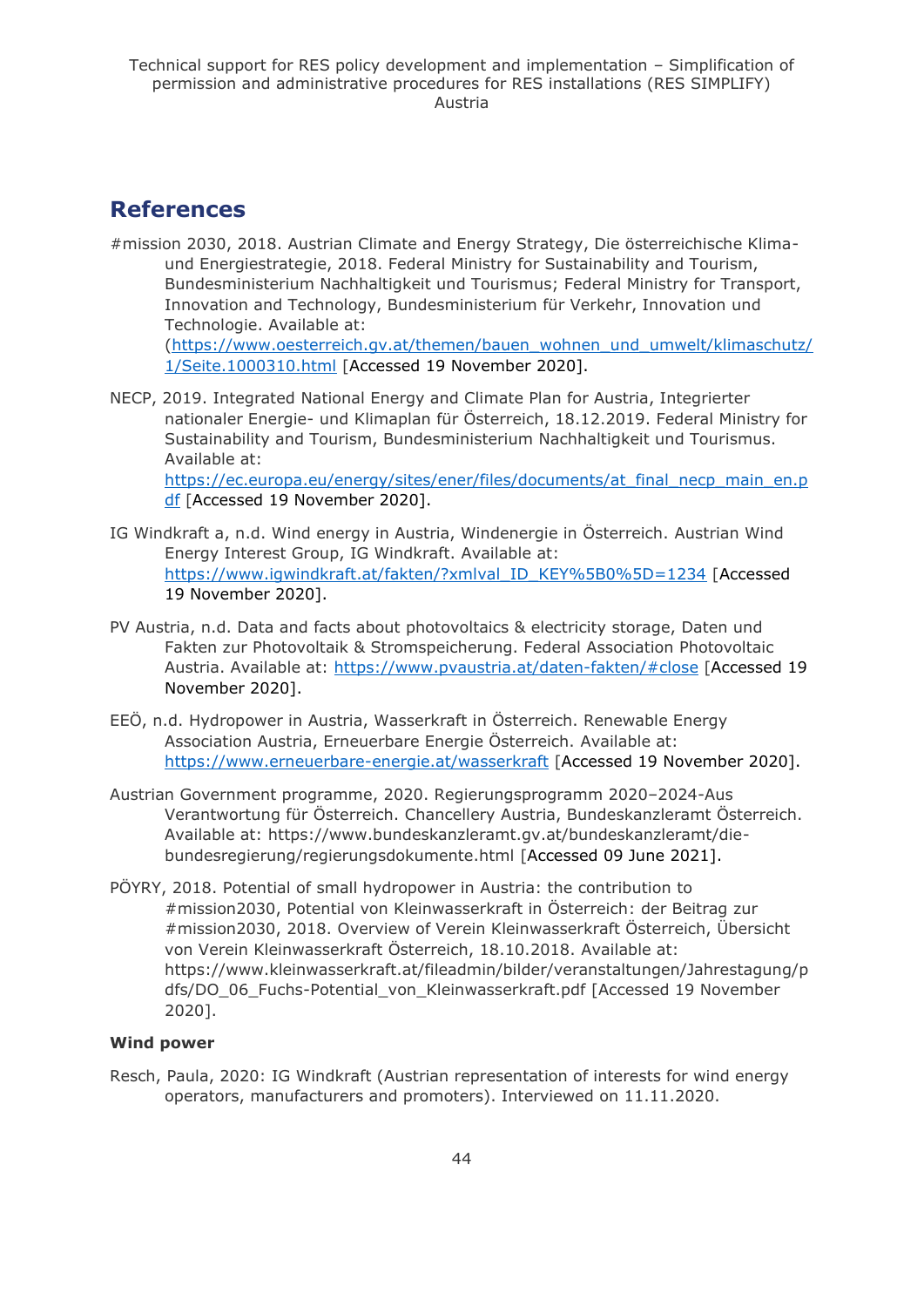- Fürnsinn, Bernhard, 2020: IG Windkraft (Austrian representation of interests for wind energy operators, manufacturers and promoters). Interviewed on 11.11.2020.
- LA SPA, 2014. Lower Austria spatial planning act. Decision of the Lower Austrian Parliament in the version of 2.7.2020. Available at: [https://www.ris.bka.gv.at/GeltendeFassung.wxe?Abfrage=LrNO&Gesetzesnummer](https://www.ris.bka.gv.at/GeltendeFassung.wxe?Abfrage=LrNO&Gesetzesnummer=20001080) [=20001080](https://www.ris.bka.gv.at/GeltendeFassung.wxe?Abfrage=LrNO&Gesetzesnummer=20001080) [Accessed 19 November 2020].
- NÖ ROG, 2014. NÖ Raumordnungsgesetz 2014. Decision of the Lower Austrian Parliament in the version of 2.7.2020. Available at: [https://www.ris.bka.gv.at/GeltendeFassung.wxe?Abfrage=LrNO&Gesetzesnummer](https://www.ris.bka.gv.at/GeltendeFassung.wxe?Abfrage=LrNO&Gesetzesnummer=20001080) [=20001080](https://www.ris.bka.gv.at/GeltendeFassung.wxe?Abfrage=LrNO&Gesetzesnummer=20001080) [Accessed 19 November 2020].
- Sektorales Raumordnungsprogramm über die Windkraftnutzung in NÖ. Verordnung der Niederösterreichischen Landesregierung vom 29. April 2014. Available at: [https://www.ris.bka.gv.at/GeltendeFassung.wxe?Abfrage=LrNO&Gesetzesnummer](https://www.ris.bka.gv.at/GeltendeFassung.wxe?Abfrage=LrNO&Gesetzesnummer=20000722) [=20000722](https://www.ris.bka.gv.at/GeltendeFassung.wxe?Abfrage=LrNO&Gesetzesnummer=20000722) [Accessed 19 November 2020].
- SPLA, 2014. Sectoral Spatial Planning Programme on the Use of Wind Power in Lower Austria. Ordinance of the Government of Lower Austria of 29 April 2014. Available at: [https://www.ris.bka.gv.at/GeltendeFassung.wxe?Abfrage=LrNO&Gesetzesnummer](https://www.ris.bka.gv.at/GeltendeFassung.wxe?Abfrage=LrNO&Gesetzesnummer=20000722) [=20000722](https://www.ris.bka.gv.at/GeltendeFassung.wxe?Abfrage=LrNO&Gesetzesnummer=20000722) [Accessed 19 November 2020].
- Gruber M., Kanonier A., Pohn-Weidinger S., Schindelegger A., 2018. Spatial Planning in Austria with References to Spatial Development and Regional Policy. ÖROK publication series no. 202. Available at: [https://www.oerok.gv.at/fileadmin/user\\_upload/Bilder/5.Reiter-](https://www.oerok.gv.at/fileadmin/user_upload/Bilder/5.Reiter-Publikationen/_%c3%96ROK_202_en_klein_HP.pdf)Publikationen/ %c3%96ROK\_202\_en\_klein\_HP.pdf [Accessed 19 November 2020].
- Windfakten a, n.d. How a wind farm is built, Wie ein Windpark entsteht. Austrian Wind Energy Interest Group, IG Windkraft. Available at: [https://windfakten.at/?xmlval\\_ID\\_KEY\[0\]=1238](https://windfakten.at/?xmlval_ID_KEY%5b0%5d=1238) [Accessed 19 November 2020].
- Windfakten b, n.d. Overview of distance regulation in the federal states, Übersicht Abstandsregelung in den Bundesländern. Austrian Wind Energy Interest Group, IG Windkraft. Available at: [https://www.igwindkraft.at/fakten/?mdoc\\_id=1030050#:~:text=Immer%20wied](https://www.igwindkraft.at/fakten/?mdoc_id=1030050#:~:text=Immer%20wieder%20behauptete%20Mindestabst%C3%A4nde%20von%203.000%20Meter%20gibt,Windkraft%202013%20WHO%20empfiehlt%20keine%20Mindestabst%C3%A4nde%20zu%20Windr%C3%A4dern) [er%20behauptete%20Mindestabst%C3%A4nde%20von%203.000%20Meter%20g](https://www.igwindkraft.at/fakten/?mdoc_id=1030050#:~:text=Immer%20wieder%20behauptete%20Mindestabst%C3%A4nde%20von%203.000%20Meter%20gibt,Windkraft%202013%20WHO%20empfiehlt%20keine%20Mindestabst%C3%A4nde%20zu%20Windr%C3%A4dern) [ibt,Windkraft%202013%20WHO%20empfiehlt%20keine%20Mindestabst%C3%A4](https://www.igwindkraft.at/fakten/?mdoc_id=1030050#:~:text=Immer%20wieder%20behauptete%20Mindestabst%C3%A4nde%20von%203.000%20Meter%20gibt,Windkraft%202013%20WHO%20empfiehlt%20keine%20Mindestabst%C3%A4nde%20zu%20Windr%C3%A4dern) [nde%20zu%20Windr%C3%A4dern](https://www.igwindkraft.at/fakten/?mdoc_id=1030050#:~:text=Immer%20wieder%20behauptete%20Mindestabst%C3%A4nde%20von%203.000%20Meter%20gibt,Windkraft%202013%20WHO%20empfiehlt%20keine%20Mindestabst%C3%A4nde%20zu%20Windr%C3%A4dern) [Accessed 19 November 2020].
- IG Windkraft b, n.d. The way to Wind: The guide to planning your own wind farm, Der Weg zum Wind: Der Wegweiser zur Planung eines eigenen Windparks. Austrian Wind Energy Interest Group, IG Windkraft. Available at: [https://www.igwindkraft.at/?mdoc\\_id=1000165](https://www.igwindkraft.at/?mdoc_id=1000165) [Accessed 19 November 2020].
- IG Windkraft c, n.d. Municipalities say "YES" to wind power: overwhelmingly positive results in surveys in Austrian municipalities. Gemeinden sagen "JA" zur Windkraft: Überwiegend positive Ergebnisse bei Befragungen in österreichischen Gemeinden.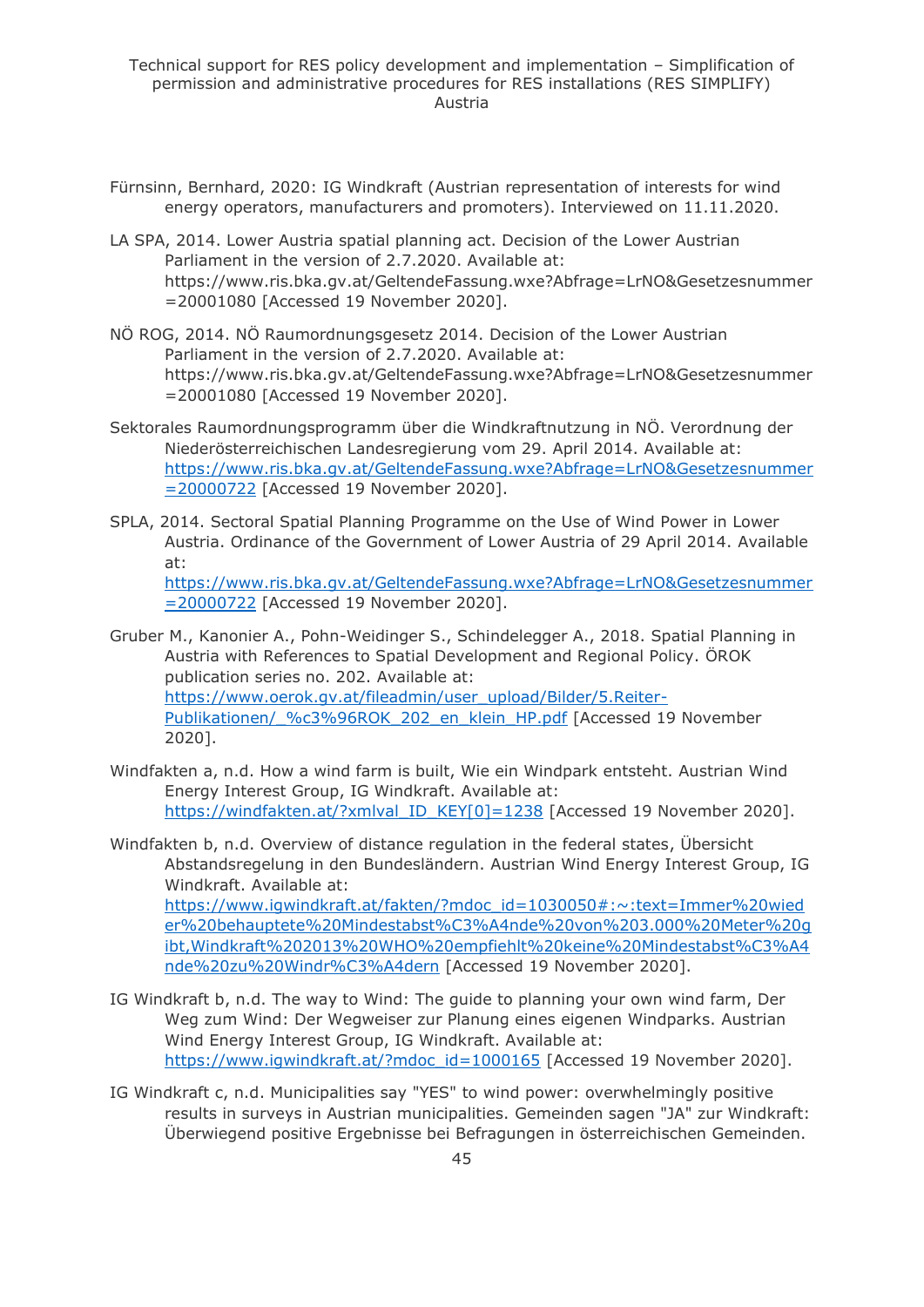Austrian Wind Energy Interest Group, IG Windkraft. Available at: [https://www.igwindkraft.at/?mdoc\\_id=1018423](https://www.igwindkraft.at/?mdoc_id=1018423) [Accessed 19 November 2020].

- IG Windkraft, 2020. Action plan for achieving the wind energy targets 2030, Aktionsplan zur Erreichung der Windenergie-Ziele 2030. Discussion paper of 12 December 2020. Austrian Wind Energy Interest Group, IG Windkraft.
- Project Wind Energy, 2014. Planning a wind farm: these hurdles have to be overcome. Planung eines Windparks: diese Hürden sind zu bewältigen. Project of the Vienna University of Technology, Projekt der Technischen Universität Wien, 2014. Available at:<http://windige-energie.ifip.tuwien.ac.at/weg-zum-windrad/> [Accessed 19 November 2020].
- EA, 2010. Federal Electricity Management and Organisation Act 2010. Available at: [https://www.ris.bka.gv.at/GeltendeFassung.wxe?Abfrage=Bundesnormen&Gesetz](https://www.ris.bka.gv.at/GeltendeFassung.wxe?Abfrage=Bundesnormen&Gesetzesnummer=20007045) [esnummer=20007045](https://www.ris.bka.gv.at/GeltendeFassung.wxe?Abfrage=Bundesnormen&Gesetzesnummer=20007045) [Accessed 19 November 2020].
- ElWOG, 2010. Elektrizitätswirtschafts- und –organisationsgesetz 2010. Available at: [https://www.ris.bka.gv.at/GeltendeFassung.wxe?Abfrage=Bundesnormen&Gesetz](https://www.ris.bka.gv.at/GeltendeFassung.wxe?Abfrage=Bundesnormen&Gesetzesnummer=20007045) [esnummer=20007045](https://www.ris.bka.gv.at/GeltendeFassung.wxe?Abfrage=Bundesnormen&Gesetzesnummer=20007045) [Accessed 19 November 2020].
- LAEA, 2005. Lower Austria Electricity Act. Decision of the Landtag of Lower Austria in the version of 24 September 2020. Available at: [https://www.ris.bka.gv.at/GeltendeFassung.wxe?Abfrage=LrNO&Gesetzesnummer](https://www.ris.bka.gv.at/GeltendeFassung.wxe?Abfrage=LrNO&Gesetzesnummer=20001013) [=20001013](https://www.ris.bka.gv.at/GeltendeFassung.wxe?Abfrage=LrNO&Gesetzesnummer=20001013) [Accessed 19 November 2020].
- NÖ ElWG, 2005. NÖ Elektrizitätswesengesetz. Beschluss des Landtags von Niederösterreich vom 24. September 2020. Available at: [https://www.ris.bka.gv.at/GeltendeFassung.wxe?Abfrage=LrNO&Gesetzesnummer](https://www.ris.bka.gv.at/GeltendeFassung.wxe?Abfrage=LrNO&Gesetzesnummer=20001013) [=20001013](https://www.ris.bka.gv.at/GeltendeFassung.wxe?Abfrage=LrNO&Gesetzesnummer=20001013) [Accessed 19 November 2020].
- Protect, 2017. Judgment of the European Court of Justice (Second Chamber) of 20 December 2017, C-664/15*. Available at:*  <http://curia.europa.eu/juris/liste.jsf?num=C-664/15> [Accessed 19 November 2020].
- EIA, 2000. Federal Act on Environmental Impact Assessment as amended by Federal Law Gazette I No. 80/2018. Available at: [https://www.ris.bka.gv.at/GeltendeFassung.wxe?Abfrage=Bundesnormen&Gesetz](https://www.ris.bka.gv.at/GeltendeFassung.wxe?Abfrage=Bundesnormen&Gesetzesnummer=10010767) [esnummer=10010767](https://www.ris.bka.gv.at/GeltendeFassung.wxe?Abfrage=Bundesnormen&Gesetzesnummer=10010767) [Accessed 19 November 2020].
- UVP-G, 2000. Bundesgesetz über die Prüfung der Umweltverträglichkeit. Available at: [https://www.ris.bka.gv.at/GeltendeFassung.wxe?Abfrage=Bundesnormen&Gesetz](https://www.ris.bka.gv.at/GeltendeFassung.wxe?Abfrage=Bundesnormen&Gesetzesnummer=10010767) [esnummer=10010767](https://www.ris.bka.gv.at/GeltendeFassung.wxe?Abfrage=Bundesnormen&Gesetzesnummer=10010767) [Accessed 19 November 2020].
- Council Directive 92/43/EEC, 1992. Council Directive 92/43/EEC of 21 May 1992 on the conservation of natural habitats and of wild fauna and flora. Available at: <https://eur-lex.europa.eu/legal-content/EN/TXT/?uri=CELEX%3A31992L0043> [Accessed 19 November 2020].
- Directive 2009/147/EC, 2009. Directive of the European Parliament and of the Council of 30 November 2009 on the conservation of wild birds. Available at: [https://eur-](https://eur-lex.europa.eu/legal-content/EN/TXT/PDF/?uri=CELEX:32009L0147&from=DE)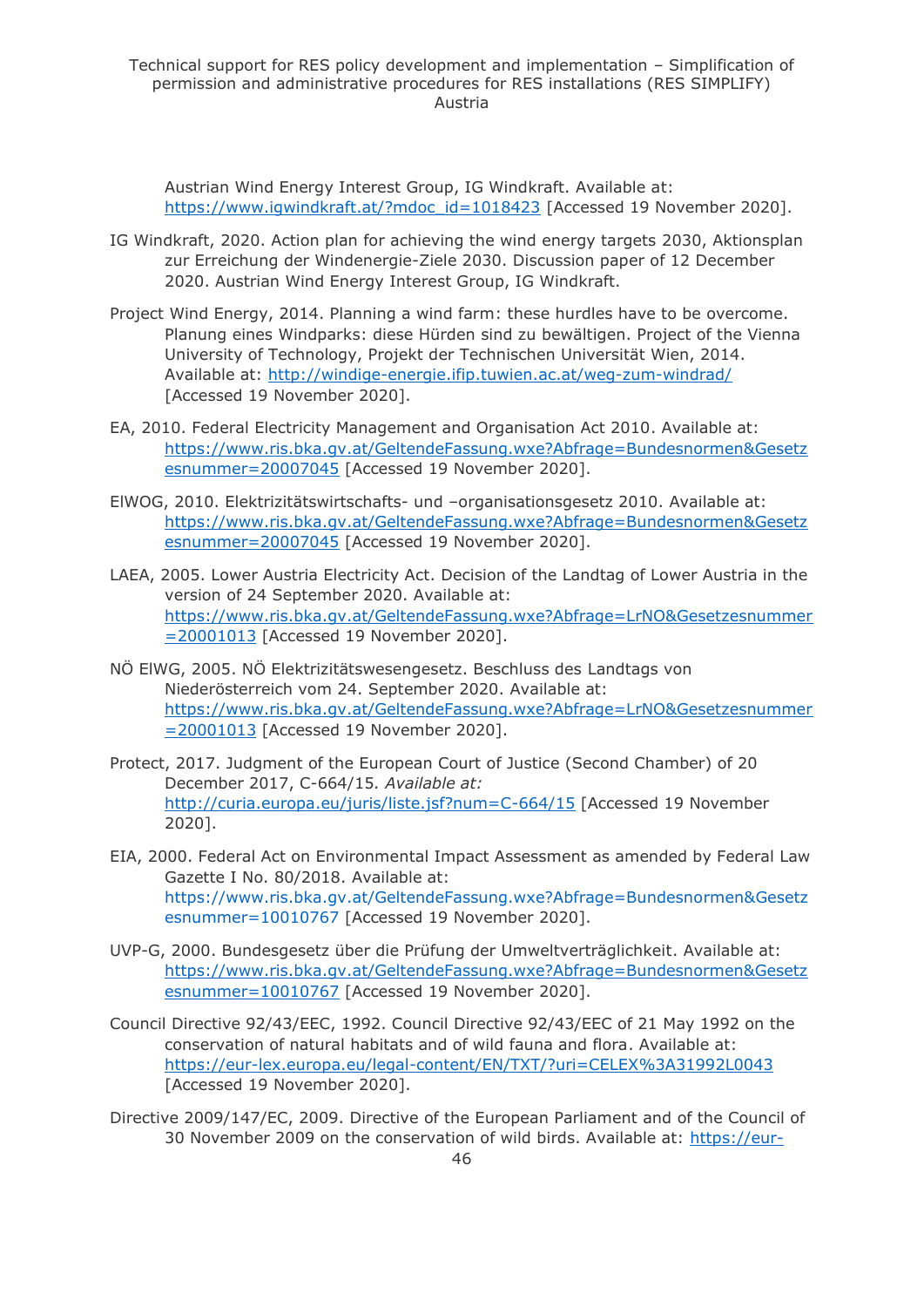[lex.europa.eu/legal-content/EN/TXT/PDF/?uri=CELEX:32009L0147&from=DE](https://eur-lex.europa.eu/legal-content/EN/TXT/PDF/?uri=CELEX:32009L0147&from=DE) [Accessed 19 November 2020].

- SEA, 2001. Directive of the European Parliament and of the Council of 27 June 2001 on the assessment of the effects of certain plans and programmes on the environment (Strategic environmental assessment). Available at: [https://eur](https://eur-lex.europa.eu/legal-content/EN/TXT/PDF/?uri=CELEX:32001L0042&from=DE)[lex.europa.eu/legal-content/EN/TXT/PDF/?uri=CELEX:32001L0042&from=DE](https://eur-lex.europa.eu/legal-content/EN/TXT/PDF/?uri=CELEX:32001L0042&from=DE) [Accessed 19 November 2020].
- EU EIA, 2011. Directive 2011/92/EU of the European Parliament and of the Council of 13 December 2011 on the assessment of the effects of certain public and private projects on the environment (consolidated text). Available at: https://eurlex.europa.eu/legal-content/EN/ALL/?uri=CELEX%3A31985L0337 [Accessed 19 November 2020].
- Lower Austrian Provincial Government, n.d. a. When is a SUP required?, Wann ist eine SUP erforderlich? Office of the Lower Austrian Provincial Government, Spatial Planning and General Transport Issues. Available at: [https://www.raumordnung](https://www.raumordnung-noe.at/index.php?id=141)[noe.at/index.php?id=141](https://www.raumordnung-noe.at/index.php?id=141) [Accessed 19 November 2020].
- Lower Austrian Provincial Government, n.d. b. How does a SUP proceed?, Wie läuft eine SUP ab? Office of the Lower Austrian Provincial Government, Spatial Planning and General Transport Issues. Available at: https://www.raumordnungnoe.at/index.php?id=139 [Accessed 19 November 2020].
- Lower Austrian Provincial Government, 2016. The path of a designation, Der Weg einer Widmung. Office of the Lower Austrian Provincial Government, Spatial Planning and General Transport Issues. Available at: https://www.raumordnungnoe.at/fileadmin/root\_raumordnung/infostand/oertliche\_raumordnung/infos\_oertli che\_raumordnung/Verfahren/Weg\_einer\_Widmung.pdf [Accessed 19 November 2020].
- BMK a., n.d. Federal Ministry for Climate Protection, Environment, Energy, Mobility, Innovation and Technology. Strategic environmental assessment, Strategische Umweltprüfung (SUP). Available at: [https://www.bmk.gv.at/themen/klima\\_umwelt/betrieblich\\_umweltschutz/sup/oest](https://www.bmk.gv.at/themen/klima_umwelt/betrieblich_umweltschutz/sup/oesterreich.html) [erreich.html](https://www.bmk.gv.at/themen/klima_umwelt/betrieblich_umweltschutz/sup/oesterreich.html) [Accessed 19 November 2020].
- LANCA, 2000. Lower Austrian Nature Conservation Act, Decision of the Landtag of Lower Austria in the version of 24 September 2020. Available at: [https://www.ris.bka.gv.at/GeltendeFassung.wxe?Abfrage=LrNO&Gesetzesnummer](https://www.ris.bka.gv.at/GeltendeFassung.wxe?Abfrage=LrNO&Gesetzesnummer=20000814) [=20000814](https://www.ris.bka.gv.at/GeltendeFassung.wxe?Abfrage=LrNO&Gesetzesnummer=20000814) [Accessed 19 November 2020].
- NÖ NSchG, 2000. Niederösterreichisches Naturschutzgesetz. Beschluss vom Niederösterreichischen Landtag vom 24. September 2020. Available at: [https://www.ris.bka.gv.at/GeltendeFassung.wxe?Abfrage=LrNO&Gesetzesnummer](https://www.ris.bka.gv.at/GeltendeFassung.wxe?Abfrage=LrNO&Gesetzesnummer=20000814) [=20000814](https://www.ris.bka.gv.at/GeltendeFassung.wxe?Abfrage=LrNO&Gesetzesnummer=20000814) [Accessed 19 November 2020].
- Aviation Act, 1957. Federal Act of 2 December 1957 on Aviation. Available at: https://www.ris.bka.gv.at/GeltendeFassung.wxe?Abfrage=Bundesnormen&Gesetz esnummer=10011306 [Accessed 19 November 2020].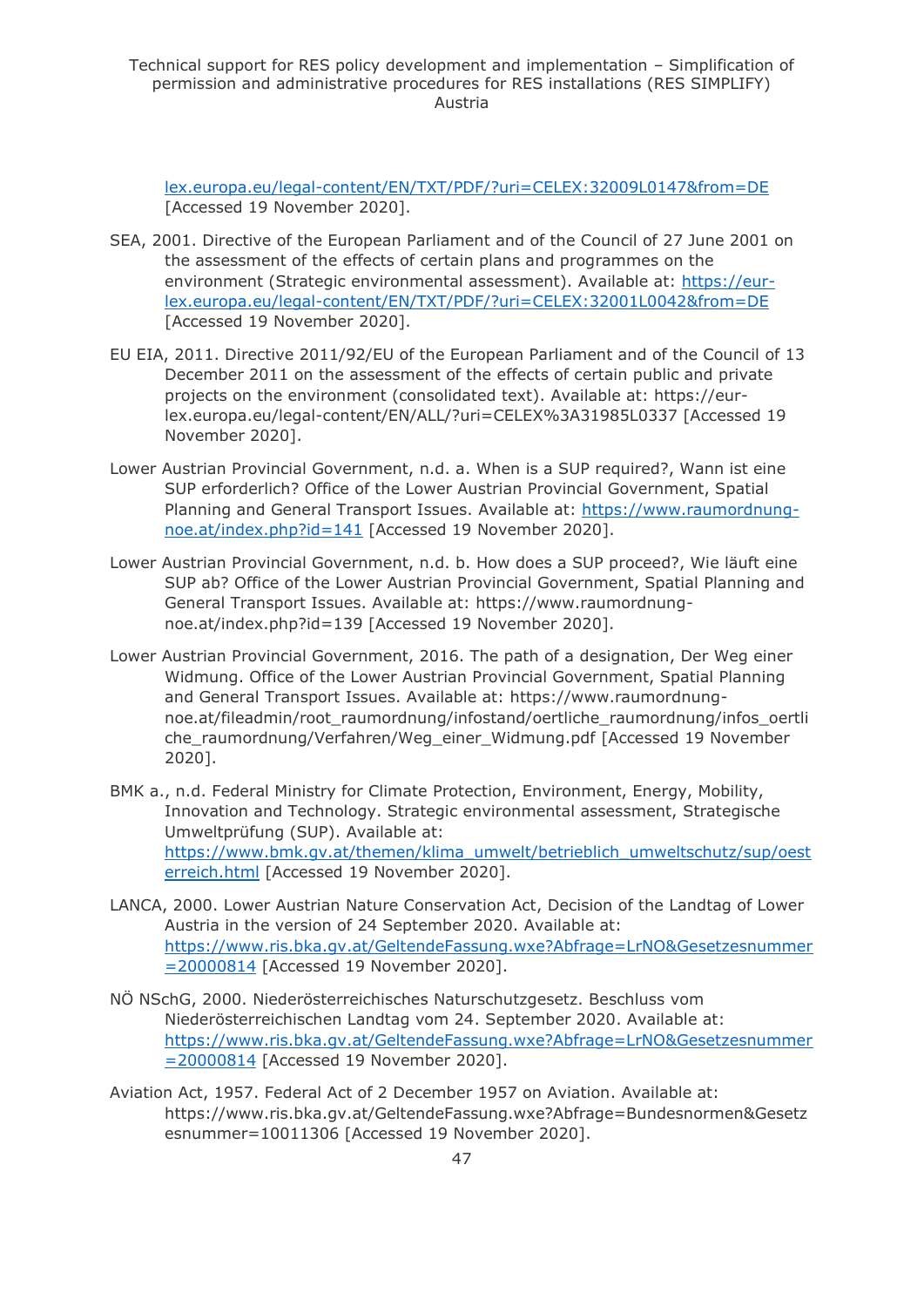Luftfahrtgesetz, 1957. Bundesgesetz vom 2. Dezember 1957 über die Luftfahrt. Available at:

https://www.ris.bka.gv.at/GeltendeFassung.wxe?Abfrage=Bundesnormen&Gesetz esnummer=10011306 [Accessed 19 November 2020].

- Forestry Act, 1975. Federal law of 3 July 1975 regulating forestry. Available at: https://www.ris.bka.gv.at/GeltendeFassung.wxe?Abfrage=Bundesnormen&Gesetz esnummer=10010371 [Accessed 19 November 2020].
- Forstgesetz, 1975. Bundesgesetz vom 3. Juli 1975, mit dem das Forstwesen geregelt wird, Available at: https://www.ris.bka.gv.at/GeltendeFassung.wxe?Abfrage=Bundesnormen&Gesetz esnummer=10010371 [Accessed 19 November 2020].
- WRA, 1959. Water Rights Act 1959. Available at: [https://www.ris.bka.gv.at/GeltendeFassung.wxe?Abfrage=Bundesnormen&Gesetz](https://www.ris.bka.gv.at/GeltendeFassung.wxe?Abfrage=Bundesnormen&Gesetzesnummer=10010290) [esnummer=10010290](https://www.ris.bka.gv.at/GeltendeFassung.wxe?Abfrage=Bundesnormen&Gesetzesnummer=10010290) [Accessed 19 November 2020].
- WRG, 1959. Wasserrechtsgesetz 1959. Available at: [https://www.ris.bka.gv.at/GeltendeFassung.wxe?Abfrage=Bundesnormen&Gesetz](https://www.ris.bka.gv.at/GeltendeFassung.wxe?Abfrage=Bundesnormen&Gesetzesnummer=10010290) [esnummer=10010290](https://www.ris.bka.gv.at/GeltendeFassung.wxe?Abfrage=Bundesnormen&Gesetzesnummer=10010290) [Accessed 19 November 2020].
- GAPA, 1991. General Administrative Procedure Act. Available at: https://www.ris.bka.gv.at/GeltendeFassung.wxe?Abfrage=Bundesnormen&Gesetz esnummer=10005768 [Accessed 19 November 2020].
- AVG, 1991. Allgemeines Verwaltungsverfahrensgesetz. Available at: https://www.ris.bka.gv.at/GeltendeFassung.wxe?Abfrage=Bundesnormen&Gesetz esnummer=10005768 [Accessed 19 November 2020].

Environment Agency Austria, 2018. Requested EIA procedures for wind turbines.

- Ökobüro, 2018. Together for truly green electricity: Stakeholder process for a biodiversity-friendly energy transition. Gemeinsam zu wirklich grünem Strom: Stakeholderprozess für eine biodiversitätsschonende Energiewende. Alliance of the environmental movement in Austria. Available at: [https://www.oekobuero.at/de/themen/klima-energie-biodiversitaet/erneuerbare](https://www.oekobuero.at/de/themen/klima-energie-biodiversitaet/erneuerbare-energien-biodiversitaet/)[energien-biodiversitaet/](https://www.oekobuero.at/de/themen/klima-energie-biodiversitaet/erneuerbare-energien-biodiversitaet/) [Accessed 19 November 2020].
- Ökobüro, 2020. Information text on the environmental impact assessment procedure. Informationstext zum Umweltverträglichkeitsprüfungsverfahren. Alliance of the environmental movement in Austria. Available at: www.oekobuero.at [Accessed 19 November 2020].

#### **Roof-top and ground-mounted PV**

PV stakeholder, 2020: video telephony interview. Interviewed on 10.11.2020.

Kossak, Bernhard, 2021: Fronius International GmbH (Austrian Solar Energy company). Interviewed on 19.01.2021.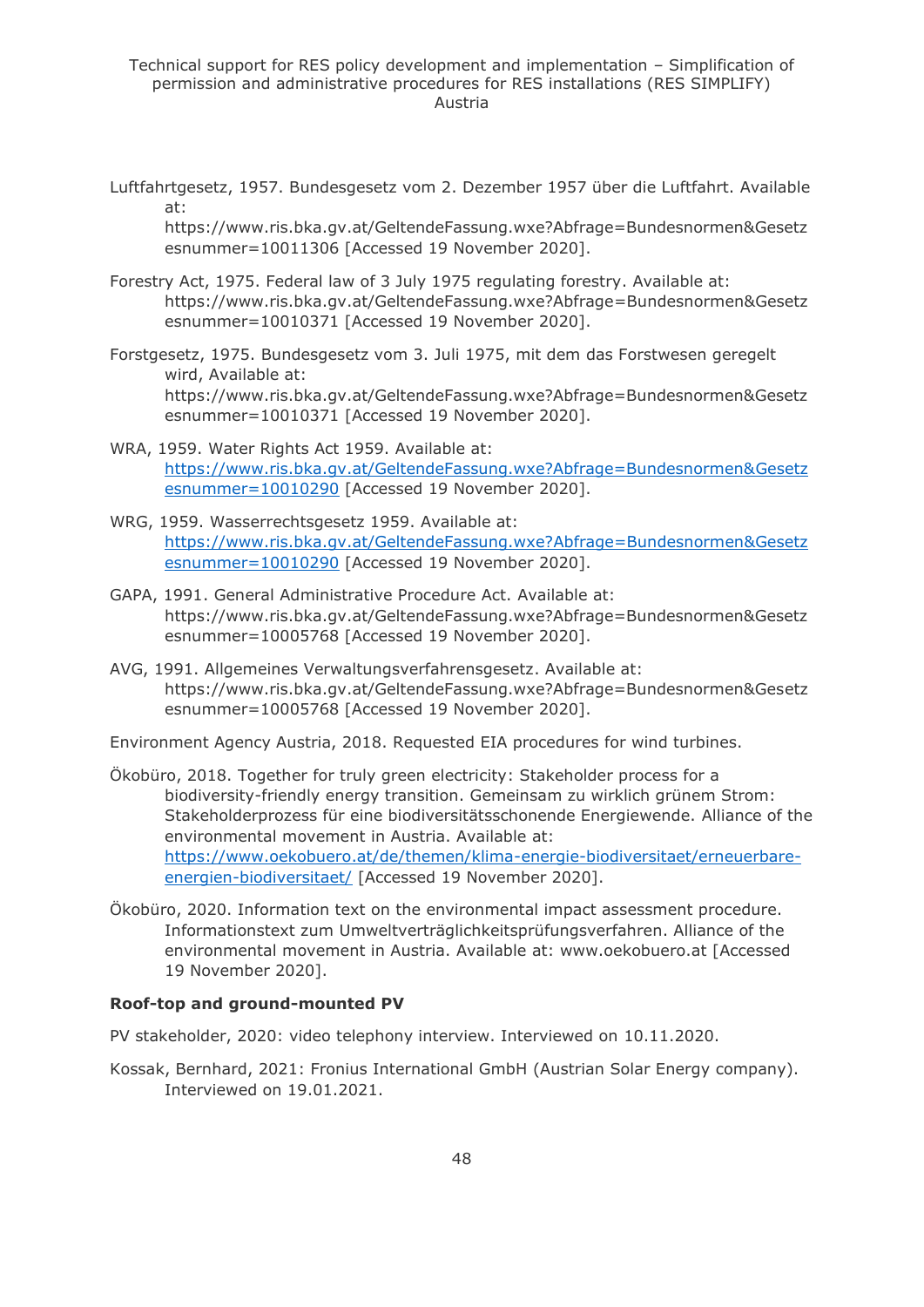- Office of the Provincial Government of Styria, 2011. Guide to SEA in local spatial planning 2nd edition, Leitfaden SUP in der örtlichen Raumplanung 2. Auflage. (Department 13B / Building and Regional Planning). Available at: <http://www.raumplanung.steiermark.at/> [Accessed 19 November 2020].
- Office of the Provincial Government of Styria, 2019. The Local Development Concept: Guide 2.0, Das Örtliche Entwicklungskonzept: Leitfaden 2.0. Department 13 (Environment and Spatial Planning, Department of Building and Spatial Planning). Available at: [www.verwaltung.steiermark.at](http://www.verwaltung.steiermark.at/) [Accessed 19 November 2020].
- Office of the Provincial Government of Styria, 2020. Guideline for Site Planning and Site Assessment for Ground-mounted PV Systems: Checklists, Leitfaden zur Standortplanung und Standortprüfung für PV-Freiflächenanlagen: Prüflisten. Available at:

https://www.verwaltung.steiermark.at/cms/dokumente/11682131\_79305527/996 443ad/PV\_Pr%C3%BCflisten\_FINAL\_10062020.pdf [Accessed 19 November 2020].

- Office of the Provincial Government of Styria a., n.d. Information on business registration at the Office of the Styrian Provincial Government, Informationen zur Gewerbeanmeldung beim Amt der Steiermärkischen Landesregierung. Available at:<https://www.verwaltung.steiermark.at/cms/beitrag/12541271/127384147/> [Accessed 19 November 2020].
- Office of the Provincial Government of Styria b., n.d. Operational facilities: Ordinary approval procedure, Betriebsanlagen: Ordentliches Genehmigungsverfahren. Available at: https://www.verwaltung.steiermark.at/cms/beitrag/12541188/127384147/ [Accessed 19 November 2020].
- Carinthia LGBl. Nr. 44/2003. Carinthian Photovoltaic Installations Ordinance, Kärntner Photovoltaikanlagen-Verordnung, LGBl. Nr. 44/2003. Available at: [https://www.ris.bka.gv.at/Dokumente/Lgbl/LGBL\\_KA\\_20130726\\_49/LGBL\\_KA\\_20](https://www.ris.bka.gv.at/Dokumente/Lgbl/LGBL_KA_20130726_49/LGBL_KA_20130726_49.html) 130726 49.html [Accessed 19 November 2020].
- STY EIOA, 2005. Styrian Electricity Industry and Organisation Act 2005. Available at: [https://www.ris.bka.gv.at/GeltendeFassung.wxe?Abfrage=LrStmk&Gesetzesnum](https://www.ris.bka.gv.at/GeltendeFassung.wxe?Abfrage=LrStmk&Gesetzesnummer=20000343) [mer=20000343](https://www.ris.bka.gv.at/GeltendeFassung.wxe?Abfrage=LrStmk&Gesetzesnummer=20000343) [Accessed 19 November 2020].
- Stmk. ElWOG, 2005. Steiermärkisches Elektrizitätswirtschafts- und -organisationsgesetz 2005. Available at: [https://www.ris.bka.gv.at/GeltendeFassung.wxe?Abfrage=LrStmk&Gesetzesnum](https://www.ris.bka.gv.at/GeltendeFassung.wxe?Abfrage=LrStmk&Gesetzesnummer=20000343) [mer=20000343](https://www.ris.bka.gv.at/GeltendeFassung.wxe?Abfrage=LrStmk&Gesetzesnummer=20000343) [Accessed 19 November 2020].
- PV Austria, 2020. Information on the notification and licensing obligation for PV systems according to the Building Code, Electricity Act, Regional Planning Act and Nature Conservation Act, Informationen zur Anzeigen- und Genehmigungspflicht für PV-Anlagen nach Bauordnung, Elektrizitätsgesetz, Raumordnungsgesetz und Naturschutzgesetz. Federal Association Photovoltaic Austria. Available at: [https://www.pvaustria.at/wp-](https://www.pvaustria.at/wp-content/uploads/Genehmigungspflichten_Bundesl%C3%A4nder_AUT.pdf)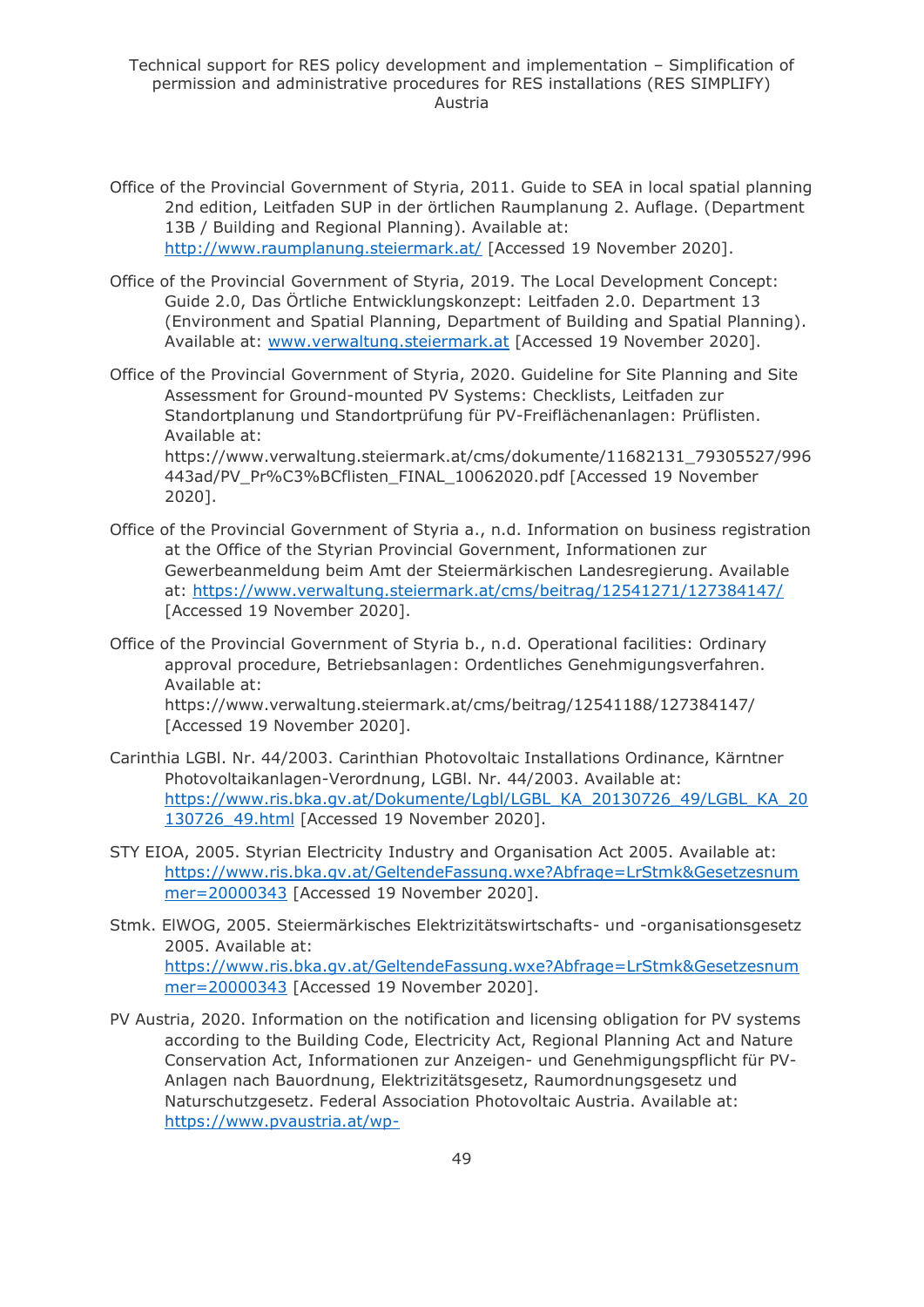Technical support for RES policy development and implementation – Simplification of permission and administrative procedures for RES installations (RES SIMPLIFY) Austria

[content/uploads/Genehmigungspflichten\\_Bundesl%C3%A4nder\\_AUT.pdf](https://www.pvaustria.at/wp-content/uploads/Genehmigungspflichten_Bundesl%C3%A4nder_AUT.pdf) [Accessed 19 November 2020].

Federal Ministry for Digitalisation and Economic Location, 2021. Information on Building procedure and building permit. Informationen zu Bauverfahren und Baubewilligung. Available at: [https://www.oesterreich.gv.at/themen/bauen\\_wohnen\\_und\\_umwelt/bauen/Seite.](https://www.oesterreich.gv.at/themen/bauen_wohnen_und_umwelt/bauen/Seite.2260300.html)

[2260300.html](https://www.oesterreich.gv.at/themen/bauen_wohnen_und_umwelt/bauen/Seite.2260300.html) [Accessed 19 November 2020].

- CPG Competitive Power Generation GmbH, 2020. Ground-mounted photovoltaic systems in Austria, Photovoltaik Freiflächenanlagen in Österreich. Available at: <https://www.cpg-power.at/pv-freiflaeche> [Accessed 19 November 2020].
- Industrial Code, 1994. Available at: [https://www.ris.bka.gv.at/GeltendeFassung.wxe?Abfrage=Bundesnormen&Gesetz](https://www.ris.bka.gv.at/GeltendeFassung.wxe?Abfrage=Bundesnormen&Gesetzesnummer=10007517) [esnummer=10007517](https://www.ris.bka.gv.at/GeltendeFassung.wxe?Abfrage=Bundesnormen&Gesetzesnummer=10007517) [Accessed 19 November 2020].
- GewO, 1994. Gewerbeordnung 1994. Available at: [https://www.ris.bka.gv.at/GeltendeFassung.wxe?Abfrage=Bundesnormen&Gesetz](https://www.ris.bka.gv.at/GeltendeFassung.wxe?Abfrage=Bundesnormen&Gesetzesnummer=10007517) [esnummer=10007517](https://www.ris.bka.gv.at/GeltendeFassung.wxe?Abfrage=Bundesnormen&Gesetzesnummer=10007517) [Accessed 19 November 2020].
- Company Service Portal Austria, n.d. Operating installations: Regular licensing procedure, Betriebsanlagen: Ordentliches Genehmigungsverfahren. Unternehmensserviceportal Österreich. Available at: [https://www.usp.gv.at/gruendung/betriebsanlagen/ordentliches](https://www.usp.gv.at/gruendung/betriebsanlagen/ordentliches-genehmigungsverfahren.html)[genehmigungsverfahren.html](https://www.usp.gv.at/gruendung/betriebsanlagen/ordentliches-genehmigungsverfahren.html) [Accessed 19 November 2020].
- Fechner, Hubert (2020): Determination of the area potential for photovoltaic expansion in Austria: Which area categories are of particular importance for the development in order to achieve the green electricity target - with a focus on PV potentials in the building sector that can be realised by 2030 and technical potentials on other areas, Ermittlung des Flächenpotentials für den Photovoltaik-Ausbau in Österreich: Welche Flächenkategorien sind für die Erschließung von besonderer Bedeutung, um das Ökostromziel realisieren zu können - mit Fokus auf bis 2030 realisierbare PV-Potentiale im Gebäudesektor und technische Potentiale auf anderen Flächen. Study commissioned by Österreichs Energie (representation of the interests of the Austrian e-economy). Available at: https://oesterreichsenergie.at/positionenstandpunkte/studie-photovoltaik-ausbau-in-oesterreich.html [Accessed 19 November 2020].
- EU Regulation 2016/631, 2016. Commission Regulation (EU) 2016/631 of 14 April 2016 establishing a network code on requirements for grid connection of generators. Available at: https://eur-lex.europa.eu/legalcontent/EN/TXT/?uri=CELEX%3A32016R0631 [Accessed 19 November 2020].
- STY SPA, 2010. Styrian Spatial Planning Act. Act of 23 March 2010 on Spatial Planning in Styria. Available at: [https://www.ris.bka.gv.at/GeltendeFassung.wxe?Abfrage=LrStmk&Gesetzesnum](https://www.ris.bka.gv.at/GeltendeFassung.wxe?Abfrage=LrStmk&Gesetzesnummer=20000069) [mer=20000069](https://www.ris.bka.gv.at/GeltendeFassung.wxe?Abfrage=LrStmk&Gesetzesnummer=20000069) [Accessed 19 November 2020].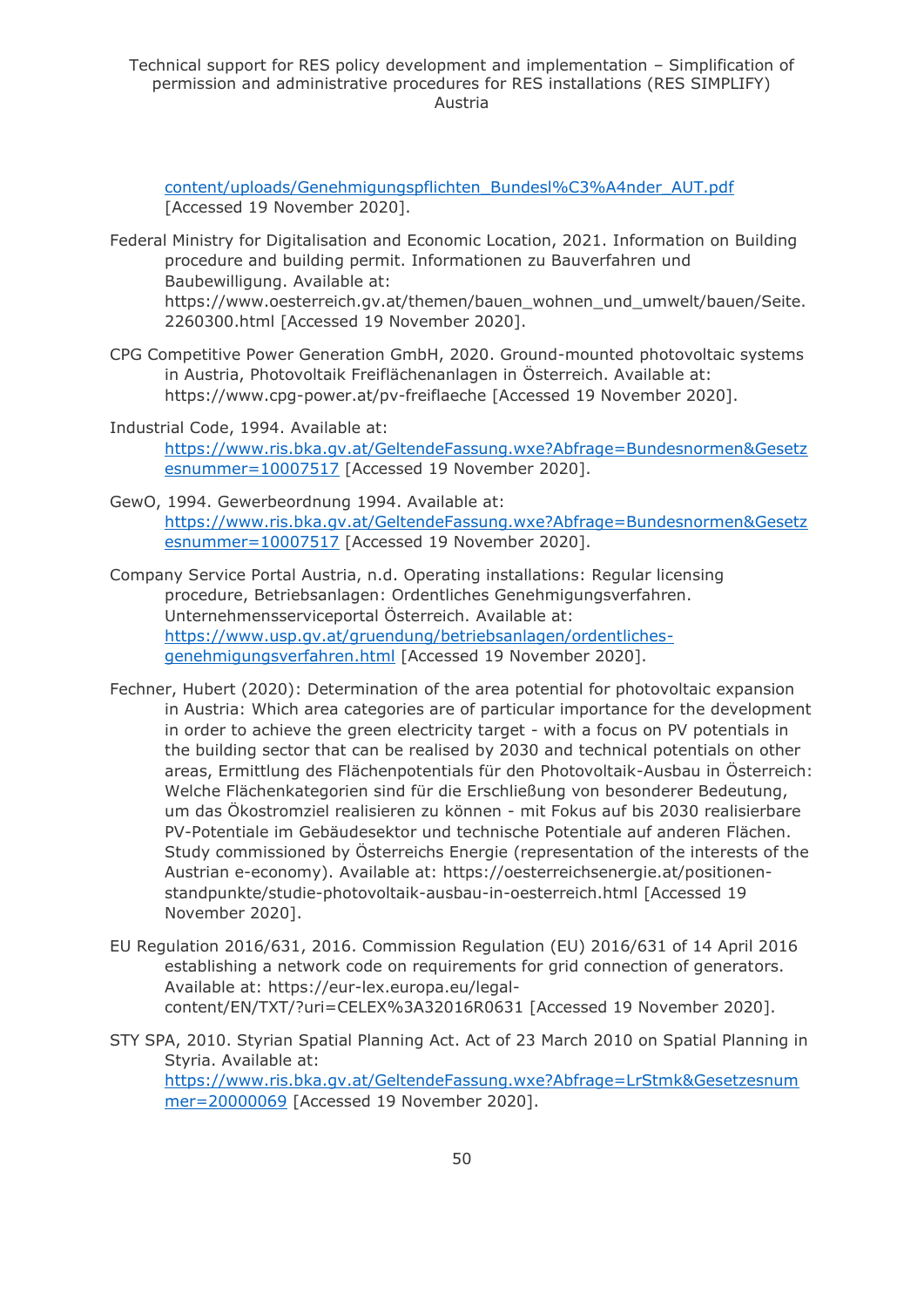- StROG, 2010. Steiermärkisches Raumordnungsgesetz. Gesetz vom 23. März 2010 über die Raumordnung in der Steiermark. Available at: [https://www.ris.bka.gv.at/GeltendeFassung.wxe?Abfrage=LrStmk&Gesetzesnum](https://www.ris.bka.gv.at/GeltendeFassung.wxe?Abfrage=LrStmk&Gesetzesnummer=20000069) [mer=20000069](https://www.ris.bka.gv.at/GeltendeFassung.wxe?Abfrage=LrStmk&Gesetzesnummer=20000069) [Accessed 19 November 2020].
- STY BL, 1995. Styrian building law, Law of 4 April 1995 enacting building regulations for the Province of Styria. Available at: [https://www.ris.bka.gv.at/GeltendeFassung.wxe?Abfrage=LrStmk&Gesetzesnum](https://www.ris.bka.gv.at/GeltendeFassung.wxe?Abfrage=LrStmk&Gesetzesnummer=20000070) [mer=20000070](https://www.ris.bka.gv.at/GeltendeFassung.wxe?Abfrage=LrStmk&Gesetzesnummer=20000070) [Accessed 19 November 2020].
- Stmk BauG, 1995. Steiermärkisches Baugesetz, Gesetz vom 4. April 1995, mit dem Bauvorschriften für das Land Steiermark erlassen werden Available at: [https://www.ris.bka.gv.at/GeltendeFassung.wxe?Abfrage=LrStmk&Gesetzesnum](https://www.ris.bka.gv.at/GeltendeFassung.wxe?Abfrage=LrStmk&Gesetzesnummer=20000070) [mer=20000070](https://www.ris.bka.gv.at/GeltendeFassung.wxe?Abfrage=LrStmk&Gesetzesnummer=20000070) [Accessed 19 November 2020].
- STY NC, 2017. Styrian Nature Conservation Act. Act of 16 May 2017 on the Protection and Care of Nature Available at: [https://www.ris.bka.gv.at/GeltendeFassung.wxe?Abfrage=LrStmk&Gesetzesnum](https://www.ris.bka.gv.at/GeltendeFassung.wxe?Abfrage=LrStmk&Gesetzesnummer=20001381) [mer=20001381](https://www.ris.bka.gv.at/GeltendeFassung.wxe?Abfrage=LrStmk&Gesetzesnummer=20001381) [Accessed 19 November 2020].
- StNSchG, 2017. Steiermärkisches Naturschutzgesetz Gesetz vom 16. Mai 2017 über den Schutz und die Pflege der Natur. Available at: [https://www.ris.bka.gv.at/GeltendeFassung.wxe?Abfrage=LrStmk&Gesetzesnum](https://www.ris.bka.gv.at/GeltendeFassung.wxe?Abfrage=LrStmk&Gesetzesnummer=20001381) [mer=20001381](https://www.ris.bka.gv.at/GeltendeFassung.wxe?Abfrage=LrStmk&Gesetzesnummer=20001381) [Accessed 19 November 2020].
- EA, 2010. Federal Electricity Management and Organisation Act 2010. Available at: [https://www.ris.bka.gv.at/GeltendeFassung.wxe?Abfrage=Bundesnormen&Gesetz](https://www.ris.bka.gv.at/GeltendeFassung.wxe?Abfrage=Bundesnormen&Gesetzesnummer=20007045) [esnummer=20007045](https://www.ris.bka.gv.at/GeltendeFassung.wxe?Abfrage=Bundesnormen&Gesetzesnummer=20007045) [Accessed 19 November 2020].
- ElWOG, 2010. Elektrizitätswirtschafts- und –organisationsgesetz 2010. Available at: [https://www.ris.bka.gv.at/GeltendeFassung.wxe?Abfrage=Bundesnormen&Gesetz](https://www.ris.bka.gv.at/GeltendeFassung.wxe?Abfrage=Bundesnormen&Gesetzesnummer=20007045) [esnummer=20007045](https://www.ris.bka.gv.at/GeltendeFassung.wxe?Abfrage=Bundesnormen&Gesetzesnummer=20007045) [Accessed 19 November 2020].
- RES LEGAL, 2018. Online database on support schemes, grid issues and policies regarding renewable energy sources in the EU-Grid issues in Austria. Available at: [http://www.res-legal.eu/search-by-country/austria/tools-list/c/austria/s/res](http://www.res-legal.eu/search-by-country/austria/tools-list/c/austria/s/res-e/t/gridaccess/sum/91/lpid/94/)[e/t/gridaccess/sum/91/lpid/94/](http://www.res-legal.eu/search-by-country/austria/tools-list/c/austria/s/res-e/t/gridaccess/sum/91/lpid/94/) [Accessed 19 November 2020].

PV Grid Database, n.d.

Solar Power Europe, n.d. Agricultural land and PV regulations in the EU.

#### **Small-scale hydropower**

- Small hydropower stakeholder, 2020: video telephony interview. Interviewed on 10.11.2020.
- Office of the Tyrolean Provincial Government a., 2006. Checklist for hydroelectric power plants up to 15 MW bottleneck capacity from a nature conservation perspective, Checkliste für Wasserkraftwerke bis 15 MW Engpassleistung aus naturschutzfachlicher Sicht. (Department of Environmental Protection). Available at: www.tirol.gv.at [Accessed 19 November 2020].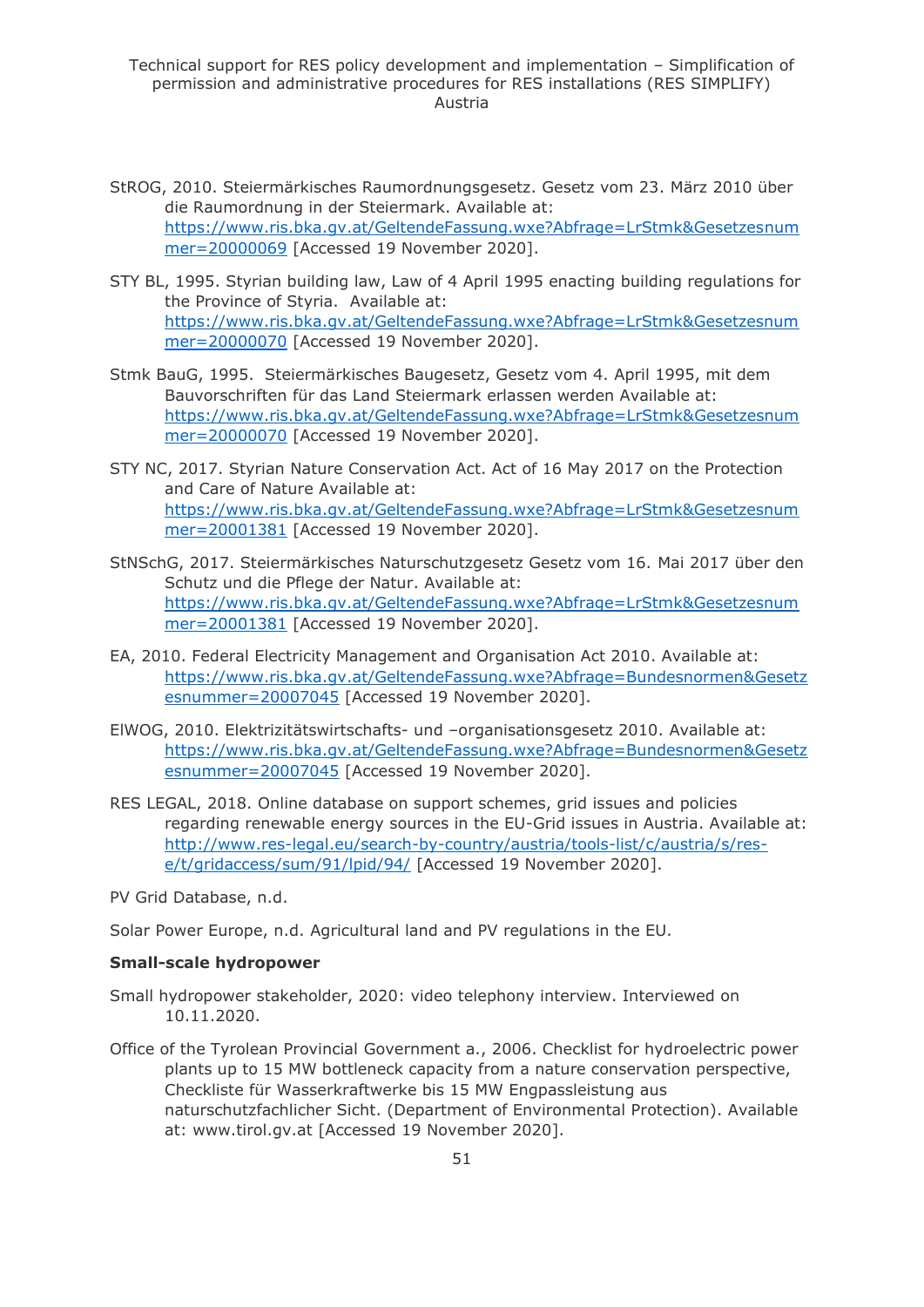- Office of the Tyrolean Provincial Government b., 2006. Requirements profile for applications for small hydropower plants (up to 10 MW), Anforderungsprofil an Anträge für Kleinwasserkraftwerke (bis 10 MW), 2006. (Water, Forestry and Energy Law Section). Available at: www.tirol.gv.at [Accessed 19 November 2020].
- Small Hydropower Association Austria, 2010. Red card for catalogue of criteria for hydropower in Tyrol, Rote Karte für Kriterienkatalog für Wasserkraft in Tirol. Kleinwasserkraft Österreich. Available at: [https://www.ots.at/presseaussendung/OTS\\_20100312\\_OTS0019/rote-karte-fuer](https://www.ots.at/presseaussendung/OTS_20100312_OTS0019/rote-karte-fuer-kriterienkatalog-fuer-wasserkraft-in-tirol)[kriterienkatalog-fuer-wasserkraft-in-tirol](https://www.ots.at/presseaussendung/OTS_20100312_OTS0019/rote-karte-fuer-kriterienkatalog-fuer-wasserkraft-in-tirol) [Accessed 19 November 2020].
- TPLA, 1969. Tyrolean Power Lines Act 1969. Law of 28 November 1969 on electrical power lines extending to the province of Tyrol. Available at: [https://www.ris.bka.gv.at/GeltendeFassung.wxe?Abfrage=LrT&Gesetzesnummer=](https://www.ris.bka.gv.at/GeltendeFassung.wxe?Abfrage=LrT&Gesetzesnummer=10000032) [10000032](https://www.ris.bka.gv.at/GeltendeFassung.wxe?Abfrage=LrT&Gesetzesnummer=10000032) [Accessed 19 November 2020].
- Tiroler Starkstromwegegesetz 1969. Gesetz vom 28. November 1969 über elektrische Leitungsanlagen, die sich auf das Land Tirol erstrecken. Available at: [https://www.ris.bka.gv.at/GeltendeFassung.wxe?Abfrage=LrT&Gesetzesnummer=](https://www.ris.bka.gv.at/GeltendeFassung.wxe?Abfrage=LrT&Gesetzesnummer=10000032) [10000032](https://www.ris.bka.gv.at/GeltendeFassung.wxe?Abfrage=LrT&Gesetzesnummer=10000032) [Accessed 19 November 2020].
- TEA, 2012. Tyrolean Electricity Act. Available at: [https://www.ris.bka.gv.at/GeltendeFassung.wxe?Abfrage=LrT&Gesetzesnummer=](https://www.ris.bka.gv.at/GeltendeFassung.wxe?Abfrage=LrT&Gesetzesnummer=20000491) [20000491](https://www.ris.bka.gv.at/GeltendeFassung.wxe?Abfrage=LrT&Gesetzesnummer=20000491) [Accessed 19 November 2020].
- TEG, 2012. Tiroler Elektrizitätsgesetz. Available at: [https://www.ris.bka.gv.at/GeltendeFassung.wxe?Abfrage=LrT&Gesetzesnummer=](https://www.ris.bka.gv.at/GeltendeFassung.wxe?Abfrage=LrT&Gesetzesnummer=20000491) [20000491](https://www.ris.bka.gv.at/GeltendeFassung.wxe?Abfrage=LrT&Gesetzesnummer=20000491) [Accessed 19 November 2020].
- Forestry Act, 1975. Federal law of 3 July 1975 regulating forestry. Available at: https://www.ris.bka.gv.at/GeltendeFassung.wxe?Abfrage=Bundesnormen&Gesetz esnummer=10010371 [Accessed 19 November 2020].
- Forstgesetz, 1975. Bundesgesetz vom 3. Juli 1975, mit dem das Forstwesen geregelt wird, Available at: https://www.ris.bka.gv.at/GeltendeFassung.wxe?Abfrage=Bundesnormen&Gesetz esnummer=10010371 [Accessed 19 November 2020].
- WRA, 1959. Water Rights Act 1959. Available at: [https://www.ris.bka.gv.at/GeltendeFassung.wxe?Abfrage=Bundesnormen&Gesetz](https://www.ris.bka.gv.at/GeltendeFassung.wxe?Abfrage=Bundesnormen&Gesetzesnummer=10010290) [esnummer=10010290](https://www.ris.bka.gv.at/GeltendeFassung.wxe?Abfrage=Bundesnormen&Gesetzesnummer=10010290) [Accessed 19 November 2020].
- WRG, 1959. Wasserrechtsgesetz 1959. Available at: [https://www.ris.bka.gv.at/GeltendeFassung.wxe?Abfrage=Bundesnormen&Gesetz](https://www.ris.bka.gv.at/GeltendeFassung.wxe?Abfrage=Bundesnormen&Gesetzesnummer=10010290) [esnummer=10010290](https://www.ris.bka.gv.at/GeltendeFassung.wxe?Abfrage=Bundesnormen&Gesetzesnummer=10010290) [Accessed 19 November 2020].
- TNCA, 2005. Tyrolean Nature Conservation Act 2005. Announcement of the Provincial Government of 12 April 2005 on the renotification of the Tyrolean Nature Conservation Act 1997. Available at: [https://www.ris.bka.gv.at/GeltendeFassung.wxe?Abfrage=LrT&Gesetzesnummer=](https://www.ris.bka.gv.at/GeltendeFassung.wxe?Abfrage=LrT&Gesetzesnummer=20000252) [20000252](https://www.ris.bka.gv.at/GeltendeFassung.wxe?Abfrage=LrT&Gesetzesnummer=20000252) [Accessed 19 November 2020].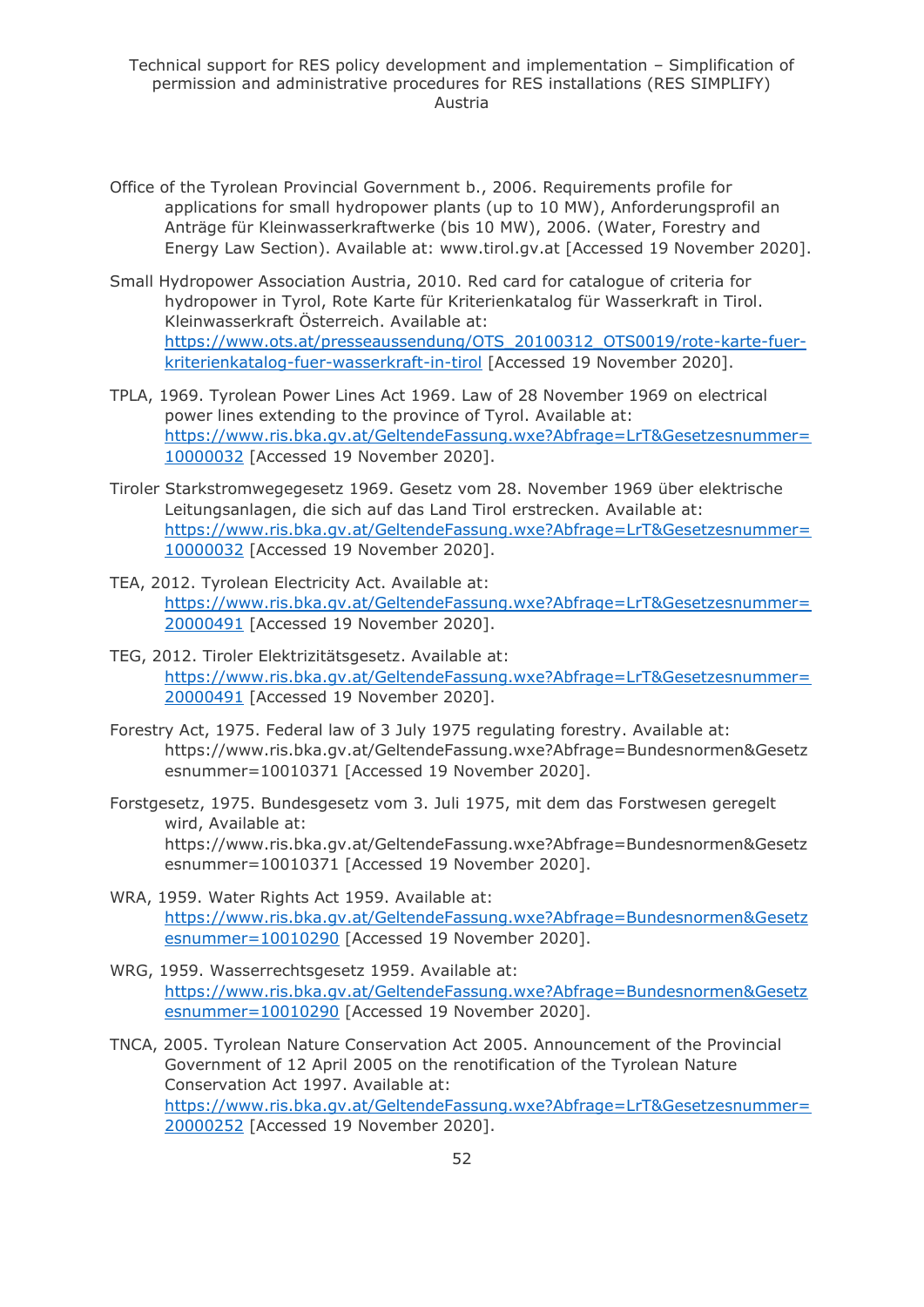- TNSchG, 2005. Tiroler Naturschutzgesetz. Kundmachung der Landesregierung vom 12. April 2005 über die Wiederverlautbarung des Tiroler Naturschutzgesetzes 1997. Available at: [https://www.ris.bka.gv.at/GeltendeFassung.wxe?Abfrage=LrT&Gesetzesnummer=](https://www.ris.bka.gv.at/GeltendeFassung.wxe?Abfrage=LrT&Gesetzesnummer=20000252) [20000252](https://www.ris.bka.gv.at/GeltendeFassung.wxe?Abfrage=LrT&Gesetzesnummer=20000252) [Accessed 19 November 2020].
- GAPA, 1991. General Administrative Procedure Act. Available at: https://www.ris.bka.gv.at/GeltendeFassung.wxe?Abfrage=Bundesnormen&Gesetz esnummer=10005768 [Accessed 19 November 2020].
- AVG, 1991. Allgemeines Verwaltungsverfahrensgesetz. Available at: https://www.ris.bka.gv.at/GeltendeFassung.wxe?Abfrage=Bundesnormen&Gesetz esnummer=10005768 [Accessed 19 November 2020].
- WWF Austria, n.d. Hydropower myth: Glorification and reality, Mythos Wasserkraft: Glorifizierung und Wirklichkeit. WWF Austria. Available at: https://www.wwf.at/de/fluesse/ [Accessed 19 November 2020].
- Small Hydropower Association Austria, 2020. Small Hydropower Austria Magazine No. 69, Kleinwasserkraft Österreich Magazin Nr. 69. Available at: [www.kleinwasserkraft.at](http://www.kleinwasserkraft.at/) [Accessed 19 November 2020].

#### **Use of IT systems**

BMK b., n.d. Federal Ministry for Climate Protection, Environment, Energy, Mobility, Innovation and Technology Federal Ministry for Climate Protection, Environment, Energy, Mobility, Innovation and Technology. EIA documentation, UVP-Dokumentation. Available at:

https://www.umweltbundesamt.at/umweltthemen/uvpsup/uvpoesterreich1/uvpdokumentation [Accessed 19 November 2020].

- E-control a., n.d. Overview of suppliers and grid operators, Übersicht Lieferanten und Netzbetreiber. Available at: [https://www.e-control.at/konsumenten/service-und](https://www.e-control.at/konsumenten/service-und-beratung/toolbox/tarifkalkulator#/)[beratung/toolbox/tarifkalkulator#/](https://www.e-control.at/konsumenten/service-und-beratung/toolbox/tarifkalkulator#/) [Accessed 19 November 2020].
- E-control b., n.d. Photovoltaic surplus feed-in with the tariff calculator, Photovoltaik Überschusseinspeisung mit dem Tarifkalkulator. Available at: [https://www.e](https://www.e-control.at/tarifkalkulator-und-photovoltaik)[control.at/tarifkalkulator-und-photovoltaik](https://www.e-control.at/tarifkalkulator-und-photovoltaik) [Accessed 19 November 2020].
- Energy Networks Styria GmbH, n.d. Energy Networks Styria GmbH Portal, Energienetze Steiermark Portal. Available at: <https://www.e-netze.at/Strom/ESP/Default.aspx> [Accessed 19 November 2020].
- Office of the Provincial Government of Styria c., n.d. Digital Atlas Styria, Digitaler Atlas Steiermark. Available at: [https://gis.stmk.gv.at/atlas/\(S\(cl0y3hjoluvt3ceqgbmf52sh\)\)/init.aspx?cms=da&ka](https://gis.stmk.gv.at/atlas/(S(cl0y3hjoluvt3ceqgbmf52sh))/init.aspx?cms=da&karte=emptymap&layout=gisstmk&styles=gisstmk&template=gisstmk&gdiservices=hintergr,gel,dopags_tc,opbmgrau,opbm,uctc,opoverlay&sichtbar=_ortho&gdiservices=landespl,klimaschutzprogramme,rokat,regionalpl,oertlraumpl,oertlentw,sachbereich_energie,kat,orient_adr&darstellungsvariante=fwpmeta=on,widm=on) [rte=emptymap&layout=gisstmk&styles=gisstmk&template=gisstmk&gdiservices=](https://gis.stmk.gv.at/atlas/(S(cl0y3hjoluvt3ceqgbmf52sh))/init.aspx?cms=da&karte=emptymap&layout=gisstmk&styles=gisstmk&template=gisstmk&gdiservices=hintergr,gel,dopags_tc,opbmgrau,opbm,uctc,opoverlay&sichtbar=_ortho&gdiservices=landespl,klimaschutzprogramme,rokat,regionalpl,oertlraumpl,oertlentw,sachbereich_energie,kat,orient_adr&darstellungsvariante=fwpmeta=on,widm=on) [hintergr,gel,dopags\\_tc,opbmgrau,opbm,uctc,opoverlay&sichtbar=\\_ortho&gdiservic](https://gis.stmk.gv.at/atlas/(S(cl0y3hjoluvt3ceqgbmf52sh))/init.aspx?cms=da&karte=emptymap&layout=gisstmk&styles=gisstmk&template=gisstmk&gdiservices=hintergr,gel,dopags_tc,opbmgrau,opbm,uctc,opoverlay&sichtbar=_ortho&gdiservices=landespl,klimaschutzprogramme,rokat,regionalpl,oertlraumpl,oertlentw,sachbereich_energie,kat,orient_adr&darstellungsvariante=fwpmeta=on,widm=on) [es=landespl,klimaschutzprogramme,rokat,regionalpl,oertlraumpl,oertlentw,sachbe](https://gis.stmk.gv.at/atlas/(S(cl0y3hjoluvt3ceqgbmf52sh))/init.aspx?cms=da&karte=emptymap&layout=gisstmk&styles=gisstmk&template=gisstmk&gdiservices=hintergr,gel,dopags_tc,opbmgrau,opbm,uctc,opoverlay&sichtbar=_ortho&gdiservices=landespl,klimaschutzprogramme,rokat,regionalpl,oertlraumpl,oertlentw,sachbereich_energie,kat,orient_adr&darstellungsvariante=fwpmeta=on,widm=on) [reich\\_energie,kat,orient\\_adr&darstellungsvariante=fwpmeta=on,widm=on](https://gis.stmk.gv.at/atlas/(S(cl0y3hjoluvt3ceqgbmf52sh))/init.aspx?cms=da&karte=emptymap&layout=gisstmk&styles=gisstmk&template=gisstmk&gdiservices=hintergr,gel,dopags_tc,opbmgrau,opbm,uctc,opoverlay&sichtbar=_ortho&gdiservices=landespl,klimaschutzprogramme,rokat,regionalpl,oertlraumpl,oertlentw,sachbereich_energie,kat,orient_adr&darstellungsvariante=fwpmeta=on,widm=on) [Accessed 19 November 2020].